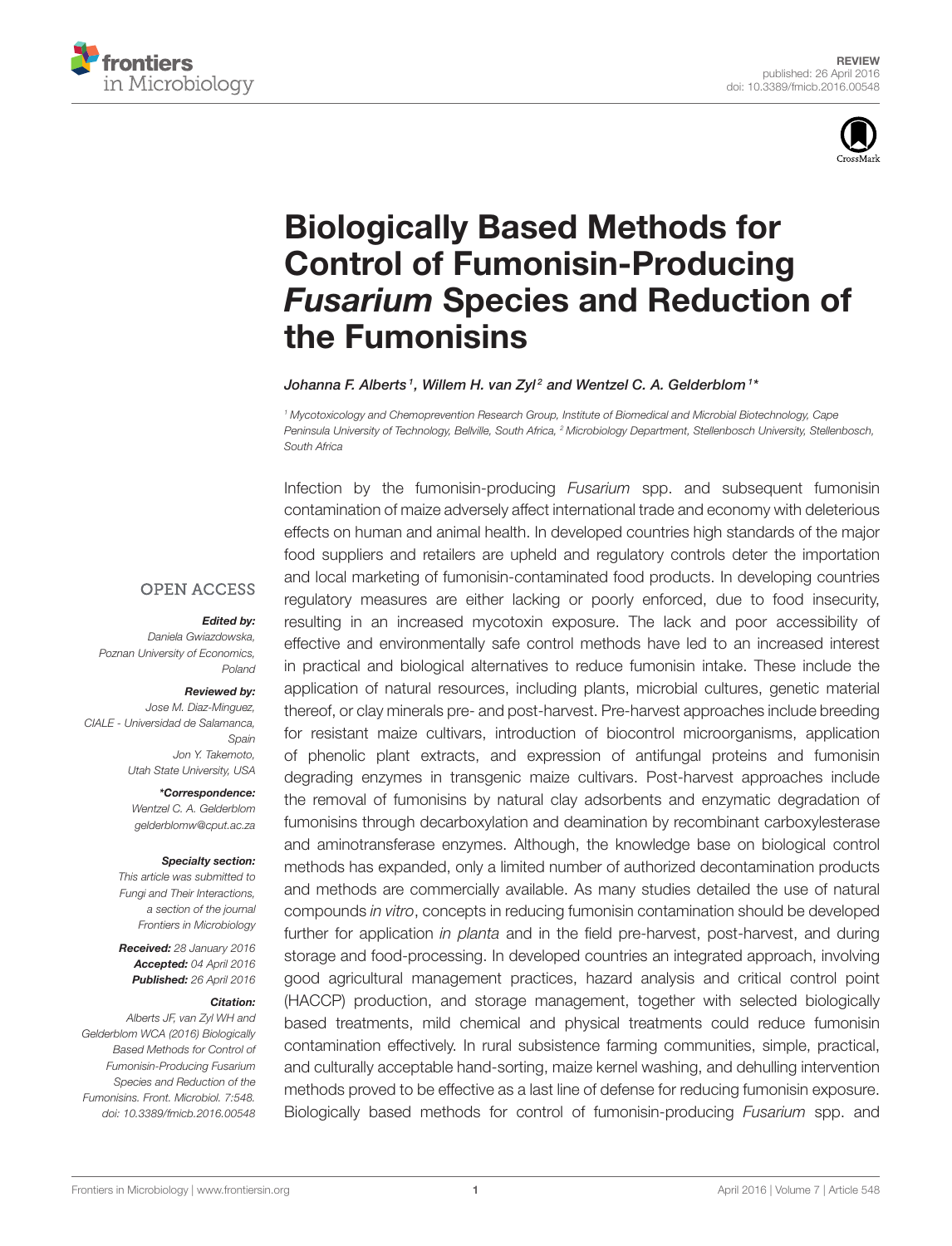decontamination of the fumonisins could have potential commercial application, while simple and practical intervention strategies could also impact positively on food safety and security, especially in rural populations reliant on maize as a dietary staple.

Keywords: Fusarium, fumonisins, prevention, biological control, reduction, sub-Saharan countries

# INTRODUCTION

**Fusarium** spp. are agriculturally important **plant pathogenic fungi** associated with disease and **mycotoxin** contamination of grain crops [\(Wild and Hall, 2000;](#page-32-0) [Picot et al., 2011\)](#page-31-0). Fusarium ear rot in maize is one of the major diseases affecting maize production worldwide and poses an enormous threat to the international trade of foods and feeds. Fungal species of Fusarium Section Liseola, including Fusarium verticillioides, Fusarium proliferatum, and Fusarium subglutinans are some of the most important causative fungal agents of Fusarium ear or kernel rot as well as symptomless infection of maize crops, leading to contamination with the **fumonisin** mycotoxins [\(Munkvold et al.,](#page-31-1) [1997\)](#page-31-1).

Fifteen Fusarium spp. have been reported to produce fumonisins. Eight species are from the Section Liseola, i.e., F. verticilloides, Fusarium sacchari, Fusarium fujikuroi, F. proliferatum, F. subglutinans, Fusarium thapsinum, Fusarium anthophilum, and Fusarium globosum [\(Rheeder et al., 2002\)](#page-32-1). Another five species fall within Section Dlaminia, i.e., Fusarium nygamai, Fusarium dlamini, and Fusarium napiforme. Trace amounts of fumonisin were detected in culture material of two species, i.e., Fusarium andiyazi and Fusarium pseudonygamai. The remaining two fumonisin-producing Fusarium spp. are one species in Section Elegans, i.e., Fusarium oxysporum and one in Section Arthrosporiella, i.e., Fusarium polyphialidicum. The fumonisins are associated with several diseases in humans, animals, poultry, and fish [\(Marasas, 2001;](#page-31-2) [Marasas et al., 2004;](#page-31-3) [Kimanya et al., 2010\)](#page-31-4) and are classified as Group 2B carcinogens [\(IARC, 2002\)](#page-31-5). Home-grown maize is a major dietary staple in southern Africa and known to be frequently contaminated with unacceptable levels of fumonisins, with fumonisin  $B_1$  (FB<sub>1</sub>) being the most prevalent natural occurring fumonisin [\(Marasas, 2001;](#page-31-2) [Marasas et al., 2004;](#page-31-3) [Shephard et al., 2007,](#page-32-2) [2013;](#page-32-3) [Burger et al.,](#page-30-0) [2010\)](#page-30-0). The Eastern Cape Province of South Africa is one of the areas in the world where the highest levels of FB<sub>1</sub> were recorded in home-grown maize. As a result exposure to  $FB<sub>1</sub>$  in adults is more than four times above the provisional maximum tolerable daily intake  $(2 \mu g FB_1/kg$  body weight/day) set by the Joint Food and Agriculture Organization of the United Nations and the World Health Organization (FAO/WHO) Expert Committee on Food Additives [\(Bolger et al., 2001\)](#page-30-1).

The fumonisins comprise a group of 28 characterized analogs, which can be separated into four main groups: fumonisin A, B, C, and P [\(Rheeder et al., 2002\)](#page-32-1). The fumonisin B (FB) analogs, which includes FB1, FB2, and FB3, are the most abundant naturally occurring fumonisins, with  $FB<sub>1</sub>$  predominating and usually being found at the highest levels. Apart from FB, some of the other analogs may occur in naturally contaminated maize at relatively low levels. The complete fumonisin molecule plays an important role in toxic and cancer-initiating activities in vivo [\(Gelderblom et al., 1993\)](#page-30-2). Studies evaluating the structureactivity relationship of fumonisin analogs, hydrolysis products and a monomethyl ester of  $FB<sub>1</sub>$  in short-term carcinogenesis in rats and cytotoxicity assays in primary rat hepatocytes, indicated that the free amino group plays a pivotal role in the toxicological effects of the fumonsins in vitro and in vivo. It was suggested that the tricarballylic acid moiety is required for effective absorption of the fumonisins from the gut. The fumonisins disrupt sphingolipid biosynthesis by inhibiting the enzyme ceramide synthase [\(Wang et al., 1991\)](#page-32-4), and the tricarballylic acid moiety is required for maximal effect [\(Van der Westhuizen et al.,](#page-32-5) [1998\)](#page-32-5).

Fusarium infect maize in the field with the highest levels of fumonisins present at harvest, concentrated in the pericarp and embryo of the maize kernel [\(Fandohan et al., 2006;](#page-30-3) Kimanya et al., [2008;](#page-31-6) [Burger et al., 2013\)](#page-30-4). Kinetics of Fusarium growth and mycotoxin production are mainly affected by water activity, temperature, and atmospheric composition, while nutritional factors such as kernel endosperm composition and nitrogen sources also play an important role [\(Chulze, 2010;](#page-30-5) [Picot et al.,](#page-31-0) [2011\)](#page-31-0). Fumonisin production strongly depends on the kernel stage, and may be regulated by physicochemical factors that vary during ear ripening. Insect damage of maize by the European corn borer (Ostrinia nubilalis Hübner) and the corn earworm (Helicoverpa zea Boddie) further favors Fusarium infection (Betz et al., [2000\)](#page-30-6).

**Methods for reduction** of fumonisins in maize are applied pre-harvest or during harvesting and processing (Wild and Gong, [2010\)](#page-32-6). These include several existing strategies to reduce Fusarium growth and production of fumonisins in food sources, i.e., controlled agricultural practices, ensiling strategies, breeding for insect and fungal resistance in maize cultivars, various physical-, chemical-, and biological treatment methods and genetic engineering approaches. Good agricultural management and hazard analysis and critical control point (HACCP) practices promote the general condition of crops, reducing but not eliminating fungal growth, and mycotoxin contamination, while resistance breeding strives to achieve a balance between developing resistant crops and maintaining high quality crop yield [\(Cleveland et al., 2003;](#page-30-7) Wild and Gong, [2010\)](#page-32-6). However, optimization of agricultural management practices is not always possible due to high production costs, the geographical location or nature of the production systems, and challenging environmental conditions.

Several physical and chemical control methods for mycotoxins have been commercialized involving sorting and flotation, solvent extraction, chemical detoxification by alkalization (e.g., ammonia, sodium hydroxide, and sulfur dioxide treatments), oxidation (e.g., ozone), and irradiation and pyrolysis (He and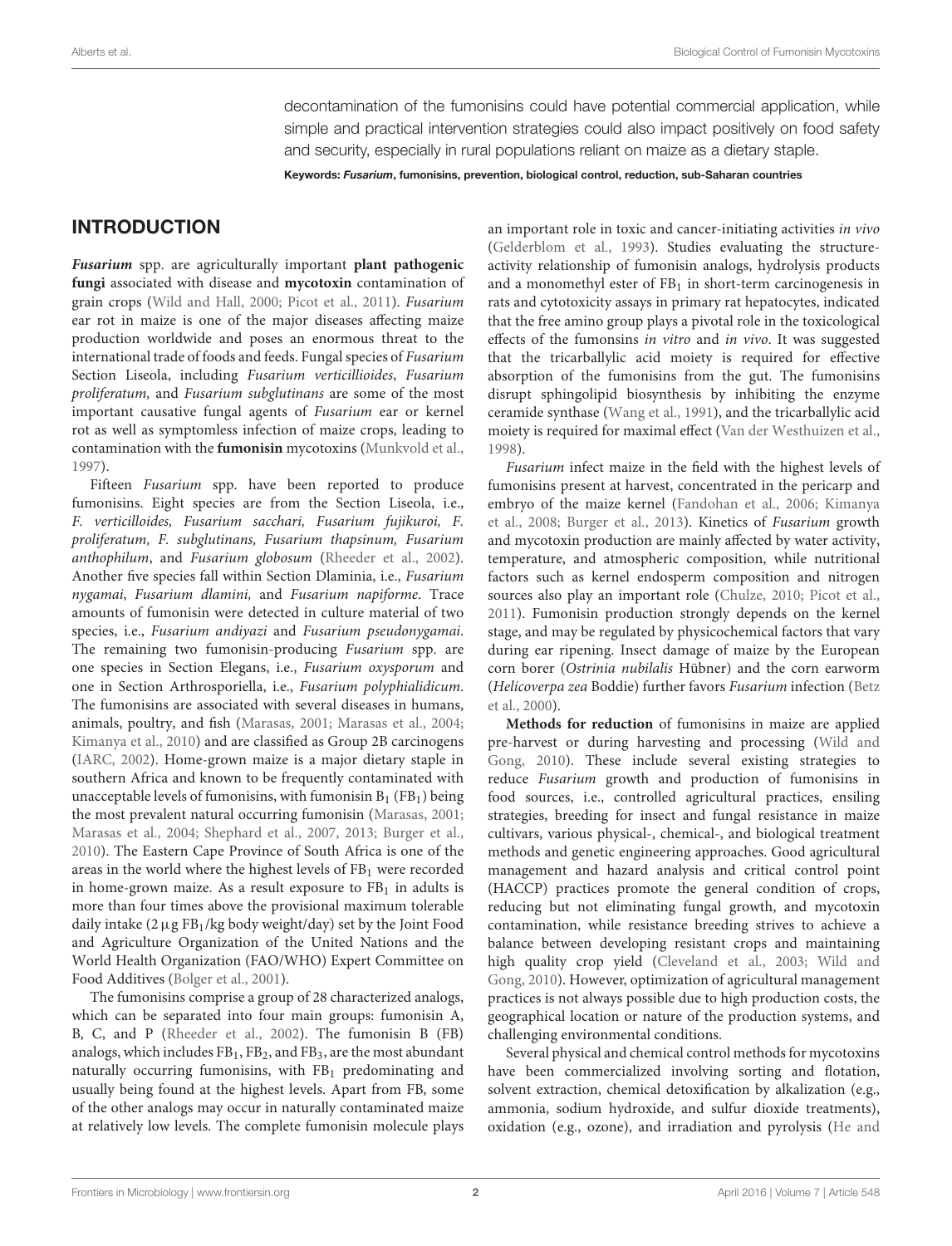Zhou, [2010\)](#page-31-7). There are, however, several limitations, challenges, and concerns with regards to physical and chemical control methods [\(Schatzmayr et al., 2006\)](#page-32-7). Physical methods generally have low efficacy and less specificity, while chemical methods are not always effective, are considered expensive and may decrease the nutritional value of foods, affect the sensory quality, and could produce toxic derivatives [\(Alabouvette et al., 2009;](#page-29-0) He and Zhou, [2010\)](#page-31-7). Furthermore, methods involving fungicides pose a potential health, safety, and environmental risk as certain antifungal chemical compounds are not biodegradable or have a long degradation period, could contaminate soil and water and their effect on food quality and human health is a concern [\(Larkin and Fravel, 1998;](#page-31-8) [da Cruz Cabral et al., 2013\)](#page-30-8). Prolonged chemical treatment of grains can lead to the development of resistance in fungal strains, a demand for higher concentrations, and an increase in toxic residues in food crops. Increasingly more stringent regulation is enforced with regards to the use of chemical control methods together with a strong consumer demand to reduce the use of potentially harmful chemicals in the food supply [\(Liu et al., 2013\)](#page-31-9). There is also an ecological and societal movement toward safe and natural food, without chemical treatments and/or preservatives [\(Edlayne et al., 2009\)](#page-30-9).

Research over the past 25 years indicates support for agricultural management practices and a renewed interest in **practical and biological control methods** as possible alternatives. In this regard several methods for controlling fungal growth and mycotoxin production pre- and postharvest involving clay minerals, plant extracts and a variety of microbial taxa have been commercialized [\(He and Zhou,](#page-31-7) [2010\)](#page-31-7). In rural **subsistence farming communities** a number of effective, practical, and culturally acceptable intervention methods have been developed [\(Kimanya et al., 2008;](#page-31-6) Van der Westhuizen et al., [2010\)](#page-32-8). While the focus in the past was more on the most economically important mycotoxins, i.e., aflatoxin  $B_1$  (AFB<sub>1</sub>), much less information is available on other important mycotoxins such as FB1, trichothecenes, zearalenone, citrinin, and patulin [\(Kabak et al., 2006\)](#page-31-10). This paper presents a comprehensive overview of recent research on biological- and practical-based approaches for control of fumonisin-producing Fusarium spp. and **methods for reduction** thereof during pre- and post-harvest conditions. Current information on the application of natural clay adsorbents, biocontrol organisms, antioxidants, essential oils, plant extracts, and molecular approaches are reviewed; as well as practical and culturally acceptable methods for reduction of fumonisin exposure in rural subsistence farming communities.

# PRE-HARVEST BIOLOGICALLY BASED CONTROL METHODS FOR FUMONISIN-PRODUCING FUSARIUM Spp.

### Biocontrol Microorganisms

This approach involves a three-way interaction between the host commodity, the pathogen and the antagonistic biocontrol microorganism together with dynamics such as competition for nutrients and space, parasitism of the pathogen, secretion of antifungal compounds, induction of systemic resistance (ISR), biofilm formation and involvement with reactive oxygen species in defense response [\(Larkin and Fravel, 1998;](#page-31-8) [Alabouvette et al., 2009\)](#page-29-0). Recent research also suggested that the aflatoxin biocontrol mechanism, employing atoxigenic strains of Aspergillus flavus, is triggered by physical contact or interaction between hyphae of the competing fungal strains [\(Damann, 2014\)](#page-30-10). Essential criteria for effective biocontrol microorganisms include the ability to colonize the plant part infected by the pathogen organism, efficacy under the relevant environmental conditions and compatibility with other control methods that are applied [\(Bacon and Hinton, 2011;](#page-29-1) [Liu et al., 2013\)](#page-31-9). Niche overlap indices (NOIs) provide information on ecological similarity, coexistence, and competition between microorganisms in a specific niche and assists in identifying possible microbial antagonists against F. verticillioides colonization [\(Cavaglieri et al., 2004\)](#page-30-11). Microorganisms naturally associated with and adapted to the vegetative parts of a specific plant, sharing the ecological niche with pathogen microorganisms, could hold advantages as biocontrol agents. One such a microorganism, Bacillus subtilis occupies the same ecological niche as F. verticillioides within the maize plant and effectively inhibits growth of the fungus, based on competitive exclusion [\(Bacon et al., 2001;](#page-29-2) **[Table 1](#page-3-0)**). B. subtilis is considered generally regarded as safe (GRAS) by the United States Food and Drug Administration [US FDA, GRAS substances evaluated by the Select Committee on GRAS substances (SCOGS)], is easy to cultivate and manipulate genetically, and therefore suitable for industrial processes. A preharvest biological control system, involving B. subtilis RRC101, was developed on maize which reduces fumonisin accumulation during the endophytic growth phase of  $F$ . verticillioides (=  $F$ . moniliforme; [Bacon et al., 2001\)](#page-29-2). The endophytic phase of F. verticillioides is transferred vertically to the next generation through clonal infection of seeds. This phase is characterized by intercellular systemic infection of plants and seeds, which cannot be controlled with fungicides. Effective biocontrol has also been demonstrated with wild type and fusaric acid resistant mutant strains of the bacterial endophyte, Bacillus mojavensis, in vitro and in planta [\(Bacon and Hinton, 2011\)](#page-29-1). Efficacy of these strains under field conditions could be influenced by fusaric acid produced by F. verticillioides. The mechanism of biocontrol by B. mojavensis is complex and still unclear, as indicated by broad differences in maize seedling protection by a range of strains evaluated.

Pediococcus pentosaceus, a lactic acid bacterial isolate from maize, inhibits F. verticillioides and F. proliferatum growth in vitro [\(Dalie et al., 2010;](#page-30-12) **[Table 1](#page-3-0)**). Antifungal activity in P. pentosaceus culture supernatant was observed toward the end of the exponential phase of growth and was pH dependent. The antifungal metabolites produced proved to be heat stable and resistant to proteolytic enzymes. Culture fractions exhibiting antifungal activity contained compounds with molecular masses ranging from 500 to 1400 Da. P. pentosaceus has GRAS status, has been widely used in the fermentation of a variety of foods and could be suitable as biocontrol organism to improve the quality of ensilage. Clonostachys rosae, a fungal isolate from straw, stubble, seed surfaces, and the phylosphere or roots of cereal crops, effectively reduced sporulation of F. verticillioides and F. proliferatum on maize stalks in vitro and in field trials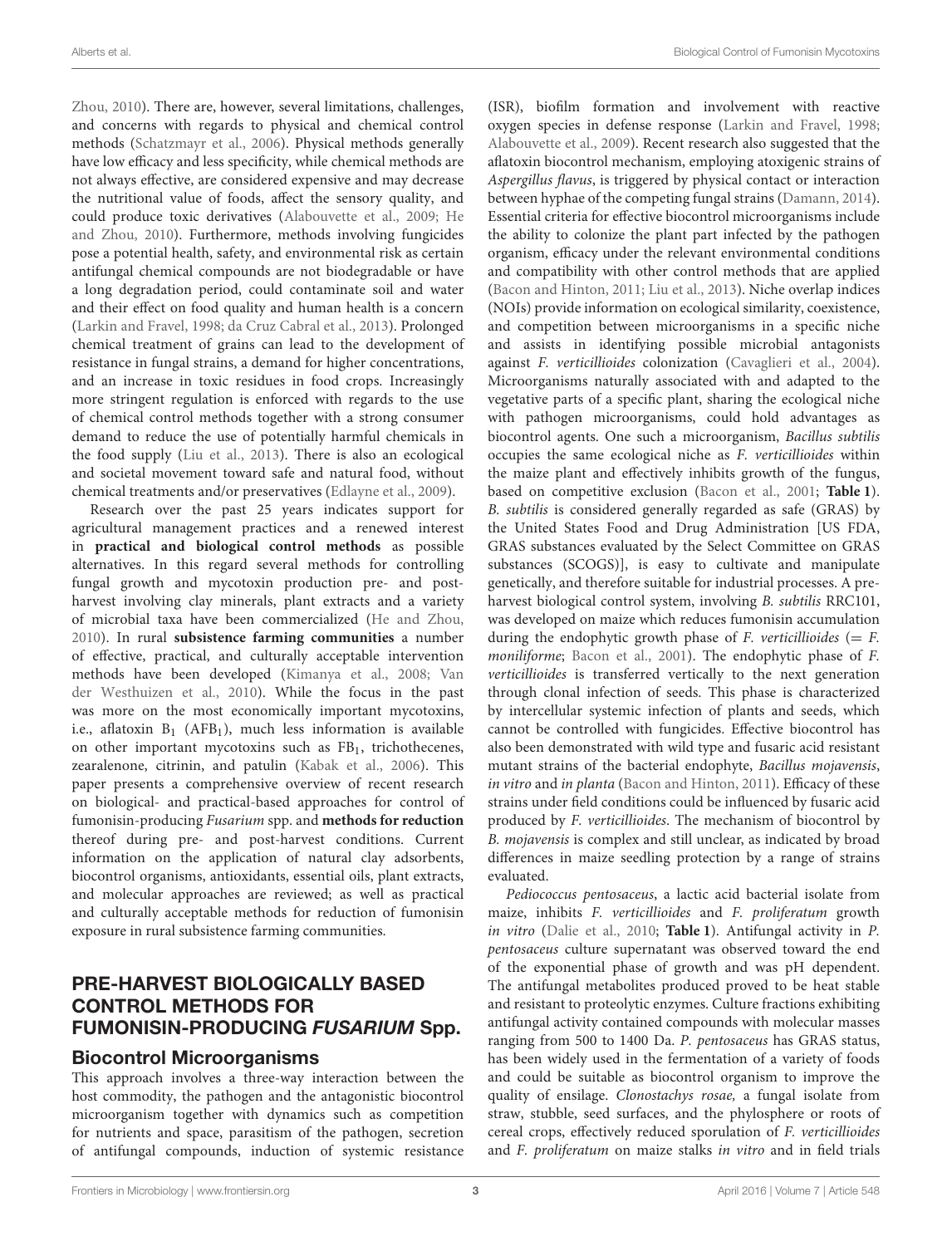<span id="page-3-0"></span>

| microorganism<br>Biocontrol                                                                                                                                                     | Fusarium spp. studied                                                  | Test system with details of<br>experimental model                                                                                                                                                                                                                                                                                                                                                                                                                                                                                                                                                                                                                                                                                                                                                                                                                                                  | Reduction criteria                                                                                                                                                                                                                                                                                                                                                                                                                                                                                                                                                                                                                                                                                                                                                                                                                                                                                                                                                                                                                                                                                                                                                                                                                                                                                                                                                                                                                                                             | Application                                                                                                                                                                                                                                                                                                                                                                                                | Reference(s)          |
|---------------------------------------------------------------------------------------------------------------------------------------------------------------------------------|------------------------------------------------------------------------|----------------------------------------------------------------------------------------------------------------------------------------------------------------------------------------------------------------------------------------------------------------------------------------------------------------------------------------------------------------------------------------------------------------------------------------------------------------------------------------------------------------------------------------------------------------------------------------------------------------------------------------------------------------------------------------------------------------------------------------------------------------------------------------------------------------------------------------------------------------------------------------------------|--------------------------------------------------------------------------------------------------------------------------------------------------------------------------------------------------------------------------------------------------------------------------------------------------------------------------------------------------------------------------------------------------------------------------------------------------------------------------------------------------------------------------------------------------------------------------------------------------------------------------------------------------------------------------------------------------------------------------------------------------------------------------------------------------------------------------------------------------------------------------------------------------------------------------------------------------------------------------------------------------------------------------------------------------------------------------------------------------------------------------------------------------------------------------------------------------------------------------------------------------------------------------------------------------------------------------------------------------------------------------------------------------------------------------------------------------------------------------------|------------------------------------------------------------------------------------------------------------------------------------------------------------------------------------------------------------------------------------------------------------------------------------------------------------------------------------------------------------------------------------------------------------|-----------------------|
| Trichoderma harzianum<br>Trichoderma viride T5<br>strains aggressive<br>Trichoderma spp.<br>toward Fusarium<br>(= moniliforme):<br>verticillioides<br>$T1$ and $T2$ ,<br>and T6 | $(=$ F, moniliforme)<br>F. verticillioides                             | biological control of Aspergillus flavus and<br>Production of extracellular enzymes: agar<br>assay; monitoring zones of inhibition of E.<br>Production of antibiotics: solid agar plate<br>plate method; measurement of depletion<br>Antifungal activities of Trichoderma spp.<br>study of the production of extracellular<br>Production of volatiles: inverted fungal<br>electron microscopy of mycelial plugs;<br>F. moniliforme by Trichoderma spp.: a<br>Effect of carbon source on antifungal<br>determination of inhibition; scanning<br>culture filtrates: preparation of liquid<br>idies on the potential for<br>culture filtrates; PDA plate assay;<br>metabolites by Trichoderma spp.<br>coli and Staphylococcus aureus<br>of osmotic potential;<br>properties of Trichoderma spp.;<br>cultures; colony diameters;<br>sources;<br>of nutrient<br>Evaluation<br>In vitro stu<br>In vitro: | L-alanine as nitrogen source; T. harzianum T2 and T.<br>filtrates: general inhibition of F. verticillioides growth;<br>Evaluation of osmotic potential: enzyme production<br>sucrose as carbon source; inhibition observed with<br>compounds of T. harzianum T2, T. viride T5 and T6<br>Effect of carbon source on antifungal properties of<br>Production of antibiotics: T. viride T5 exhibited the<br>culture filtrates of T. harzianum T2 and T. viride T5<br>Production of extracellular enzymes: amylase and<br>and T. viride T5; proteolytic activity exhibited by T.<br>resulted in pronounced morphological alterations;<br>ypolytic activity exhibited by T. harzianum T1, T2<br>greatest inhibitory effect on E. coli and S. aureus,<br>viride T5 exhibited the strongest inhibitory effect<br>pectinolytic activity exhibited by T. harzianum T1<br>Trichoderma spp.: Trichoderma spp. inhibited F.<br>Production of volatiles: the presence of volatile<br>Antifungal activities of Trichoderma sp. culture<br>were able to suppress F. verticillioides growth;<br>and T. viride T5. T. viride produced the widest<br>decreased with increasing osmotic potential;<br>verticillioides growth on growth medium with<br>glucose as carbon source; no inhibition with<br>cellulose activity exhibited by all four strains;<br>harzianum T2 and T. viride T5; extracellular<br>suggesting production of antibiotics<br>spectrum of extracellular enzymes;<br>In vitro: | lack of osmotolerance in air-dried<br>mycotoxin-producing fungi; the<br>potential for biocontrol against<br>seed could be a disadvantage<br>Trichoderma spp. exhibited                                                                                                                                                                                                                                     | Calistru et al., 1997 |
| Piedmont, Georgia,<br>segments of corn<br>isolated from root<br>T. wirde UPS101<br>plants grown in<br>SA                                                                        | (= F. moniliforme) strains:<br>RRCPAT, RRCPATgus<br>F. verticillioides | T. viride suppresses FB1 production by F.<br>co-cultivation on PDA; colony diameters;<br>co-cultivation on maize kernels;<br>"B <sub>1</sub> levels: single and<br>Antifungal activity: single and<br>determination of FB <sub>1</sub> levels<br>moniliforme.<br>Effect on F<br>In vitro:                                                                                                                                                                                                                                                                                                                                                                                                                                                                                                                                                                                                          | extension of F. verticillioides colonies (46% reduction<br>production by F. verticillioides when co-cultivated on<br>simultaneously; 72% reduction in FB <sub>1</sub> levels when T.<br>maize kernels; 85% reduction in FB <sub>1</sub> levels when<br>viride was inoculated 7 days after F. verticillioides<br>the T. viride and F. verticillioides were inoculated<br>Effect on FB <sub>1</sub> levels: T. wiride suppressed FB <sub>1</sub><br>Antifungal activity: T. viride suppressed radial<br>after 6 days; 90% after 14 days);<br>In vitro:                                                                                                                                                                                                                                                                                                                                                                                                                                                                                                                                                                                                                                                                                                                                                                                                                                                                                                                           | Trichoderma spp. mainly applied<br>postharvest during storage or to<br>viride could be applied to inhibit<br>pre-harvest, to prevent disease<br>suppress FB <sub>1</sub> accumulation in<br>to soil as biocontrol agents; T.<br>eduction in maize kernels<br>during plant development,<br>kernels; applicable for FB-<br>inadequately dried maize<br>intended for animal feed<br>F. verticillioides growth | Yates et al., 1999    |
|                                                                                                                                                                                 |                                                                        |                                                                                                                                                                                                                                                                                                                                                                                                                                                                                                                                                                                                                                                                                                                                                                                                                                                                                                    |                                                                                                                                                                                                                                                                                                                                                                                                                                                                                                                                                                                                                                                                                                                                                                                                                                                                                                                                                                                                                                                                                                                                                                                                                                                                                                                                                                                                                                                                                |                                                                                                                                                                                                                                                                                                                                                                                                            | (Continued)           |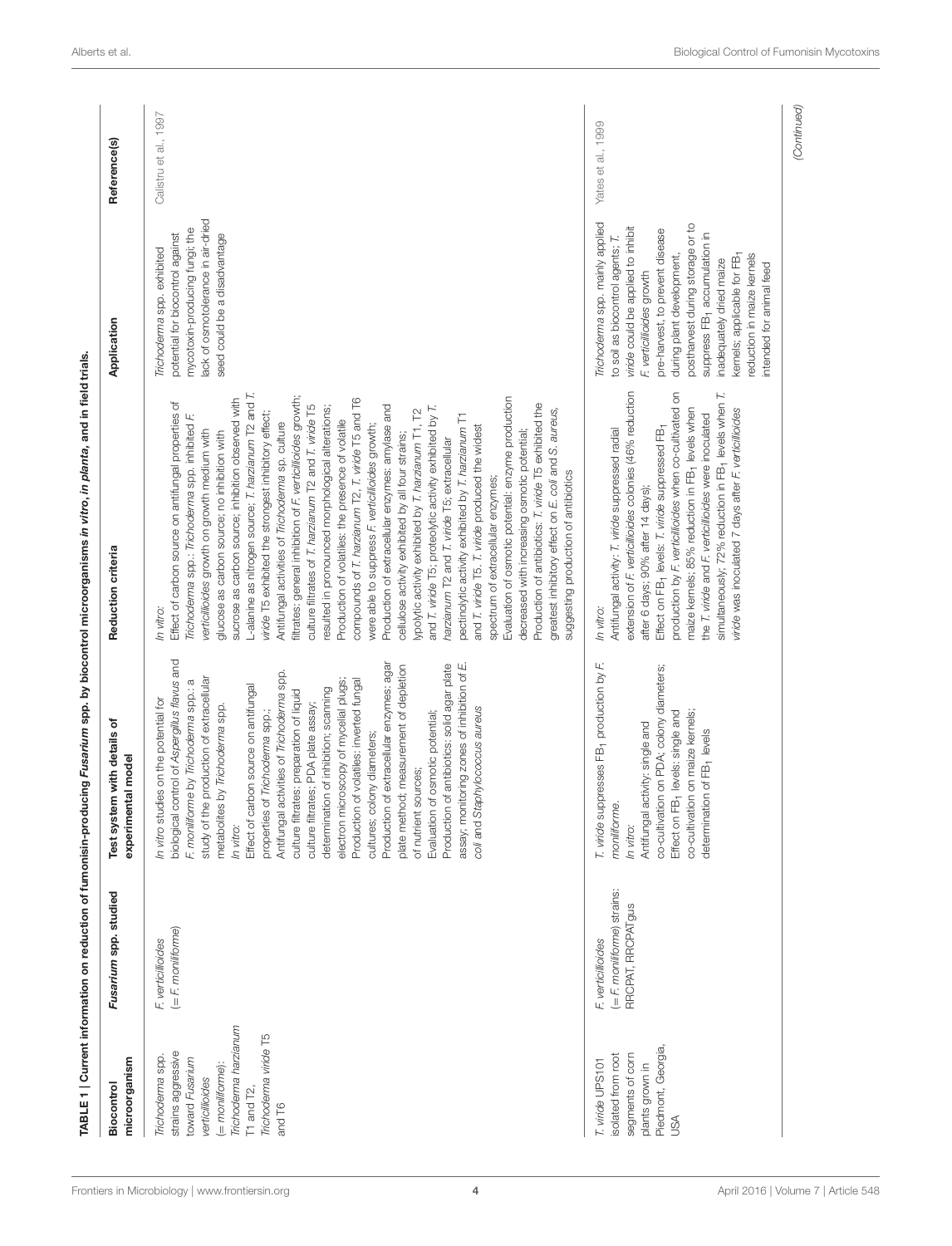| TABLE 1   Continued                                                                                                                                                                                                                                    |                                                                                                                                                                                                                |                                                                                                                                                                                                                                                                                                                                                                                                                                                                                                                                                                                                                                                                                                                                                                                                                                                                                                                                                                                                                            |                                                                                                                                                                                                                                                                                                                                                                                                                                                                                                                                                                                                                                                                                                                                                                                                                                                                                                                                                                                                                                                                                                                                                                                       |                                                                                                                                                                                                                                                                                                                                             |                     |
|--------------------------------------------------------------------------------------------------------------------------------------------------------------------------------------------------------------------------------------------------------|----------------------------------------------------------------------------------------------------------------------------------------------------------------------------------------------------------------|----------------------------------------------------------------------------------------------------------------------------------------------------------------------------------------------------------------------------------------------------------------------------------------------------------------------------------------------------------------------------------------------------------------------------------------------------------------------------------------------------------------------------------------------------------------------------------------------------------------------------------------------------------------------------------------------------------------------------------------------------------------------------------------------------------------------------------------------------------------------------------------------------------------------------------------------------------------------------------------------------------------------------|---------------------------------------------------------------------------------------------------------------------------------------------------------------------------------------------------------------------------------------------------------------------------------------------------------------------------------------------------------------------------------------------------------------------------------------------------------------------------------------------------------------------------------------------------------------------------------------------------------------------------------------------------------------------------------------------------------------------------------------------------------------------------------------------------------------------------------------------------------------------------------------------------------------------------------------------------------------------------------------------------------------------------------------------------------------------------------------------------------------------------------------------------------------------------------------|---------------------------------------------------------------------------------------------------------------------------------------------------------------------------------------------------------------------------------------------------------------------------------------------------------------------------------------------|---------------------|
| microorganism<br>Biocontrol                                                                                                                                                                                                                            | Fusarium spp. studied                                                                                                                                                                                          | Test system with details of<br>experimental model                                                                                                                                                                                                                                                                                                                                                                                                                                                                                                                                                                                                                                                                                                                                                                                                                                                                                                                                                                          | Reduction criteria                                                                                                                                                                                                                                                                                                                                                                                                                                                                                                                                                                                                                                                                                                                                                                                                                                                                                                                                                                                                                                                                                                                                                                    | Application                                                                                                                                                                                                                                                                                                                                 | Reference(s)        |
| Bacillus subtilis strains<br>isolated from maize in<br>994, 117), B. subtilis<br>(wild type) (Patent 5<br>(rifampicin resistant<br><b>B.</b> subtilis RRC101<br>subtilis RRC24wf<br>RRC26ss and B.<br>northern Italy:<br>mutants);                     | Wild type strains: MRC826,<br>F. verticillioides transformed<br>MRC826gus, RRCPATgus,<br>ecological marker strains:<br>RRC410, RRCPAT,<br>F. verticillioides<br>(= moniliforme)<br>RRC408gus<br><b>RRC408;</b> | determination of seedling height and blade<br>Ten week old maize plants; determination<br>width; percentage seedling root infection;<br>of FB- levels in roots, stems, leaves and<br>verticillioides in soil; determination of FB-<br>treatments; seed treated with B. subtilis;<br>Plant pot cultures subjected to drought<br>plants cultivated in soil infested with F<br>verticillioides; plant growth light room;<br>Young and vigorous maize seedlings:<br>control of F. moniliforme in<br>CFU counts of B. subtilis and F.<br>Mature maize plants:<br>Biological<br>In planta:<br>kernels<br>maize.<br>levels;                                                                                                                                                                                                                                                                                                                                                                                                       | FB <sub>1</sub> was significantly reduced (50%) by all bacterial<br>B. subtilis exhibited protection in matured plants at<br>B. subtilis reduced F. verticillioides colonization of<br>B. subtilis exhibited a protective effect on maize<br>seedling growth and percentage seedling root<br>treatments, especially under drought stress;<br>Young and vigorous maize seedlings:<br>Mature maize plants:<br>the kernel fill stage<br>In planta:<br>infection;<br>soils;                                                                                                                                                                                                                                                                                                                                                                                                                                                                                                                                                                                                                                                                                                               | B. subtilis could be applied as<br>evaluation of B. subtilis under<br>biocontrol agent during the<br>seed treatment to act as<br>growth of maize plants;<br>field conditions needed                                                                                                                                                         | Bacon et al., 2001  |
| phylosphere or roots of<br>potential antagonistic<br>strains isolated from<br>straw, stubble, seed<br>bacterial and fungal<br>Additional isolates:<br>Chaetomium spp.<br>surfaces, and the<br>Fusarium equiseti<br>A large variety of<br>cereal crops; | infected wheat grains in The<br>proliferatum, F. verticillioides<br>graminearum, Fusarium<br>Fusarium isolates from<br>Netherlands: Fusarium<br>culmorum, Fusarium                                             | morphology and microscopic examination;<br>Maize stalks: determination of antagonism;<br>spp.; subsequent inoculation of straw with<br>potential antagonists; determination of the<br>bio-control of Fusarium spp. in wheat and<br>and F. graminearum; plots inoculated with<br>maize through competition in crop debris.<br>stalks with F. verticillioides, F. proliferatum<br>number of conidia: microscopy bioassay;<br>strips containing stalk pieces; culturing of<br>proliferatum and F. graminearum: colony<br>antagonists; subsequent inoculation of<br>pre-inoculation of straw with Fusarium<br>pre-inoculation of stalks with potential<br>procedures similar to the wheat straw<br>Reduction of Fusarium spp. conidia<br>Reduction of Fusarium spp. conidia<br>maize stubble bioassay;<br>harvested stalks on modified PDA;<br>Potential of fungal antagonists for<br>: wheat straw bioassay;<br>identification of F. verticillioides, F.<br>formation<br>formation:<br>bioassay;<br>Field trials<br>In vitro: | 85-99% reduction; sporulation of F. graminearum on<br>sporulation than reported for wheat straw; strongest<br>with both F. verticillioides and F. graminearum (50%<br>(maize stubble bioassay): less effective reduction in<br>C. rosea-treated straw: 91-100% reduction; Highly<br>non-pathogenic Fusarium spp. exhibited moderate<br>(wheat straw bioassay): sporulation of F, culmorum<br>reduction); F, proliferatum colonization reduced by<br>(>80%) by antagonistic isolates; Sporulation of F.<br>Maize stalks: Variation in results; Most consistent<br>culmorum on Clonostachys rosea-treated straw:<br>effective fungal antagonists: C. rosea, F. equiseti,<br>cladosporioides reduced colonization of kernels<br>Ear treatments with C. rosea and Cladosporium<br>and F. graminearum on straw: overall reduction<br>Chaetomium globosum and Epicoccus nigrum;<br>reduction of Fusarium colonization by C. rosea;<br>Reduction of Fusarium spp. conidia formation<br>Reduction of Fusarium spp. conidia formation<br>antagonism; Yeasts were weak competitors;<br>C. cladosporioides and F. equiseti<br>antagonist: C. rosea;<br>Maize ears:<br>Field trials:<br>In vitro: | maize crop residues postharvest,<br>flowering maize ears: promising<br>and at the flowering ear stages<br>results in preliminary field trials;<br>disease conducive conditions<br>Application of antagonists on<br>needed; several antagonists<br>exhibited potential to control<br>Fusarium spp. in wheat and<br>further experiments under | Luongo et al., 2005 |
|                                                                                                                                                                                                                                                        |                                                                                                                                                                                                                |                                                                                                                                                                                                                                                                                                                                                                                                                                                                                                                                                                                                                                                                                                                                                                                                                                                                                                                                                                                                                            |                                                                                                                                                                                                                                                                                                                                                                                                                                                                                                                                                                                                                                                                                                                                                                                                                                                                                                                                                                                                                                                                                                                                                                                       |                                                                                                                                                                                                                                                                                                                                             | (Continued)         |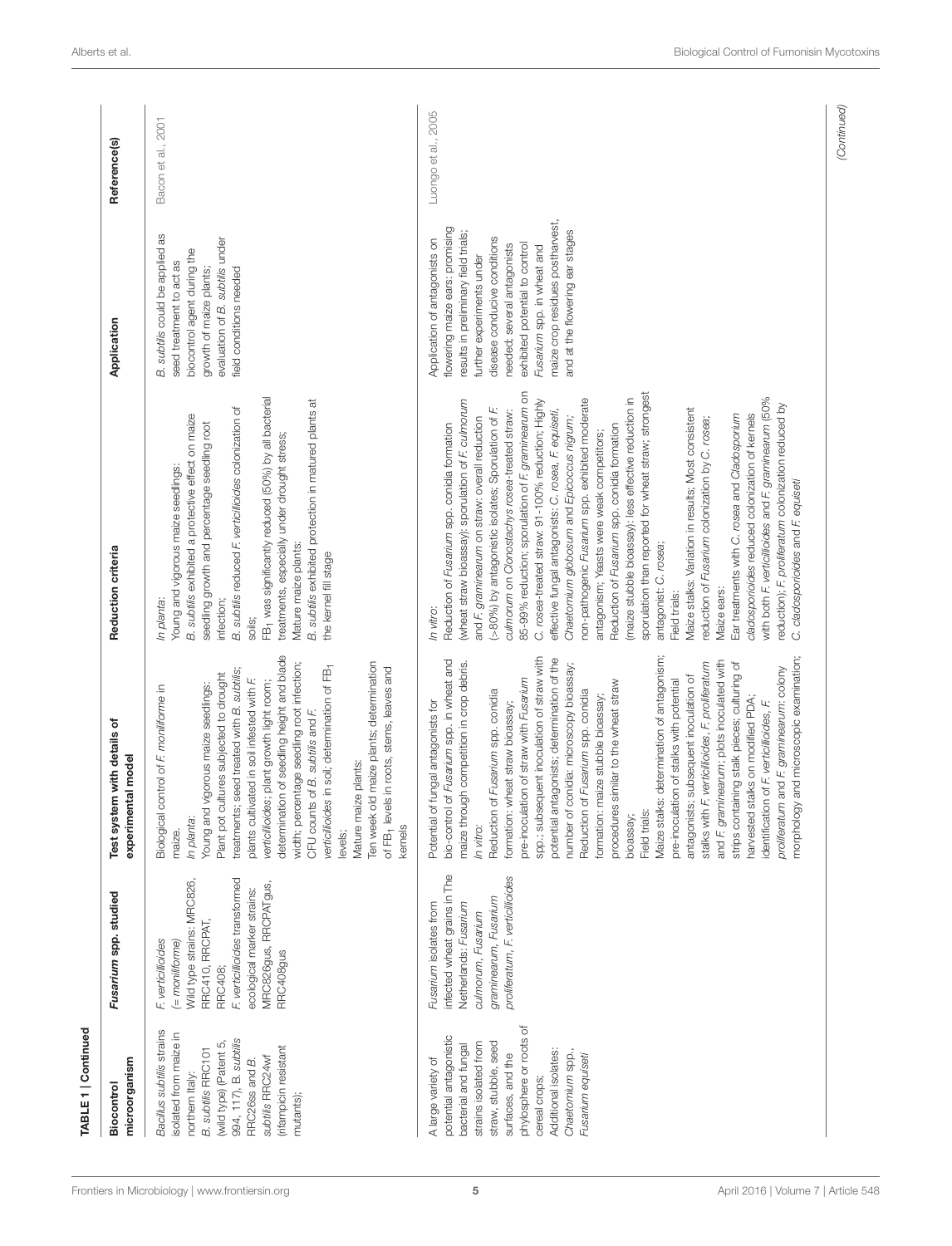| TABLE 1   Continued                                                                                                                      |                                                                                                     |                                                                                                                                                                                                                                                                                                                                                                                                                                                                                                                                                                                                                                                                                                                                                                                                                                                                                                                                                                                                                                                                                                                                                                                     |                                                                                                                                                                                                                                                                                                                                                                                                                                                                                                                                                                                                                                                                                                                                                                                                                                                                                                                                                                                                                                                                                                                                                                            |                                                                                                                                                                         |                    |
|------------------------------------------------------------------------------------------------------------------------------------------|-----------------------------------------------------------------------------------------------------|-------------------------------------------------------------------------------------------------------------------------------------------------------------------------------------------------------------------------------------------------------------------------------------------------------------------------------------------------------------------------------------------------------------------------------------------------------------------------------------------------------------------------------------------------------------------------------------------------------------------------------------------------------------------------------------------------------------------------------------------------------------------------------------------------------------------------------------------------------------------------------------------------------------------------------------------------------------------------------------------------------------------------------------------------------------------------------------------------------------------------------------------------------------------------------------|----------------------------------------------------------------------------------------------------------------------------------------------------------------------------------------------------------------------------------------------------------------------------------------------------------------------------------------------------------------------------------------------------------------------------------------------------------------------------------------------------------------------------------------------------------------------------------------------------------------------------------------------------------------------------------------------------------------------------------------------------------------------------------------------------------------------------------------------------------------------------------------------------------------------------------------------------------------------------------------------------------------------------------------------------------------------------------------------------------------------------------------------------------------------------|-------------------------------------------------------------------------------------------------------------------------------------------------------------------------|--------------------|
| microorganism<br>Biocontrol                                                                                                              | Fusarium spp. studied                                                                               | with details of<br>experimental model<br>Test system                                                                                                                                                                                                                                                                                                                                                                                                                                                                                                                                                                                                                                                                                                                                                                                                                                                                                                                                                                                                                                                                                                                                | Reduction criteria                                                                                                                                                                                                                                                                                                                                                                                                                                                                                                                                                                                                                                                                                                                                                                                                                                                                                                                                                                                                                                                                                                                                                         | Application                                                                                                                                                             | Reference(s)       |
|                                                                                                                                          |                                                                                                     | and microscopic examination<br>f silks with F. verticillioides, F.<br>potential antagonists; silk of tagged ears<br>proliferatum and F. graminearum: colony<br>Maize ears: pre-inoculation of silks with<br>at the blooming stage; subsequent<br>identification of F. verticillioides, F.<br>proliferatum and F. graminearum;<br>inoculation of<br>morphology                                                                                                                                                                                                                                                                                                                                                                                                                                                                                                                                                                                                                                                                                                                                                                                                                       |                                                                                                                                                                                                                                                                                                                                                                                                                                                                                                                                                                                                                                                                                                                                                                                                                                                                                                                                                                                                                                                                                                                                                                            |                                                                                                                                                                         |                    |
| Lactic acid bacteria<br>isolates from maize<br>tissues collected in<br>pentosaceus LOO6<br>maize fields (66<br>Pediococcus<br>isolates); | A variety of F. verticillioides<br>and F. proliferatum strains<br>from the INRA MycSA<br>collection | Production of active antifungal metabolites<br>Potential of P. pentosaceus (L006) isolated<br>Characterization of P. pentosaceus LOO6<br>Antifungal activity against F. verticillioides<br>verticillioides and F. proliferatum strains;<br>L006 on solid medium: P. pentosaceus<br>incubation period; measurement of pH,<br>characterization (API 50 CHL test); 16S<br>Antifungal spectrum of P. pentosaceus<br>cell-free supernatant; determination of<br>and F. proliferatum: Overlay MRS agar<br>by P. pentosaceus LOO6: cultivation in<br>determination of heat stability and the<br>effects of pH and proteolytic enzyme<br>antifungal lactic acid bacterial isolate:<br>cell growth and antifungal activity of<br>plate method; selection of the most<br>fumonisin-producing fungal growth.<br>MRS broth; sampling during 120h<br>dentification of the most efficient<br>against a range of F.<br>agar plate method;<br>treatments on antifungal activity<br>biochemical and physiological<br>cell-free culture supernatant:<br>from maize leaf to suppress<br>rRNA gene sequencing;<br>antifungal activity;<br>efficient isolate;<br>Overlay MRS<br>L006 tested<br>In vitro: | maximal toward the end of the exponential phase of<br>pentosaceus L006: antifungal activity increased with<br>reduced by heat and proteolytic enzyme treatments;<br>antifungal compounds not proteinaceous; antifungal<br>activity lost at pH 7; antifungal activity was ascribed<br>were able to inhibit fungal growth; antifungal activity<br>incubation time; antifungal substances are possibly<br>acid bacterial isolate: P. pentosaceus L006 (100%<br>Characterization of P. pentosaceus LOO6 cell-free<br>Identification of the most efficient antifungal lactic<br>secondary metabolites; pH decreased (pH 6.5 to<br>to the presence of organic acids, excluding lactic<br>proliferatum: 89% of lactic acid bacterial isolates<br>solid medium: P. pentosaceus LOO6 inhibited the<br>Production of active antifungal metabolites by P.<br>Antifungal spectrum of P. pentosaceus L006 on<br>Antifungal activity against F. verticillioides and F.<br>culture supernatant: antifungal activity was not<br>sequence similarity with P. pentosaceus ATCC<br>growth of all fungal strains tested;<br>3.8) during incubation;<br>growth;<br>25745);<br>In vitro:<br>acid | L006 can possibly improve silage<br>need to be extended to in planta<br>quality; results obtained in vitro<br>Application of P. pentosaceus<br>studies and field trials | Dalie et al., 2010 |
|                                                                                                                                          |                                                                                                     |                                                                                                                                                                                                                                                                                                                                                                                                                                                                                                                                                                                                                                                                                                                                                                                                                                                                                                                                                                                                                                                                                                                                                                                     |                                                                                                                                                                                                                                                                                                                                                                                                                                                                                                                                                                                                                                                                                                                                                                                                                                                                                                                                                                                                                                                                                                                                                                            |                                                                                                                                                                         | (Continued)        |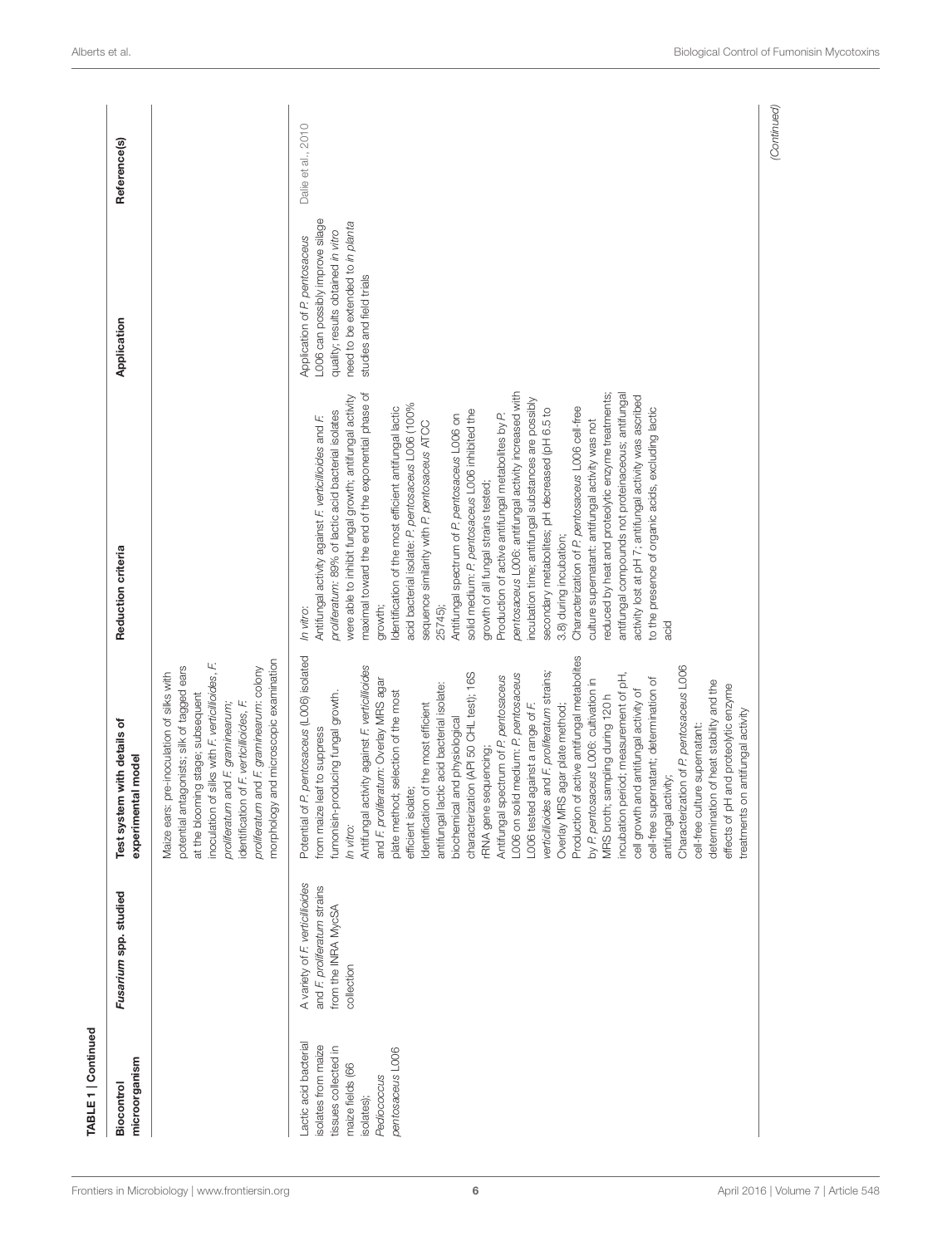| TABLE 1   Continued                                                                                                                                                                                                                                                                       |                                                                                                                                                                                                         |                                                                                                                                                                                                                                                                                                                                                                                                                                                                                                                                                                                                                                                                                                                                                                                                                                                                                                                                        |                                                                                                                                                                                                                                                                                                                                                                                                                                                                                                                                                                                                                                                                                                                                                                                                                                                                                                                                                                                                                                                                                                        |                                                                                                                                                                                                                                                                                                                                                                                |                           |
|-------------------------------------------------------------------------------------------------------------------------------------------------------------------------------------------------------------------------------------------------------------------------------------------|---------------------------------------------------------------------------------------------------------------------------------------------------------------------------------------------------------|----------------------------------------------------------------------------------------------------------------------------------------------------------------------------------------------------------------------------------------------------------------------------------------------------------------------------------------------------------------------------------------------------------------------------------------------------------------------------------------------------------------------------------------------------------------------------------------------------------------------------------------------------------------------------------------------------------------------------------------------------------------------------------------------------------------------------------------------------------------------------------------------------------------------------------------|--------------------------------------------------------------------------------------------------------------------------------------------------------------------------------------------------------------------------------------------------------------------------------------------------------------------------------------------------------------------------------------------------------------------------------------------------------------------------------------------------------------------------------------------------------------------------------------------------------------------------------------------------------------------------------------------------------------------------------------------------------------------------------------------------------------------------------------------------------------------------------------------------------------------------------------------------------------------------------------------------------------------------------------------------------------------------------------------------------|--------------------------------------------------------------------------------------------------------------------------------------------------------------------------------------------------------------------------------------------------------------------------------------------------------------------------------------------------------------------------------|---------------------------|
| microorganism<br>Biocontrol                                                                                                                                                                                                                                                               | Fusarium spp. studied                                                                                                                                                                                   | Test system with details of<br>experimental model                                                                                                                                                                                                                                                                                                                                                                                                                                                                                                                                                                                                                                                                                                                                                                                                                                                                                      | Reduction criteria                                                                                                                                                                                                                                                                                                                                                                                                                                                                                                                                                                                                                                                                                                                                                                                                                                                                                                                                                                                                                                                                                     | Application                                                                                                                                                                                                                                                                                                                                                                    | Reference(s)              |
| strains RCC101 (ATCC<br>B. mojavensis rifampin<br>NRRL B14699; NRRL<br>B. mojavensis fusaric<br>acid resistant mutant<br>Bacillus mojavensis<br>mutant RRC112rif;<br>55732) (patented);<br>B14708 to NRRL<br><b>B14703 to NRRL</b><br>B14701; NRRL<br>B14706; NRRL<br>RRC112fa<br>B14712; | (virulent strain), 408 (virulent<br>endophytic strain), "Patgus"<br>(non-fusaric acid producing<br>wild type strain), and UV28<br>MRC 826 (symptomless<br>F. verticillioides strains:<br>mutant strain) | B14699; NRRL B14701; NRRL B14703 to<br>Determination of stalk lesion development;<br>In planta reduction of maize seedling stalk<br>B. mojavensis RRC112fa inoculated Zea<br>B. mojavensis RRC112fa inoculated Zea<br>inoculated with a spore suspension of F.<br>NRRL B14706; NRRL B14708 to NRRL<br>above with F. verticillioides strains MRC<br>Sunglow" seeds were cultivated for 35<br>cultivated and inoculated as described<br>B. mojavensis (strains RCC101; NRRL<br>Measurement of the length of necrotic<br>inoculated with F. verticillioides strains<br>days in a plant growth light room and<br>lesions by the bacterial endophyte B.<br>B14712) inoculated Zea mays "Early<br>cultivated as described above and<br>mays "Early Sunglow" seeds were<br>mays "Pioneer 3140" seeds were<br>esions and stalk diameters<br>verticillioides "Patgus";<br>826, 408 and UV28;<br>"Patgus" and UV28;<br>mojavensis.<br>In planta: | F. verticilloides UV28 significantly (P < 0.05) reduced<br>Significant ( $P \leq 0.05$ ) reduction in stalk lesion length<br>the ability to reduce lesions; B. mojavensis RCC101<br>maize stalk diameter; no enhanced effect when the<br>by the bacterium regardless of its ability to tolerate<br>reduction in stalk lesion length; large differences in<br>B. mojavensis RRC112fa + F. verticillioides strains<br>MRC 826, 408 and UV28 ("Pioneer 3140" maize):<br>B. mojavensis RRC112fa: 70% reduction in stalk<br>verticillioides "Patgus" on "Early Sunglow" maize<br>from results for the RRC101 wild type strain and<br>B. mojavensis RRC112fa significantly (P = 0.05)<br>Range of B. mojavensis strains + F. verticilloides<br>lesion length; reduction not significantly different<br>fungus was co-inoculated with B. mojavensis<br>'Patgus" ("Early Sunglow" maize): 24-58%<br>reduced stalk lesion lengths caused by F.<br>30-41% reduction in stalk lesion length;<br>ffampin mutant strain (RRC112rif);<br>exhibited 58% reduction;<br>(54% reduction);<br>fusaric acid;<br>In planta: | more pathological factors should<br>suppression of seedling disease<br>wild-type strains of bacteria and<br>Application of B. mojavensis for<br>in maize: to proof the efficacy of<br>be performed in vitro and in the<br>agent additional studies should<br>non-fumonisin producing fungi;<br>B. mojavensis as biocontrol<br>field utilizing mutants and<br>also be evaluated | Bacon and Hinton,<br>2011 |
|                                                                                                                                                                                                                                                                                           |                                                                                                                                                                                                         | FB1, Furnonisin B1, CFU, Colony forming units; PDA, Potato dextrose agar; MRS broth/agar, de Man, Rogosa and Sharpe broth/agar.                                                                                                                                                                                                                                                                                                                                                                                                                                                                                                                                                                                                                                                                                                                                                                                                        |                                                                                                                                                                                                                                                                                                                                                                                                                                                                                                                                                                                                                                                                                                                                                                                                                                                                                                                                                                                                                                                                                                        |                                                                                                                                                                                                                                                                                                                                                                                |                           |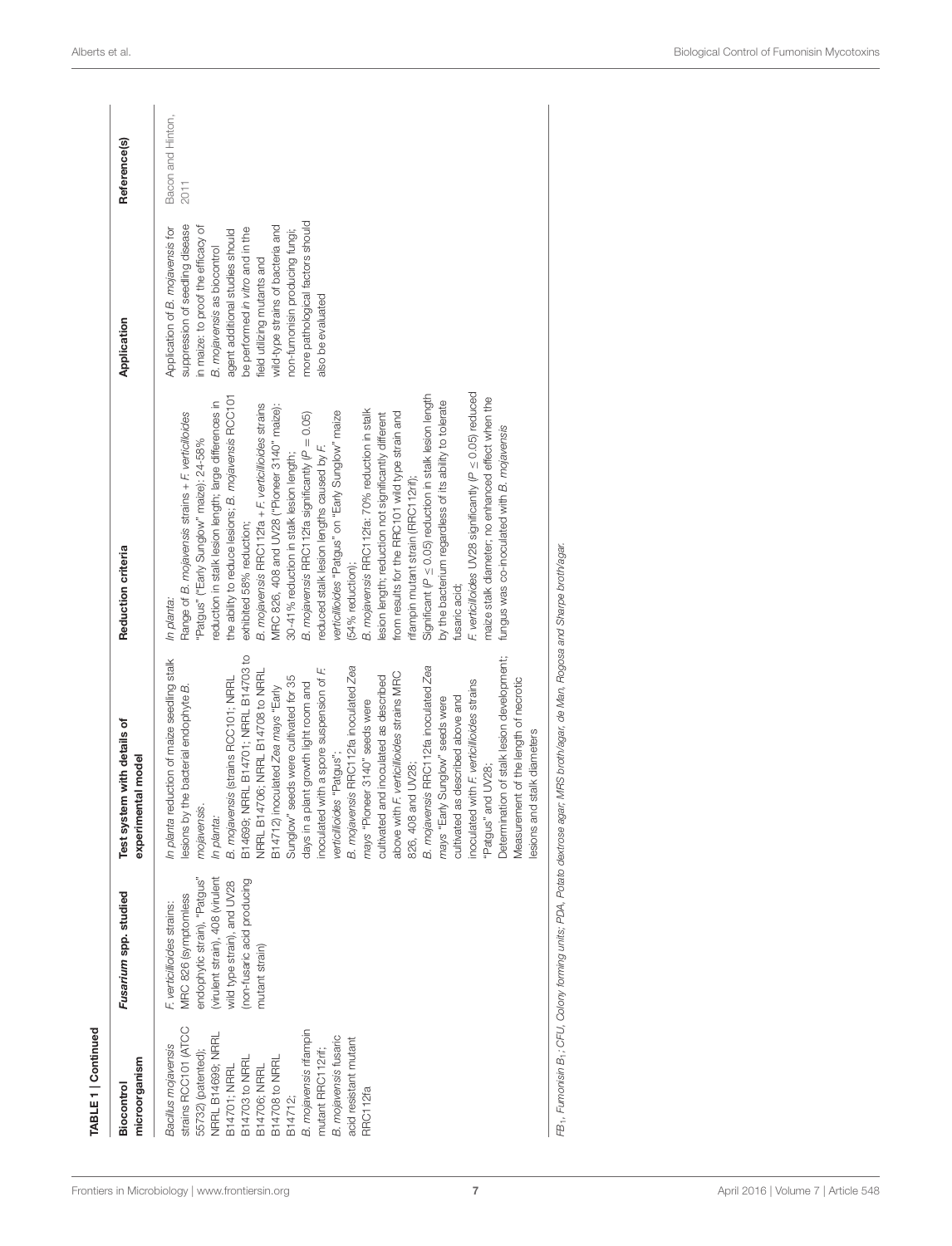[\(Luongo et al., 2005\)](#page-31-11). C. rosae exhibited potential to control Fusarium spp. in maize at the flowering ear stages and in crop residues post-harvest. Food-grade yeasts are also considered ideal biocontrol microorganisms, as they are generally genetically stable, effective at low concentrations, easy to cultivate, capable to survive under adverse environmental conditions, compatible with commercial processing, and resistant to pesticides.

### Trichoderma spp.

Trichoderma spp. are considered effective biocontrol agents because of their repertoire of extracellular lytic enzymes that cause necrotrophic action through lysis of fungal cell walls as well as the role they play in ISR in plants [\(Bacon et al.,](#page-29-2) [2001;](#page-29-2) [Hermosa et al., 2012\)](#page-31-12). Trichoderma mainly colonizes the rhizosphere and intercellular root areas of plants, and maintains interactions by promoting plant growth and providing protection against infections, while utilizing plant sucrose to facilitate root colonization [\(Hermosa et al., 2012\)](#page-31-12). Plant disease severity is reduced in the presence of Trichoderma by inhibition of a wide range of plant pathogens through antagonistic and mycoparasitic action; ISR or induction of localized resistance. Trichoderma is also able to withstand toxic metabolites that are produced by the plant in response to invasion. Plants are able to detect pathogen- or microbe associated molecular patterns (MAMPs), which leads to activation of defense mechanisms and eventually synthesis of antimicrobial compounds. Certain Trichoderma strains produce a variety of MAMPs, contributing to activation of plant defense responses. Salicylic acid, jasponic acid and ethylene play a key role in plant immunity and hormone-signaling pathways as well as defense response pathways of the hormones abscisic acid, indole-3-acetic acid, and gibberellin (Pieterse et al., [2009\)](#page-31-13). Indole-3-acetic acid produced by Trichoderma contributes to ethylene biosynthesis, which in turn stimulates abscisic acid biosynthesis. Depending on Trichoderma stimuli, phytohormone homeostasis will control plant development and immune responses. Trichoderma chitinases also release fungal chitin oligosaccharides, and elicit ISR by jasmonic acid/ethylene dependent pathways, thereby triggering defense responses in plants. A polyketide synthase/non-ribosomal peptide synthetase hybrid enzyme of Trichoderma virens is involved in plant interactions and was shown to induce plant defense responses [\(Mukherjee et al., 2012\)](#page-31-14). Several Trichoderma spp. with GRAS status, including Trichoderma viride and Trichoderma harzianum, are capable of effectively reducing F. verticillioides  $(= F.$  moniliforme) growth and fumonisin production in vitro and in planta [\(Calistru et al., 1997;](#page-30-13) [Larkin and Fravel,](#page-31-8) [1998;](#page-31-8) [Yates et al., 1999;](#page-32-9) **[Table 1](#page-3-0)**). The inhibitory effect on F. verticillioides growth when co-cultured with Trichoderma spp. can be attributed to antibiosis through production of volatile compounds, extracellular enzymes and antibiotics. The antagonistic fungal species T. viride is widely used in biofertilizers for biological control of soil borne plant-pathogenic fungi in crops.

# Non-Pathogenic Biocontrol Strains

Non-pathogenic strains of pathogenic species are often applied for biocontrol [\(Liu et al., 2013\)](#page-31-9). In this regard, moderate suppression of toxigenic F. verticillioides and F. proliferatum strains by non-pathogenic Fusarium strains was demonstrated by [Luongo et al.](#page-31-11) [\(2005;](#page-31-11) **[Table 1](#page-3-0)**).

The development of Fusarium biocontrol strains with reduced mycotoxin production ability through RNA silencing technology may be a useful tool for reducing mycotoxin contamination in agricultural products [\(McDonald et al., 2005\)](#page-31-15). Transformation of F. graminearum with inverted repeat transgenes (IRT) containing sequences of mycotoxin-specific regulatory genes results in suppression of mycotoxin production. Other gene silencing techniques involving deletion of ZFR1 of F. verticillioides, which regulates sugar transporter genes and in turn affect fumonisin biosynthesis during kernel colonization, resulted in significantly less growth on maize kernel endosperm tissue [\(Bluhm et al.,](#page-30-14) [2008\)](#page-30-14).

### Rhizobacteria

Fusarium verticillioides is the most prevalent Fusarium spp. present in the rhizoplane and endorhizosphere areas of maize, while Arthrobacteria and Azotobacter are the predominant bacterial genera [\(Cavaglieri et al., 2005a\)](#page-30-15). Pathogens germinate and colonize roots within a few days of planting, while biocontrol rhizobacteria could be metabolically active during this period. A number of rhizobacterial isolates of maize plants sampled from a commercial maize field and exhibiting high NOIs with F. verticillioides, including Arthrobacter globiformis, Azotobacter armeniacus, Pseudomonas solanacearum, B. subtilis, Enterobacter cloacae, and Microbacterium eoleovorans exhibited antifungal activity in vitro by effectively reducing F. verticillioides growth and FB<sub>1</sub> production on maize meal extract agar (Cavaglieri et al., [2004,](#page-30-11) [2005a](#page-30-15)[,b](#page-30-16)[,c\)](#page-30-17) (**[Table 2](#page-8-0)**). Maize seeds pre-treated with A. armeniacus RC2, A. globiformis RC5, E. cloacae, M. eoleovorans, and Bacillus sp. CE1 and evaluated in planta, resulted in effective reduction of F. verticillioides growth in the rhizoplane and endorhizosphere areas. A good correlation was observed between results obtained from in vitro and in planta studies [\(Cavaglieri et al., 2005c\)](#page-30-17). Enterobacter cloacae exhibited potential for biocontrol of root colonization by F. verticillioides. Inducible Type 1 fimbrae of E. cloacae may play a role in the colonization of roots [\(Hinton and Bacon, 1995\)](#page-31-16). Rhizobacterial strains could have potential application as seed inoculants to reduce F. verticillioides colonization on root level, in the rhizoplane and endorhizosphere areas [\(Cavaglieri et al., 2005c\)](#page-30-17). Effectiveness of a biocontrol organism to colonize the rhizosphere and its value as biocontrol agent could, however, be influenced by environmental conditions and the initial cell concentrations of the biocontrol organism and the pathogen.

# Antioxidants, Phenolic Compounds, and Essential Oils

Several natural phenolic compounds derived from plants are strong antioxidants and exhibit antimicrobial activity by inhibiting the activity of key fungal enzymes, and are applied as preservatives in the cosmetic, food and drug industries (**[Table 3](#page-11-0)**). These compounds are also considered promising antifungal agents for controlling fungal growth and associated mycotoxin production in agricultural crops pre-harvest, post-harvest, and during storage.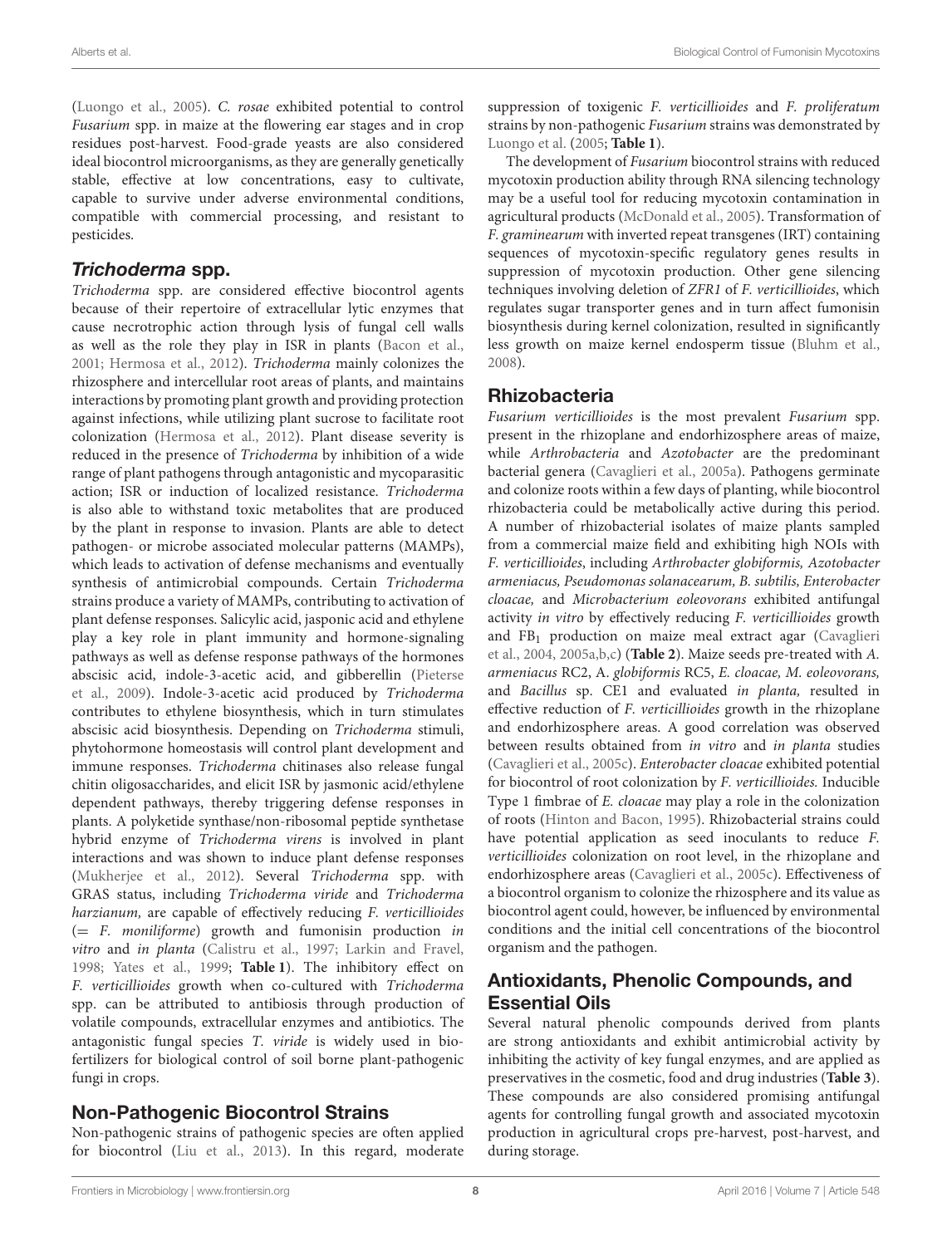<span id="page-8-0"></span>

| microorganism<br>Rhizobacterial                                                                                                                                                                                | Fusarium sp. studied                                                                                                                        | activity (a <sub>w</sub> )<br>Water | ৳<br>Test system with details<br>experimental model                                                                                                                                                                                                                                                                                                                                                                                                                                                                                                                                                                                                                                                                                                                                                  | Reduction criteria                                                                                                                                                                                                                                                                                                                                                                                                                                                                                                                                                                                                                                                                                                                                                                                                                                                                                                                                                                                                                                                                                                   | Application                                                                                                                                                                                             | Reference(s)               |
|----------------------------------------------------------------------------------------------------------------------------------------------------------------------------------------------------------------|---------------------------------------------------------------------------------------------------------------------------------------------|-------------------------------------|------------------------------------------------------------------------------------------------------------------------------------------------------------------------------------------------------------------------------------------------------------------------------------------------------------------------------------------------------------------------------------------------------------------------------------------------------------------------------------------------------------------------------------------------------------------------------------------------------------------------------------------------------------------------------------------------------------------------------------------------------------------------------------------------------|----------------------------------------------------------------------------------------------------------------------------------------------------------------------------------------------------------------------------------------------------------------------------------------------------------------------------------------------------------------------------------------------------------------------------------------------------------------------------------------------------------------------------------------------------------------------------------------------------------------------------------------------------------------------------------------------------------------------------------------------------------------------------------------------------------------------------------------------------------------------------------------------------------------------------------------------------------------------------------------------------------------------------------------------------------------------------------------------------------------------|---------------------------------------------------------------------------------------------------------------------------------------------------------------------------------------------------------|----------------------------|
| Rhizobacterial isolates<br>from maize plants in<br>Italy: Enterobacter<br>cloacae                                                                                                                              | RRC 408, Isolates from rice:<br>maize: MRC 826, RRC 374,<br>moniliforme): Isolates from<br>$F$ , verticillioides (= $F$ ,<br><b>RRC 410</b> | $\stackrel{\triangleleft}{\geq}$    | E. cloacae is an endophytic symbiont<br>co-cultivation on PDA; examination of<br>cultured in tubes with soil; cultured in<br>PDA, damp filter paper or sterile soil;<br>Щ<br>examination of seedling roots: light<br>colonization of maize seedlings by<br>microscopy; transmission electron<br>Cultivation of inoculated seeds on<br>Reduction of F. verticillioides root<br>microscopic examination of root<br>microscopic examination of root<br>zones of inhibition; microscopic<br>plant growth rooms under light;<br>colonization: sterile maize seed<br>inoculated with E. cloacae and<br>microscopy; scanning electron<br>Distribution of E. cloacae root<br>Determination of antagonism:<br>colonization;<br>colonization;<br>microscopy<br>In planta:<br>cloacae:<br>of corn.<br>In vitro: | and primary seedling roots as well as the root cap of<br>E. cloacae: no damage to host cells; no reduction in<br>several locations of the cortex; no bacteria observed<br>was distributed over the epidermis and internally in<br>margin of the pericycle; E. cloacae not observed in<br>in the endodermis, but intercellular within the outer<br>cloacae distributed externally along the secondary<br>Determination of antagonism: all bacterial isolates<br>thizoplane areas; on maize seedlings E. cloacae<br>the primary root; a matrix-like capsule observed<br>percentage germination or time of germination;<br>surrounding the bacterial cells on the external<br>seedling roots; observed internally and in the<br>E. cloacae biologically associated with maize<br>the pith area; present in stems and leaves; E.<br>inhibited growth of F. verticillioides strains<br>E. cloacae root colonization:<br>surface of the primary root;<br>In planta:                                                                                                                                                        | E. cloacae exhibited potential for<br>biocontrol of root colonization by<br>maize enhances its potential as<br>F. verticillioides; the endophytic<br>association of E. cloacae with<br>biocontrol agent | Hinton and Bacon,<br>1995  |
| commercial maize field:<br>Rhizobacterial isolates<br>from maize roots,<br>ΩÓ<br>sampled from a<br>solanacearum,<br>Pseudomonas<br>Arthrobacter<br><b>Azotobacter</b><br>ameniacus<br>globifornis,<br>subtilis | F. verticillioides isolates from 0.937; 0.955<br>maize roots sampled from a<br>commercial maize field                                       | 0.982                               | FB <sub>1</sub> levels in MMEA cultures: HPLC<br>rhizobacterial strains with biocontrol<br>adjustment of a <sub>w</sub> levels; inoculation<br>effects upon F. verticillioides growth<br>carbon source; selection of isolates<br>Determination of NOIs: utilization of<br>Screening procedures for selecting<br>Antibiosis and antifungal activity of<br>and incubation; measurement of<br>17 compounds in maize as sole<br>zones of inhibition and colony<br>selected isolates: 2% MMEA;<br>with the highest NOIs;<br>and FB <sub>1</sub> production:<br>diameters;<br>analyses<br>In vitro:                                                                                                                                                                                                        | sources: a <sub>w</sub> 0.937 (58%), 0.955 (20%) 0.982 (75%);<br>verticillioides growth; most effective growth inhibition<br>(P < 0.001): A. globiformis and B. subtilis isolates; all<br>exhibited at all a <sub>w</sub> levels evaluated; P. solanacearum<br>Antibiosis and antifungal activity of selected isolates:<br>isolates significantly ( $P < 0.001$ ) reduced the growth<br>rate and increased the lag phase of fungal growth;<br>and B. subtilis: 70-100% reduction at all a <sub>w</sub> levels;<br>most competent strains: Arthrobacter strains at all<br>a <sub>w</sub> levels; A. armeniacus, P. solanacearum and B.<br>FB <sub>1</sub> levels in MMEA cultures: reduced FB <sub>1</sub> levels<br>Determination of NOIs: information on ecological<br>B. subtilis strains exhibited the strongest effects;<br>similarity and coexistence with F verticillioides;<br>percentage isolates able to utilize all carbon<br>A. armeniacus: 65% reduction at a <sub>w</sub> 0.955<br>subtilis competent at a <sub>w</sub> 0.955 and 0.937<br>all bacterial isolates effectively inhibited F.<br>In vitro: | could have value for control of F.<br>A. armeniacus RC2 and RC3; B.<br>subtilis RC8, RC9 and RC11; P.<br>solanacearum RC7 and RC10<br>verticilloides root colonization                                  | Cavaglieri et al.,<br>2004 |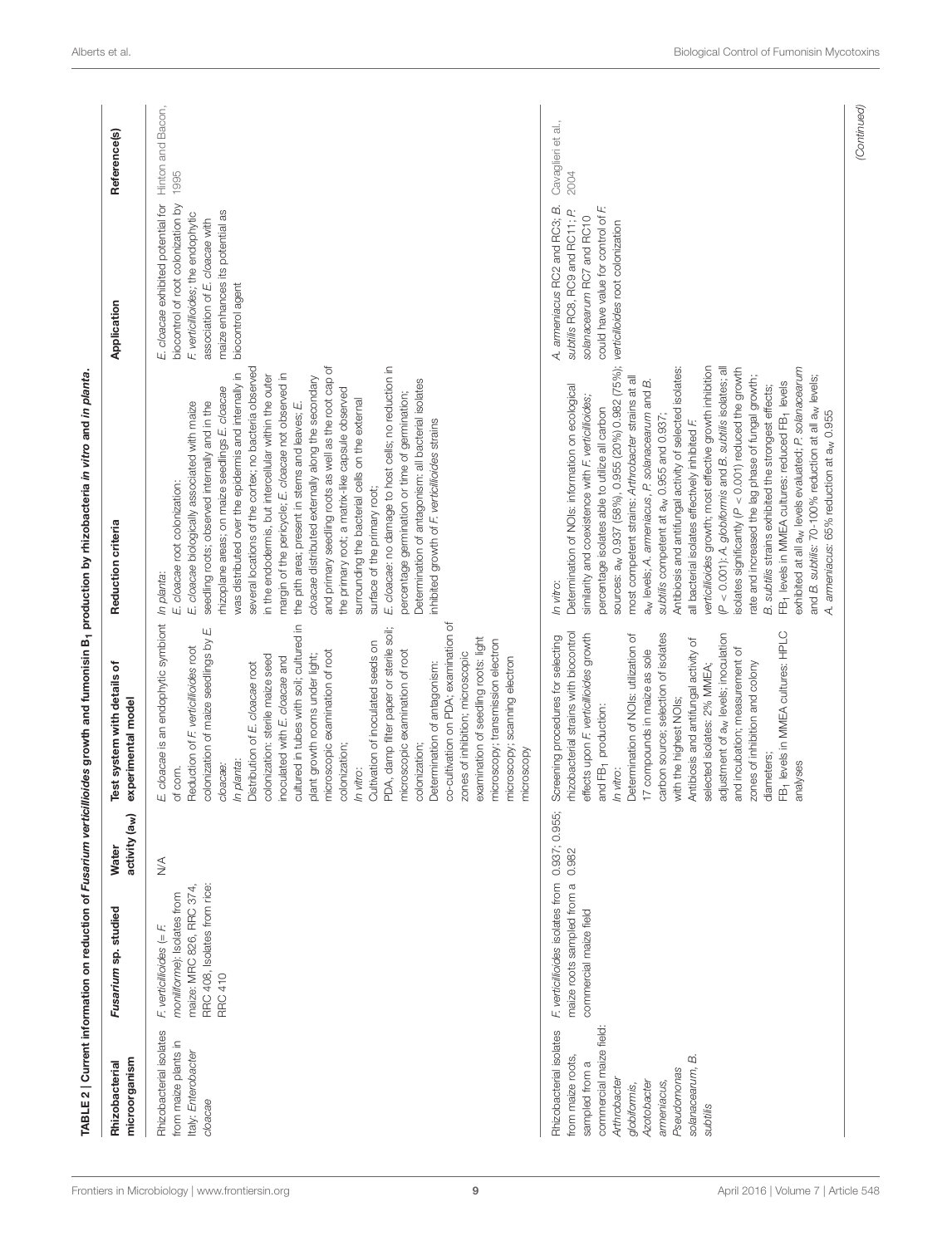| In vitro:<br>In vitro:<br>0.937; 0.955;<br>0.937; 0.955<br>0.982<br>0.982<br>sampled from a commercial<br>sampled from a commercial<br>isolates from maize roots<br>isolates from maize roots<br>Toxigenic F. verticillioides<br>Toxigenic F. verticillioides<br>maize endorhizosphere<br>maize endorhizosphere<br>maize field<br>maize field<br>and isolated from maize<br>maize endorhizosphere<br>commercial maize field:<br>roots, sampled from a<br>isolates colonizing the<br>Predominant bacterial<br>bacterial isolates from<br>Bacterial mixture 1: E.<br>maize roots, sampled<br>from a commercial<br>Endorhizosphere<br>A. ameniacus<br>A. globiformis,<br>maize field:<br>cloacae, | Test system with details of<br>experimental model<br>activity (a <sub>w</sub> )                                                                                                                                                                                                                                                                                                                                                                                                                                                                                                                                                                                                                                                                                                                                                                                            | Reduction criteria                                                                                                                                                                                                                                                                                                                                                                                                                                                                                                                                                                                                                                                                                                                                                                                                                                                                                                                                                                                                                                                                                                      | Application                                                                                                                                                                                                          | Reference(s)       |
|------------------------------------------------------------------------------------------------------------------------------------------------------------------------------------------------------------------------------------------------------------------------------------------------------------------------------------------------------------------------------------------------------------------------------------------------------------------------------------------------------------------------------------------------------------------------------------------------------------------------------------------------------------------------------------------------|----------------------------------------------------------------------------------------------------------------------------------------------------------------------------------------------------------------------------------------------------------------------------------------------------------------------------------------------------------------------------------------------------------------------------------------------------------------------------------------------------------------------------------------------------------------------------------------------------------------------------------------------------------------------------------------------------------------------------------------------------------------------------------------------------------------------------------------------------------------------------|-------------------------------------------------------------------------------------------------------------------------------------------------------------------------------------------------------------------------------------------------------------------------------------------------------------------------------------------------------------------------------------------------------------------------------------------------------------------------------------------------------------------------------------------------------------------------------------------------------------------------------------------------------------------------------------------------------------------------------------------------------------------------------------------------------------------------------------------------------------------------------------------------------------------------------------------------------------------------------------------------------------------------------------------------------------------------------------------------------------------------|----------------------------------------------------------------------------------------------------------------------------------------------------------------------------------------------------------------------|--------------------|
|                                                                                                                                                                                                                                                                                                                                                                                                                                                                                                                                                                                                                                                                                                | control F. verticillioides: effect of maize<br>Antibiosis and effect on fungal growth<br>rhizoplane and endorhizosphere areas<br>incubation; measurement of zones of<br>verticillioides root colonization in the<br>FB <sub>1</sub> levels in MMEA cultures: HPLC<br>rhizobacterial strains; modified tube<br>bacterization and inoculum density:<br>each bacterial strain in dual culture;<br>Rhizobacteria and their potential to<br>F. verticillioides isolates paired with<br>inhibition; measurement of colony<br>Effect of separate and combined<br>rhizoplane and endorhizosphere<br>areas; inoculation of seeds with<br>verticillioides CFU counts in the<br>rate: MMEA; inoculation and<br>assay; determination of F.<br>bacterial treatments on F.<br>Greenhouse studies:<br>diameters;<br>analyses                                                              | Antibiosis and effect on fungal growth rate: effective<br>A. globiformis RC4 and RC5 inhibited fungal growth<br>A. globiformis RC4 and RC5 reduced (20-96%) FB-<br>endorhizosphere areas; bacterial mixture treatment<br>inhibition of fungal growth at a <sub>w</sub> 0.955 and 0.982;<br>resulted in 100% inhibition of fungal growth in the<br>growth of 60-100% F, verticilliodes strains at a <sub>w</sub><br>inhibition of fungal growth in the rhizoplane and<br>Seeds treated with A. armeniacus RC2 and A.<br>A. armeniacus RC2 and RC3 inhibited fungal<br>A. armeniacus RC2 reduced (56-75%) FB-<br>of 69-80% of F. verticilliodes strains at aw<br>accumulation at a <sub>w</sub> 0.955 and 0.982<br>accumulation at a <sub>w</sub> 0.955;<br>globiformis RC5: 100%<br>endorhizosphere area<br>Greenhouse studies:<br>$0.955 - 0.982$<br>$0.955 - 0.982;$<br>In vitro:                                                                                                                                                                                                                                      | potential as maize seed inoculant 2005a<br>for reduction of F. verticillioides<br>A. armeniacus RC2 exhibited<br>root colonization                                                                                   | Cavaglieri et al., |
| Bacterial mixture 2: P.<br>solanacearum, B.<br>Microbacterium<br>eoleovorans<br>subtilis                                                                                                                                                                                                                                                                                                                                                                                                                                                                                                                                                                                                       | Antifungal activity: MMEA; adjustment<br>production: effect of seeds treatment<br>In vitro influence of bacterial mixtures<br>levels; F. verticillioides isolates paired<br>Antibiosis: MMEA; adjustment of a <sub>w</sub><br>sizes evaluated (10 <sup>8</sup> , 10 <sup>9</sup> and 10 <sup>10</sup><br>cells/ml); measurement of zones of<br>culture; different bacterial inoculum<br>on F. verticillioides growth and FB <sub>1</sub><br>with each bacterial mixture in dual<br>treatments on F. verticillioides root<br>Effect of combined bacterial seed<br>colonization in the rhizoplane and<br>solates; measurement of colony<br>of a <sub>w</sub> levels; pour-plate method;<br>inoculation with F. verticillioides<br>diameters; FB <sub>1</sub> levels in MMEA<br>on maize root colonization:<br>cultures: HPLC analyses;<br>Greenhouse studies:<br>inhibition; | cells/ml and at a <sub>w</sub> 0.955 with 10 <sup>9</sup> cells/ml; no effect<br>Antifungal activity: significant ( $P < 0.05$ ) reduction in<br>Antifungal activity: significant (P < 0.05) decrease in<br>FB <sub>1</sub> production not reduced by any of the inoculum<br>Antibiosis: fungal growth most effectively (P < 0.05)<br>fungal growth rate obtained at a <sub>w</sub> 0.982 with 10 <sup>10</sup><br>inoculum size 10 <sup>8</sup> cells/ml exhibited the strongest<br>obtained at a <sub>w</sub> 0.982 with 10 <sup>9</sup> and 10 <sup>10</sup> cells/ml;<br>fungal growth rate at a <sub>w</sub> 0.955 and 0.937 with all<br>FB <sub>1</sub> production: only reduced at a <sub>w</sub> 0.955 by all<br>reduced at a <sub>w</sub> 0.937 with 10 <sup>8</sup> and 10 <sup>9</sup> cells/ml;<br>Antibiosis: fungal growth significantly (P < 0.05)<br>inoculum sizes; reduction in fungal growth rate<br>reduced at all a <sub>w</sub> levels and inoculum sizes;<br>Bacterial mixture 1:<br>Bacterial mixture 2:<br>with 10 <sup>8</sup> cells/ml;<br>inoculum sizes;<br>In vitro:<br>effect;<br>sizes; | exhibited potential as maize seed 2005b<br>transmission of F. verticillioides<br>verticillioides root colonization,<br>E. cloacae and M. oleovorans<br>inoculants for reduction of F.<br>i.e. prevention of vertical | Cavaglieri et al., |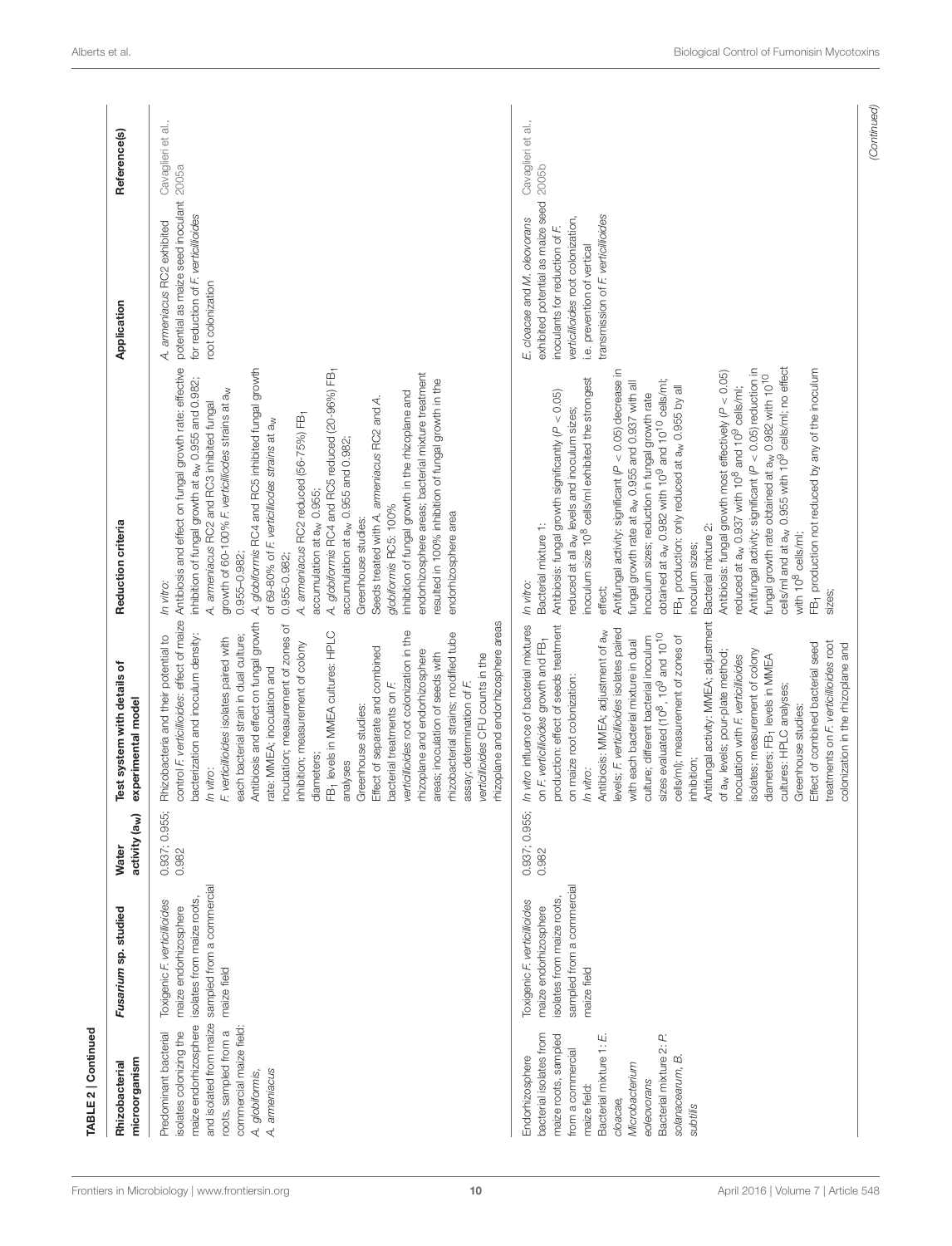| TABLE 2   Continued                                                                                     |                                                                    |                                            |                                                                                                                                                                                                                                                                                                                                                                                                                                                                                                                                                                                                                                                                                                                                                                                                                                                                                                                                                                                                                                                                                                              |                                                                                                                                                                                                                                                                                                                                                                                                                                                                                                                                                                                                                                                                                                                                                                                                                                                                                                                                                 |                                                                                                                                                                                              |                             |
|---------------------------------------------------------------------------------------------------------|--------------------------------------------------------------------|--------------------------------------------|--------------------------------------------------------------------------------------------------------------------------------------------------------------------------------------------------------------------------------------------------------------------------------------------------------------------------------------------------------------------------------------------------------------------------------------------------------------------------------------------------------------------------------------------------------------------------------------------------------------------------------------------------------------------------------------------------------------------------------------------------------------------------------------------------------------------------------------------------------------------------------------------------------------------------------------------------------------------------------------------------------------------------------------------------------------------------------------------------------------|-------------------------------------------------------------------------------------------------------------------------------------------------------------------------------------------------------------------------------------------------------------------------------------------------------------------------------------------------------------------------------------------------------------------------------------------------------------------------------------------------------------------------------------------------------------------------------------------------------------------------------------------------------------------------------------------------------------------------------------------------------------------------------------------------------------------------------------------------------------------------------------------------------------------------------------------------|----------------------------------------------------------------------------------------------------------------------------------------------------------------------------------------------|-----------------------------|
| microorganism<br>Rhizobacterial                                                                         | Fusarium sp. studied                                               | activity (a <sub>w</sub> )<br><b>Water</b> | Test system with details of<br>experimental model                                                                                                                                                                                                                                                                                                                                                                                                                                                                                                                                                                                                                                                                                                                                                                                                                                                                                                                                                                                                                                                            | Reduction criteria                                                                                                                                                                                                                                                                                                                                                                                                                                                                                                                                                                                                                                                                                                                                                                                                                                                                                                                              | Application                                                                                                                                                                                  | Reference(s)                |
|                                                                                                         |                                                                    |                                            | endorhizosphere areas; inoculation of<br>determination of F. verticillioides CFU<br>seeds with bacterial mixtures;<br>counts in the rhizoplane and<br>endorhizosphere areas                                                                                                                                                                                                                                                                                                                                                                                                                                                                                                                                                                                                                                                                                                                                                                                                                                                                                                                                  | Bacterial mixture 2: inhibition of F. verticillioides<br>Bacterial mixture 1 (10 <sup>8</sup> cells/ml) completely<br>inhibited F. verticillioides growth;<br>growth not consistent<br>In planta:                                                                                                                                                                                                                                                                                                                                                                                                                                                                                                                                                                                                                                                                                                                                               |                                                                                                                                                                                              |                             |
| commercial maize field<br>Bacillus isolates from<br>maize rhizoplane<br>sampled from a<br>(10 isolates) | Toxigenic F. verticillioides<br>solated from maize in<br>Argentina | $\stackrel{\triangle}{\geq}$               | /erticillioides and Bacillus sp. isolates;<br>thizoplane and endorhizosphere areas<br>modified tube assay; determination of<br>verticillioides in vitro and at the maize<br>verticillioides CFU counts; FB <sub>1</sub> levels:<br>evaluated: 10 <sup>6</sup> , 10 <sup>7</sup> and 10 <sup>8</sup> cells/ml<br>Effect of Bacillus sp. CE1 treatments<br>verticillioides ergosterol content, FB-<br>accumulation and CFU counts: dual<br>on F. verticillioides root colonization:<br>measurement of zones of inhibition;<br>Effect of Bacillus sp. isolates on F.<br>F. verticillioides CFU counts in the<br>Biocontrol of B. subtilis against F.<br>inoculation of seeds with different<br>analyses as an indicator of fungal<br>Bacillus sp. CE1 inoculum sizes;<br>Bacillus sp. CE1 inoculum sizes<br>Bacillus sp. isolates; ergosterol<br>cultures of F. verticillioides and<br>Antibiosis: dual cultures of F.<br>FB <sub>1</sub> levels: HPLC analyses<br>growth; determination of F.<br>Maize kernel cultures:<br>Greenhouse studies:<br>MMEA cultures:<br>HPLC analyses;<br>root level:<br>In vitro: | Antibiosis: significant (P < 0.001) inhibition (28-78%)<br>of F. verticillioides growth by all Bacillus sp. isolates;<br>antagonistic abilities of Bacillus sp. CE1 in vitro and<br>and 24%, respectively, after 35 days of incubation<br>verticillioides CFU counts were reduced by 42, 53<br>OFU counts at the endorhizosphere level, the 10 <sup>8</sup><br>cells/ml treatment exhibited the highest inhibition;<br>Good correlation $(r = 0.995 - 0.998)$ between the<br>pacterial treatments reduced the F. verticillioides<br>Bacillus sp. CE1 inhibited F. verticillioides at the<br>reduction) and Bacillus sp. 86 (29% reduction)<br>reduction of FB- levels: Bacillus sp. CE (50%<br>thizoplane level at all three inoculum sizes; All<br>Ergosterol content, FB <sub>1</sub> accumulation and F<br>Maize kernel cultures:<br>Greenhouse studies:<br>MMEA cultures:<br>$P < 0.001$ );<br>$(P < 0.001)$ ;<br>planta<br>In vitro:<br>Q. | against F. verticillioides infection<br>at root level; ability to reduce F<br>verticillioides colonization of<br>Potential biocontrol agent<br>endorhizosphere areas<br>maize rhizoplane and | Cavaglieri et al.,<br>2005c |
|                                                                                                         |                                                                    |                                            |                                                                                                                                                                                                                                                                                                                                                                                                                                                                                                                                                                                                                                                                                                                                                                                                                                                                                                                                                                                                                                                                                                              | N/A, Not applicable; FB1, Fumonisin B1; NOI, Niche overlapping indice; MMEA, Maize meal extract agar; PDA, Potato dextrose agar; CFU, Colony forming units.                                                                                                                                                                                                                                                                                                                                                                                                                                                                                                                                                                                                                                                                                                                                                                                     |                                                                                                                                                                                              |                             |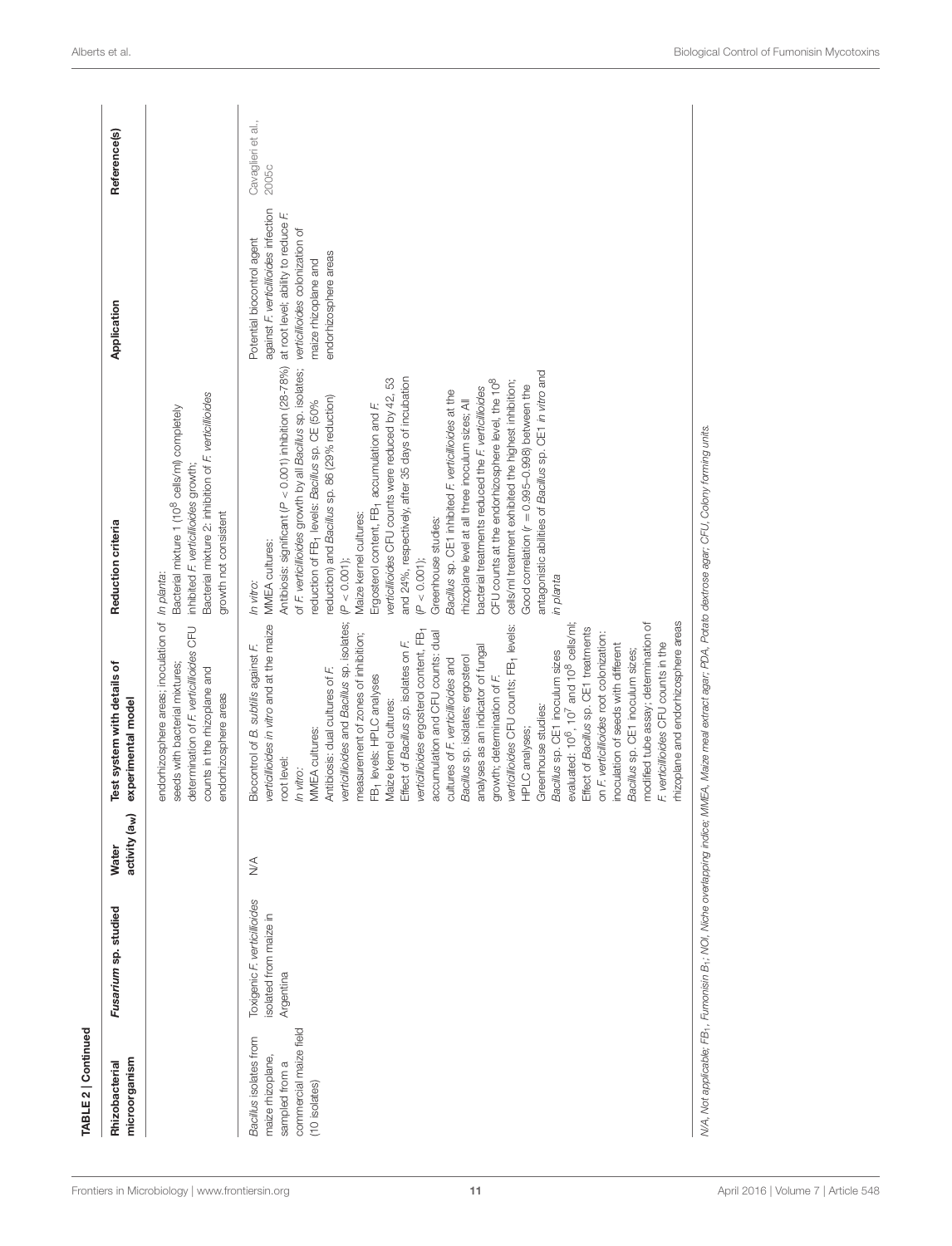<span id="page-11-0"></span>

| compound<br>Biocontrol    | Fusarium spp. studied                                                                                                                     | activity (a <sub>w</sub> )<br><b>Water</b> | Test system with details of<br>experimental model                                                                                                                                                                                                                                                                                                                                                                                                                                                                                                                                                                                                                                                                                                                         | Reduction criteria                                                                                                                                                                                                                                                                                                                                                                                                                                                                                                                                                                                                                                                                                                                                                                                                                                                                                                                                                                                                | Application                                                                                                                                                                                                                  | Reference(s)               |
|---------------------------|-------------------------------------------------------------------------------------------------------------------------------------------|--------------------------------------------|---------------------------------------------------------------------------------------------------------------------------------------------------------------------------------------------------------------------------------------------------------------------------------------------------------------------------------------------------------------------------------------------------------------------------------------------------------------------------------------------------------------------------------------------------------------------------------------------------------------------------------------------------------------------------------------------------------------------------------------------------------------------------|-------------------------------------------------------------------------------------------------------------------------------------------------------------------------------------------------------------------------------------------------------------------------------------------------------------------------------------------------------------------------------------------------------------------------------------------------------------------------------------------------------------------------------------------------------------------------------------------------------------------------------------------------------------------------------------------------------------------------------------------------------------------------------------------------------------------------------------------------------------------------------------------------------------------------------------------------------------------------------------------------------------------|------------------------------------------------------------------------------------------------------------------------------------------------------------------------------------------------------------------------------|----------------------------|
|                           | ANTIOXIDANTS/PHENOLIC COMPOUNDS                                                                                                           |                                            |                                                                                                                                                                                                                                                                                                                                                                                                                                                                                                                                                                                                                                                                                                                                                                           |                                                                                                                                                                                                                                                                                                                                                                                                                                                                                                                                                                                                                                                                                                                                                                                                                                                                                                                                                                                                                   |                                                                                                                                                                                                                              |                            |
| ВНА, ВНТ, ТНВР,<br>and PP | strains ITEM 2443, ITEM<br>strains RC2000, M7075,<br>2444, M7089, RC2056<br>Fusarium verticillioides<br>Fusarium proliferatum<br>TEM2424; | 0.98; 0.995<br>0.93; 0.95;                 | different water availability and temperature<br>activities; Antioxidants incorporated at 1,<br>5, 10 and 20 mmol.L <sup>-1</sup> ; cultures<br>inoculated and incubated at 18 and 25°C;<br>In vitro control of growth and fumonisin<br>measurement of the lag phase prior to<br>Efficacy of antioxidants:<br>2% MMEA prepared at different water<br>proliferatum using antioxidants under<br>production by F verticillioides and F.<br>FB <sub>1</sub> , FB <sub>2</sub> and FB <sub>3</sub> levels in MMEA<br>growth; measurement of mycelial<br>cultures: HPLC analyses<br>extension;<br>regimes.<br>In vitro:                                                                                                                                                          | Control without antioxidants: increase in the lag<br>phase of fungal growth with decreasing a <sub>w</sub> and<br>increase in the lag phases of growth; no growth<br>than PP and BHA; BHA (20 mmol.L <sup>-1</sup> ) and PP<br>>1 mmol.L <sup>-1</sup> ) completely inhibited fumonisin<br>(10 mmol.L <sup>-1</sup> ) completely inhibited growth of<br>both fungal species at all a <sub>w</sub> levels evaluated;<br>temperature; in the presence of antioxidants:<br>proliferatum more tolerant of THBP and BHT<br>FB <sub>1</sub> , FB <sub>2</sub> and FB <sub>3</sub> levels in MMEA cultures:<br>evels evaluated; THBP and BHT were less<br>production by both fungal species at all aw<br>detected at antioxidants concentrations of<br>effective at most a <sub>w</sub> levels evaluated; PP<br>10-20 mmol.L <sup>-1</sup> ; F, verticillioides and F.<br>Efficacy of antioxidants:<br>BHA (10-20 mmol.L <sup>-1</sup> )<br>effective<br>In vitro:                                                       | and their toxins entering the food<br>Food-grade preservatives BHA<br>preventing mycotoxigenic fung<br>and PP exhibited potential for<br>chain                                                                               | Etcheverry et al.,<br>2002 |
| ВНА, ВНТ, ТНВР,<br>and PP | F.<br>F. verticillioides RC2000,<br>proliferatum ITEM2443                                                                                 | 0.95; 0.98;<br>0.955                       | 2, B-D-glucosidase, and $\alpha$ -D-galactosidase<br>Efficacy of antioxidant mixtures on growth,<br>enzyme production by F. verticillioides and<br>activities; antioxidants incorporated at 0.5<br>enzyme activities with p-nitrophenyl as<br>inoculated and incubated;<br>Fungal growth: measurement of fungal<br>proliferatum in vitro on maize-based<br>In vitro:<br>2% MMEA prepared at different water<br>and 1 mM; antioxidants incorporated<br>fumonisin production and hydrolytic<br>alone and in combinations; cultures<br>cultures: HPLC analyses; Hydrolytic<br>FB <sub>1</sub> , FB <sub>2</sub> and FB <sub>3</sub> levels in MMEA<br>N-acetyl-ß-D-glucosaminidase,<br>determination of<br>enzyme activity:<br>extension rates;<br>substrate<br>media.<br>Н. | Significant ( $P < 0.001$ ) increase in the lag phase<br>treatments alone and in combination resulted in<br>species at all a <sub>w</sub> levels evaluated; PP+BHT and<br>BHA+PP treatments at a <sub>w</sub> 0.98 and 0.955; At<br>0.5 mM some antioxidant treatments resulted<br>treatment at all a <sub>w</sub> levels evaluated; PP alone<br>and in combination with BHA (0.5 and 1 mM)<br>reduced growth rates (>85%) of both fungal<br>Effect of antioxidant mixtures on lag phases<br>growth of both fungal strains with BHA+PP<br>FB <sub>1</sub> , FB <sub>2</sub> and FB <sub>3</sub> levels in MMEA cultures:<br>species significantly ( $P < 05$ ) reduced with<br>Hydrolytic enzyme activity: All antioxidants<br>PP+THBP treatments were less effective;<br>fumonisin levels produced by both fungal<br>enzyme activity at all a <sub>w</sub> levels evaluated<br>significant ( $P < 0.001$ ) reduction in total<br>in stimulation of fumonisin production;<br>and fungal growth rate:<br>In vitro: | BHA and PP are permitted by the<br>agents in foods; BHA and PP are<br>BHA+PP mixtures for biocontrol<br>US FDA for use as antimicrobial<br>considered GRAS; Efficacy of<br>of Fusarium spp. should be<br>evaluated in planta | Reynoso et al.,<br>2002    |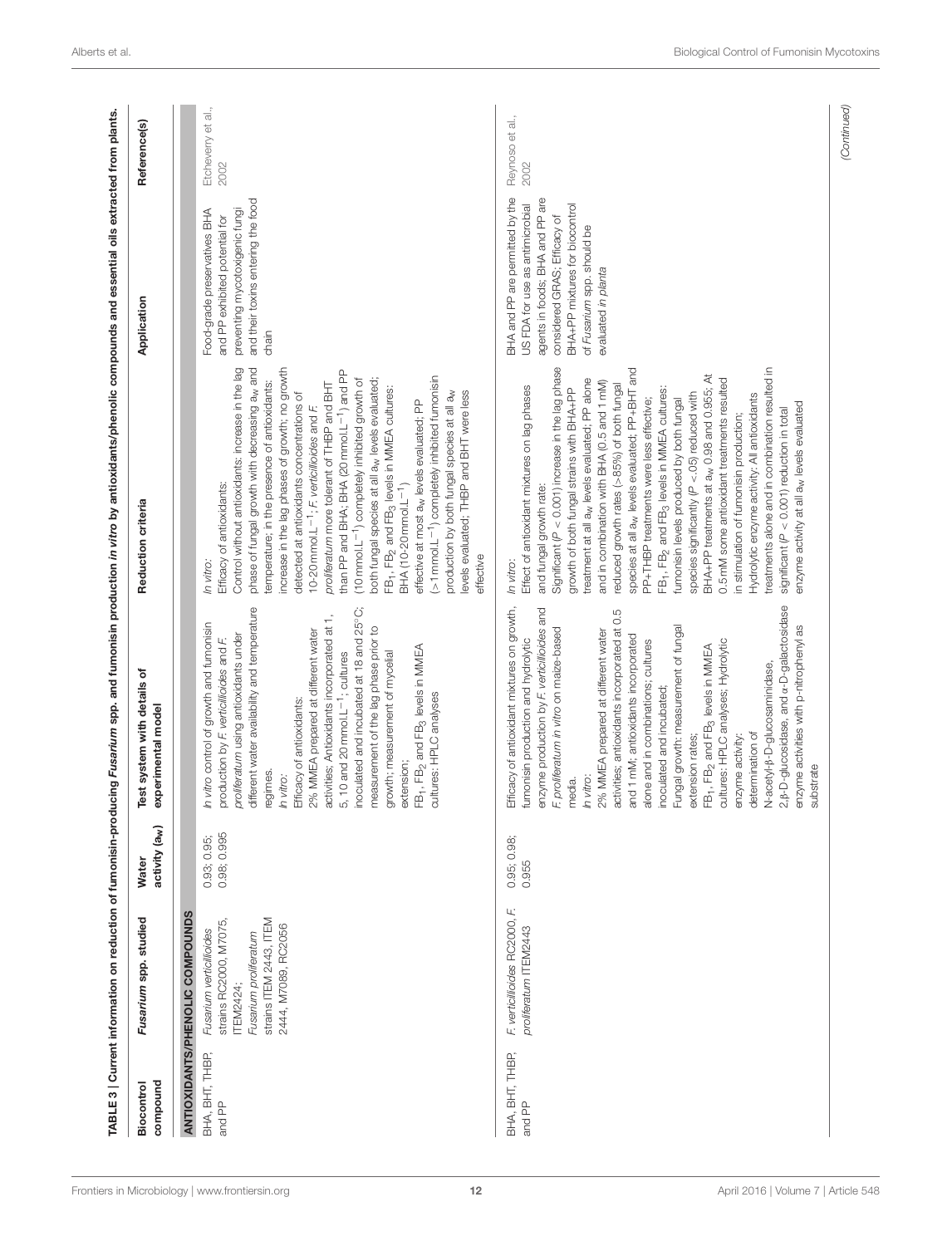| TABLE 3   Continued<br>Biocontrol                                                                                                                                                                   | Fusarium spp. studied                                      | activity (a <sub>w</sub> )<br><b>Water</b> | Test system with details of                                                                                                                                                                                                                                                                                                                                                                                                                                                                                                                                                                                                                    | Reduction criteria                                                                                                                                                                                                                                                                                                                                                                                                                                                                                                                                                                                                          | Application                                                                                                                                                                                                                                                                                                                                                                                                                                             | Reference(s)                 |
|-----------------------------------------------------------------------------------------------------------------------------------------------------------------------------------------------------|------------------------------------------------------------|--------------------------------------------|------------------------------------------------------------------------------------------------------------------------------------------------------------------------------------------------------------------------------------------------------------------------------------------------------------------------------------------------------------------------------------------------------------------------------------------------------------------------------------------------------------------------------------------------------------------------------------------------------------------------------------------------|-----------------------------------------------------------------------------------------------------------------------------------------------------------------------------------------------------------------------------------------------------------------------------------------------------------------------------------------------------------------------------------------------------------------------------------------------------------------------------------------------------------------------------------------------------------------------------------------------------------------------------|---------------------------------------------------------------------------------------------------------------------------------------------------------------------------------------------------------------------------------------------------------------------------------------------------------------------------------------------------------------------------------------------------------------------------------------------------------|------------------------------|
| caffeic acid, ferulic<br>Phenols extracted<br>acid; vanillic acid;<br>Benzoic acid,<br>Chlorophorin,<br>compounds:<br>compound<br>Commercial<br>from plants:<br>iroko, and<br>maakianin<br>phenolic | F. verticillioides MRC 826                                 | $\lessgtr$                                 | supplemented with the respective phenolic<br>MIC of each compound: Seeded agar well<br>compounds (chlorophorin at 0.45, 0.8 and<br>1 µmol.ml <sup>-1</sup> , all the other compounds at<br>1 µmol.ml <sup>-1</sup> ); determination of FB <sub>1</sub> levels:<br>Effect on FB <sub>1</sub> production: Alberts' broth<br>detoxification strategy for FB1.<br>Naturally occurring phenols: a<br>experimental model<br>diffusion technique;<br>HPLC analyses<br>In vitro:                                                                                                                                                                       | except benzoic acid, reduced FB <sub>1</sub> production<br>Effect on FB <sub>1</sub> production: all the compounds,<br>MIC of each compound: chlorophorin, iroko,<br>most effective compound; benzoic acid and<br>owest MIC (3 µ mol.ml <sup>-1</sup> ) and therefore the<br>inhibited F. verticillioides growth; maakianin<br>ferulic acid had no effect on fungal growth;<br>maakianin, vanillic acid and caffeic acid<br>(88-94% reduction)<br>In vitro:                                                                                                                                                                 | vanilic acid and caffeic acid are<br>Chlorophorin, iroko, maakianin<br>effective in the inhibition of F.<br>verticillioides growth and<br>reduction of FB <sub>1</sub>                                                                                                                                                                                                                                                                                  | Beekrum et al.,<br>2003      |
| BHA and PP                                                                                                                                                                                          | LĽ.<br>F. verticillioides RC2000,<br>proliferatum ITEM2443 | 0.95; 0.98;<br>0.955                       | Potential use of antioxidants for control of<br>verticillioides and F. proliferatum on whole<br>incorporated to 100, 200 and 500 µg.g <sup>-1</sup><br>and 0.955); inoculation with mycelial disc;<br>Fungal growth: rehydrated maize kernels<br>monolayer in Petri dishes (a <sub>w</sub> 0.95, 0.98<br>FB <sub>1</sub> , FB <sub>2</sub> and FB <sub>3</sub> levels in maize kernel<br>of maize; maize kernels dispensed as a<br>(a <sub>w</sub> 0.95, 0.98 and 0.955); antioxidants<br>growth and fumonisin production by F.<br>fungal colonization of grains: colony<br>cultures: HPLC analyses<br>maize grain.<br>diameters;<br>In vitro: | Fungal growth: combinations of 500 µg.g <sup>-1</sup> of<br>extended lag phases of fungal growth for both<br>(94-98%) by BHA and PP (500 µg.g <sup>-1</sup> ) at a <sub>w</sub><br>fungal species by BHA and PP at 500 µg.g <sup>-1</sup><br>species; effective inhibition of growth of both<br>0.98; Antioxidant treatments less effective at<br>at a <sub>w</sub> 0.95; PP more effective than BHA;<br>FB <sub>1</sub> , FB <sub>2</sub> and FB <sub>3</sub> levels in maize kernel<br>either BHA or PP at a <sub>w</sub> 0.95 resulted in<br>cultures: fumonisin production reduced<br>a <sub>w</sub> 0.995<br>In vitro: | controlling F. verticillioides and F.<br>Etcheverry et al., 2002, possibly<br>due to the pericarp not allowing<br>GRAS; BHA and PP effective in<br>should be evaluated in the field<br>fumonisin production on maize<br>kernels; higher concentrations<br>needed for an effect on whole<br>maize kernels than on MMEA<br>BHA and PP are considered<br>fungus and the antioxidants;<br>good contact between the<br>proliferatrum growth and<br>as sprays | Torres et al.,<br>2003       |
| Dimethoxycoumarin,<br>(Valencia orange)<br>cultivar Valencia<br>Citrus sinensis<br>isolated from<br>$6,7-$                                                                                          | F. verticillioides                                         | $\lessgtr$                                 | and FB <sub>1</sub> with 6,7-dimethoxycoumarin, a<br>Biocontrol of aflatoxins B <sub>1</sub> , B <sub>2</sub> , G <sub>1</sub> , G <sub>2</sub> ,<br>Induction of 6,7-dimethoxycoumarin in<br>irradiation of fruit; infection of fruit with<br>Citrus sinensis cultivar Valencia: UV<br>phytoalexin from Citrus sinensis.<br>FB <sub>1</sub> levels: HPLC analyses<br>Penicillium digitatum;<br>Antifungal activity;<br>In vitro:                                                                                                                                                                                                              | 6,7-dimethoxycoumarin increased from 0.36 to<br>reduction of FB <sub>1</sub> production by F. verticillioides<br>Induction of 6,7-dimethoxycoumarin in Citrus<br>ncreased from 0.36 to 35.51 µg/g following<br>sinensis cultivar Valencia: concentrations of<br>FB <sub>1</sub> levels: 6,7-dimethoxycoumarin caused<br>Antifungal activity: 6,7-dimethoxycoumarin<br>concentrations of 6,7-dimethoxycoumarin<br>exhibited antifungal activity against F.<br>15.2 µg/g following UV irradiation;<br>infection of fruit with P. digitatum;<br>verticillioides;<br>In vitro:                                                  |                                                                                                                                                                                                                                                                                                                                                                                                                                                         | Mohaniall and<br>Odhav, 2006 |
|                                                                                                                                                                                                     |                                                            |                                            |                                                                                                                                                                                                                                                                                                                                                                                                                                                                                                                                                                                                                                                |                                                                                                                                                                                                                                                                                                                                                                                                                                                                                                                                                                                                                             |                                                                                                                                                                                                                                                                                                                                                                                                                                                         | (Continued)                  |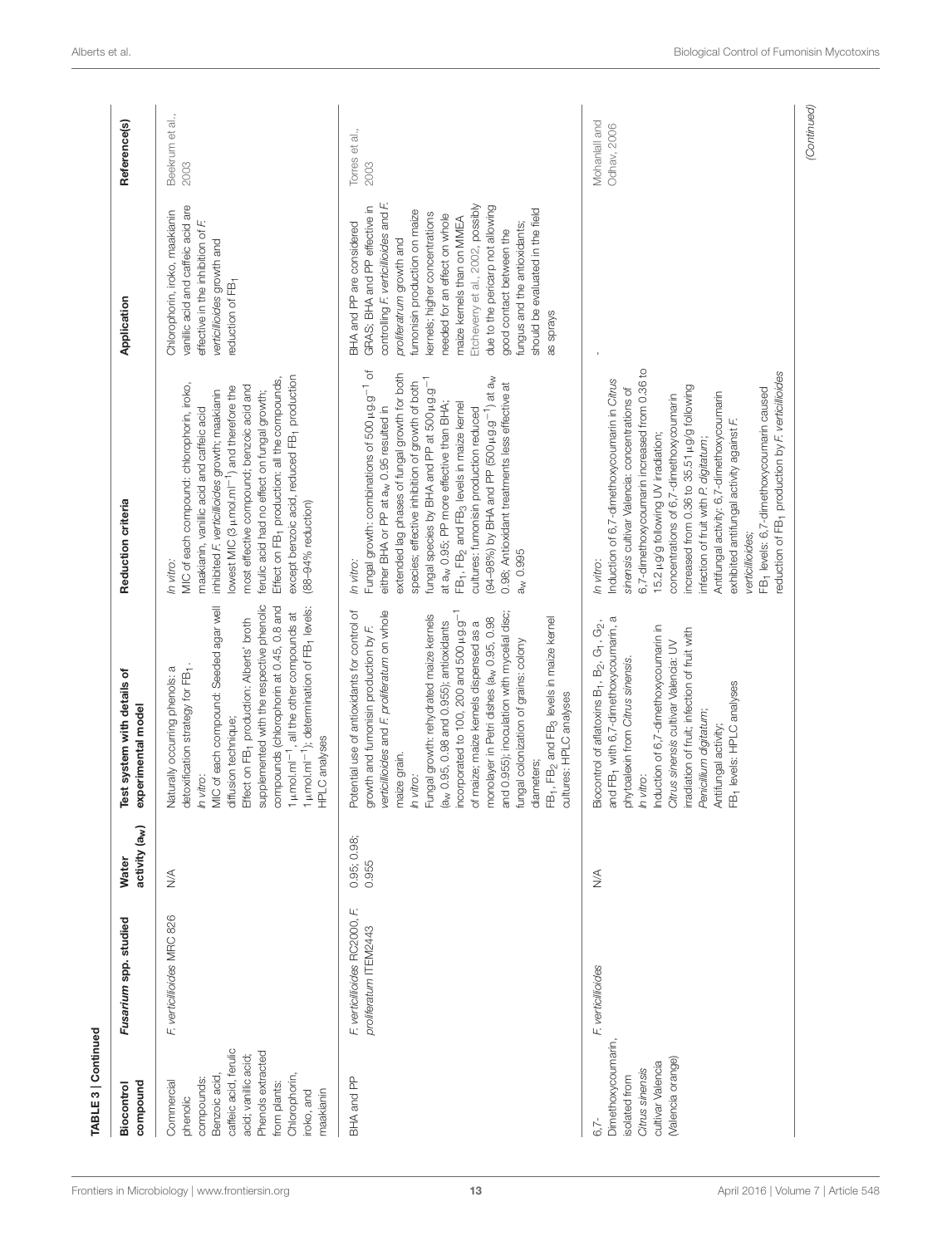| TABLE 3   Continued                                                                                       |                                                                                |                                            |                                                                                                                                                                                                                                                                                                                                                                                                                                                                                                                                                                                                                                                                                                                                                                                             |                                                                                                                                                                                                                                                                                                                                                                                                                                                                                                                                                                                                                                                                                                                                                                                                                                                                                                                                                                                                                                                                                                                                                                                                            |                                                                                                                                                                                                                                                                                                                                                                                                                                               |                           |
|-----------------------------------------------------------------------------------------------------------|--------------------------------------------------------------------------------|--------------------------------------------|---------------------------------------------------------------------------------------------------------------------------------------------------------------------------------------------------------------------------------------------------------------------------------------------------------------------------------------------------------------------------------------------------------------------------------------------------------------------------------------------------------------------------------------------------------------------------------------------------------------------------------------------------------------------------------------------------------------------------------------------------------------------------------------------|------------------------------------------------------------------------------------------------------------------------------------------------------------------------------------------------------------------------------------------------------------------------------------------------------------------------------------------------------------------------------------------------------------------------------------------------------------------------------------------------------------------------------------------------------------------------------------------------------------------------------------------------------------------------------------------------------------------------------------------------------------------------------------------------------------------------------------------------------------------------------------------------------------------------------------------------------------------------------------------------------------------------------------------------------------------------------------------------------------------------------------------------------------------------------------------------------------|-----------------------------------------------------------------------------------------------------------------------------------------------------------------------------------------------------------------------------------------------------------------------------------------------------------------------------------------------------------------------------------------------------------------------------------------------|---------------------------|
| compound<br>Biocontrol                                                                                    | Fusarium spp. studied                                                          | activity (a <sub>w</sub> )<br><b>Water</b> | Test system with details of<br>experimental model                                                                                                                                                                                                                                                                                                                                                                                                                                                                                                                                                                                                                                                                                                                                           | Reduction criteria                                                                                                                                                                                                                                                                                                                                                                                                                                                                                                                                                                                                                                                                                                                                                                                                                                                                                                                                                                                                                                                                                                                                                                                         | Application                                                                                                                                                                                                                                                                                                                                                                                                                                   | Reference(s)              |
| vanilic acid and<br>Commercial<br>caffeic acid                                                            | Matsushima Nirenberg 73N<br>F. verticillioides Sheldon<br>25N; F. proliferatum | $0.88 - 0.97$                              | protection of corn from fungal invasion and<br>Can phenolic compounds be used for the<br>mycotoxin contamination during storage?<br>dispensed as a monolayer in Petri dishes;<br>inoculation (mycelial disc) and incubation;<br>dispensed as a monolayer in Petri dishes;<br>Effect on FB <sub>1</sub> production: maize kernels<br>compound concentrations incorporated<br>Effect on fungal growth: maize kernels<br>inoculation and incubation; FB <sub>1</sub> levels:<br>incorporated (0-2500 µg.g <sup>-1</sup> maize);<br>phenolic compound concentrations<br>three a <sub>w</sub> values (0.88-0.97) and six<br>measurement of colony diameters;<br>$(0, 1000$ and $2000 \mu$ g.g <sup>-1</sup> maize);<br>a <sub>w</sub> 0.96 and a range of phenolic<br>HPLC analyses<br>In vitro: | completely inhibited at a <sub>w</sub> 0.948 by vanillic acid<br>negatively correlated with fungal growth rate; At<br>FB- production by F. verticillioides; vanillic acid<br>(2000 µg.g <sup>-1</sup> maize) inhibited FB <sub>1</sub> production<br>(98% reduction) by F. proliferatum; caffeic acid<br>compound concentration positively correlated<br>less inhibitory than vanillic acid for both fungal<br>the highest a <sub>w</sub> level evaluated (0.97) both the<br>and 2000 µg.g <sup>-1</sup> maize) completely inhibited<br>Effect on fungal growth: increase in phenolic<br>Effect on FB <sub>1</sub> production: vanillic acid (1000<br>(2500 µg.g <sup>-1</sup> maize); F. proliferatum growth<br>(2000 µg.g <sup>-1</sup> maize) completely inhibited F.<br>verticillioides growth observed at a <sub>w</sub> 0.921<br>inhibit the growth of F. verticillioides and F.<br>phenolic compounds failed to completely<br>with the lag phase of fungal growth, and<br>together with vanillic acid or caffeic acid<br>proliferatum; complete inhibition of F.<br>(2000 µg.g <sup>-1</sup> maize); caffeic acid<br>proliferatum growth at a <sub>w</sub> 0.921;<br>species evaluated<br>In vitro: | antifungal compounds to protect<br>quality of the maize; commercial<br>negatively affected the sensory<br>compounds with maize matrix<br>efficacy; high concentrations<br>stored grains; however, high<br>components may reduce its<br>compounds are required for<br>concentrations of phenolic<br>interaction of the phenolic<br>efficacy on maize kernels;<br>application possibly not<br>Potential application as<br>economically feasible | Samapundo<br>et al., 2007 |
| carvacrol; eugenol<br>trans-2-hexenal;<br>preparations of<br>constituents:<br>natural plant<br>Commercial | F. verticillioides strain<br>isolated from maize                               | $\lessgtr$                                 | added to filter paper and placed inside the<br>(6.2-147.6 µVL) added to filter paper and<br>verticillioides and fumonisin production in<br>percentage mycelial growth compared to<br>Effect on mycelial growth: acidified PDA;<br>placed inside the dish cover; incubation;<br>determination of percentages of conidia<br>dish cover; incubation; determination of<br>inoculation; compounds (3.1-49.2 µVL)<br>Effect on conidia germination: acidified<br>Activity of natural compounds on F.<br>germination; determination of MIC;<br>the control; determination of MIC;<br>PDA; inoculation; compounds<br>stored maize kernels.<br>In vitro:                                                                                                                                             | Effect on mycelial growth: all three constituents<br>constituents reduced conidial germination, with<br>F. verticillioides; carvacrol and eugenol induced<br>(147.6 µ/L) exhibited fungicidal activity against<br>incubation; trans-2-hexenal (369 µJ/L) induced<br>efficacy varied with concentration and time of<br>verticillioides growth (37-97% reduction); the<br>(24.6 µ/L), carvacrol (43.1 µ/L) and eugenol<br>reduced mycelial growth, with carvacrol the<br>(92.3-369 µ//L) effective in controlling the F.<br>constituents in artificially inoculated maize<br>kernels: treatments with trans-2-hexenal<br>trans-2-hexenal the most effective (MIC<br>Effect on conidial germination: All three<br>Trials with artificially inoculated kernels:<br>Antifungal activity of the natural plant<br>off-odors in maize; trans-2-hexenal<br>most effective (MIC 24.6 µJ/L);<br>an off-odor in maize;<br>24.6 µ//L);<br>In vitro:                                                                                                                                                                                                                                                                     | as fumigant penetrates into the<br>maize kernels; trans-2-hexenal<br>growth, also in asymptomatic<br>internal part of maize kernels<br>Trans-2-hexenal effective in<br>controlling F. verticillioides                                                                                                                                                                                                                                         | Menniti et al.,<br>2010   |

*(Continued)*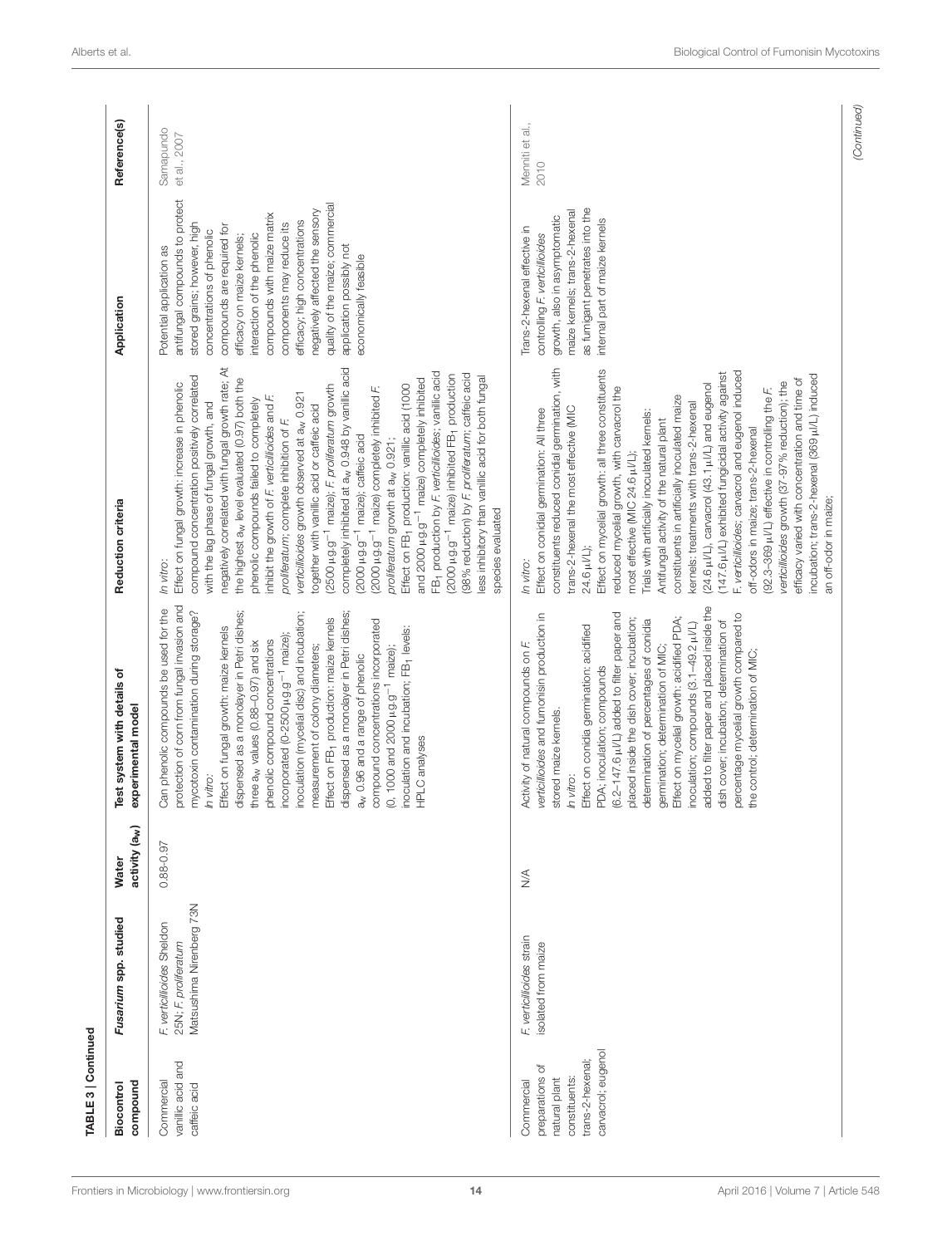|                                                    | Fusarium spp. studied                                                                  | activity (a <sub>w</sub> ) | Test system with details of<br>experimental model                                                                                                                                                                                                                                                                                                                                                                                                                                                                                                                                                                                                                                                                                                                                                                                                                                                                                                                                                                                                                                                                                                                                                                                                                                                                                                                                                                                                                                                                                                                                                                                                                                                                                                                                                                                                                         | Reduction criteria                                                                                                                                                                                                                                                                                                                                                                                                                                                                                                                                                                                                                                                                                                                                                                                                                                                                                                                                                                                                                                                                                | Application                                                                                   | Reference(s)           |
|----------------------------------------------------|----------------------------------------------------------------------------------------|----------------------------|---------------------------------------------------------------------------------------------------------------------------------------------------------------------------------------------------------------------------------------------------------------------------------------------------------------------------------------------------------------------------------------------------------------------------------------------------------------------------------------------------------------------------------------------------------------------------------------------------------------------------------------------------------------------------------------------------------------------------------------------------------------------------------------------------------------------------------------------------------------------------------------------------------------------------------------------------------------------------------------------------------------------------------------------------------------------------------------------------------------------------------------------------------------------------------------------------------------------------------------------------------------------------------------------------------------------------------------------------------------------------------------------------------------------------------------------------------------------------------------------------------------------------------------------------------------------------------------------------------------------------------------------------------------------------------------------------------------------------------------------------------------------------------------------------------------------------------------------------------------------------|---------------------------------------------------------------------------------------------------------------------------------------------------------------------------------------------------------------------------------------------------------------------------------------------------------------------------------------------------------------------------------------------------------------------------------------------------------------------------------------------------------------------------------------------------------------------------------------------------------------------------------------------------------------------------------------------------------------------------------------------------------------------------------------------------------------------------------------------------------------------------------------------------------------------------------------------------------------------------------------------------------------------------------------------------------------------------------------------------|-----------------------------------------------------------------------------------------------|------------------------|
|                                                    |                                                                                        |                            | maize kernels: whole maize kernels in Petri<br>(246 µ/L); maize kernels transferred to<br>PDA; determination of FB <sub>1</sub> and FB <sub>2</sub> levels:<br>dishes; inoculation; compounds added to<br>369 µI/L) added to filter paper and placed<br>treatment transferred to PDA; incubation;<br>treatment on FB <sub>1</sub> and FB <sub>2</sub> production by<br>F. verticillioides in asymptomatic naturally<br>(147.6 µ/L); incubation; determination of<br>LC-MS/MS analyses; Trials with naturally<br>different concentrations on FB <sub>1</sub> and FB <sub>2</sub><br>(92.3-369 µI/L) added to filter paper and<br>determination of the percentage infected<br>kernels; determination of the percentage<br>production in artificially inoculated maize<br>Antifungal activity in artificially inoculated<br>placed inside the dish cover; incubation;<br>kernels: asymptomatic naturally infected<br>conidia germination of F. verticillioides in<br>Effect of trans-2-hexenal treatments on<br>Trials with artificially inoculated kernels:<br>asymptomatic naturally infected maize<br>filter paper and placed inside the dish<br>Effect of trans-2-hexenal treatment at<br>the incidence of asymptomatic kernel<br>kernel germination (sprouted kernels);<br>determination of FB <sub>1</sub> and FB <sub>2</sub> levels:<br>trans-2-hexenal fumigation treatment<br>kernels: whole maize kernels in Petri<br>dishes; inoculation; trans-2-hexenal<br>Effect of trans-2-hexenal fumigation<br>infection: maize kernels from each<br>trans-2-hexenal (92.3, 123, 184.5)<br>cover; trans-2-hexenal (24.6 µl/L),<br>carvacrol (43.1 µVL) and eugenol<br>inside the dish cover; incubation;<br>maize kernels in Petri dishes<br>morphological identification;<br>Semi-commercial trials:<br>infected maize kernels:<br>LC-MS/MS analyses<br>infected kernels: | Effect of trans-2-hexenal treatments on conidia<br>germination of F. verticillioides in asymptomatic<br>trans-2-hexenal (369 µ/L) stimulated fumonisin<br>trans-2-hexenal fumigation treatments failed to<br>confirmed efficacy of reducing fungal infection;<br>Effect of trans-2-hexenal treatment at different<br>concentrations on FB <sub>1</sub> and FB <sub>2</sub> production in<br>trans-2-hexenal (123-246 µ/L) only delayed<br>(23.3-63.3% reduction) kernel germination;<br>provided the best control of F. verticillioides<br>with no phytotoxic symptoms or off-odor;<br>effective in reducing FB <sub>1</sub> and FB <sub>2</sub> levels;<br>verticillioides; trans-2-hexenal (246 µl/L)<br>trans-2-hexenal (123-369 µl/L) reduced<br>artificially inoculated maize kernels: not<br>Trans-2-hexenal fumigation treatments:<br>percentage of kernels infected with F.<br>Trials with naturally infected kernels:<br>trans-2-hexenal (369 µ//L) reduced<br>naturally infected maize kernels:<br>reduce fumonisin levels<br>Semi-commercial trials:<br>kernel germination;<br>levels; |                                                                                               |                        |
| organic extracts of<br>Aqueous and<br>weedy plants | 8267, 8559); F. proliferatum<br>F. verticillioides (MRC 826,<br>(MRC 2301, 6908, 7140) | $\frac{1}{2}$              | extracts against selected mycotoxigenic<br>Antifungal activity of four weedy plant<br>fungi.                                                                                                                                                                                                                                                                                                                                                                                                                                                                                                                                                                                                                                                                                                                                                                                                                                                                                                                                                                                                                                                                                                                                                                                                                                                                                                                                                                                                                                                                                                                                                                                                                                                                                                                                                                              | Inhibition of fungal growth: water extracts of all<br>four plant species exhibited no antifungal<br>In vitro:                                                                                                                                                                                                                                                                                                                                                                                                                                                                                                                                                                                                                                                                                                                                                                                                                                                                                                                                                                                     | Extracts of V. unguiculata and A.<br>spinosus could potentially be<br>applied in crop disease | Thembo et al.,<br>2010 |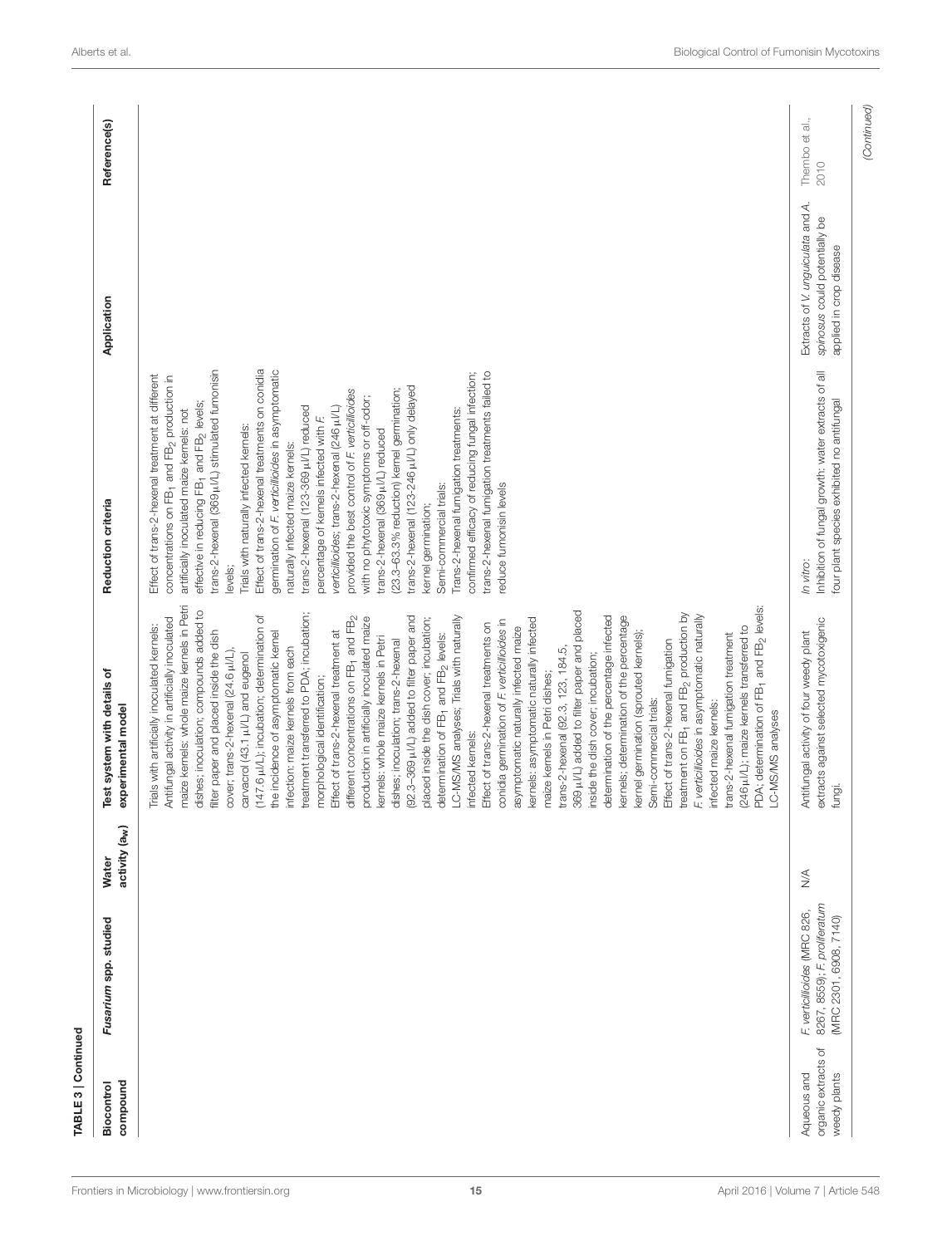| TABLE 3   Continued                                                                                                                                                       |                                      |                                            |                                                                                                                                                                                                                                                                                                                                                                                                                                                                                                                                                                                                                                                                                                                                                                                        |                                                                                                                                                                                                                                                                                                                                                                                                                                                                                                                                                                                                                                                |                                                                                                                                                                                                |                          |
|---------------------------------------------------------------------------------------------------------------------------------------------------------------------------|--------------------------------------|--------------------------------------------|----------------------------------------------------------------------------------------------------------------------------------------------------------------------------------------------------------------------------------------------------------------------------------------------------------------------------------------------------------------------------------------------------------------------------------------------------------------------------------------------------------------------------------------------------------------------------------------------------------------------------------------------------------------------------------------------------------------------------------------------------------------------------------------|------------------------------------------------------------------------------------------------------------------------------------------------------------------------------------------------------------------------------------------------------------------------------------------------------------------------------------------------------------------------------------------------------------------------------------------------------------------------------------------------------------------------------------------------------------------------------------------------------------------------------------------------|------------------------------------------------------------------------------------------------------------------------------------------------------------------------------------------------|--------------------------|
| compound<br>Biocontrol                                                                                                                                                    | Fusarium spp. studied                | activity (a <sub>w</sub> )<br><b>Water</b> | Test system with details of<br>experimental model                                                                                                                                                                                                                                                                                                                                                                                                                                                                                                                                                                                                                                                                                                                                      | Reduction criteria                                                                                                                                                                                                                                                                                                                                                                                                                                                                                                                                                                                                                             | Application                                                                                                                                                                                    | Reference(s)             |
| Provinces of South<br>Vigna unguiculata<br>Tagetes minuta;<br>collected in the<br>Lippia javanica,<br>spinosus; and<br>Gauteng and<br>Amaranthus<br>North West<br>Africa: |                                      |                                            | aerial parts of plants at room temperature;<br>Determination of the MIC: Serial dilution<br>Preparation of plant extracts: Drying of<br>dichloromethane, methanol and water;<br>grinding of dried plants into a powder;<br>sequential extraction with hexane,<br>microplate technique<br>drying of extracts;<br>In vitro:                                                                                                                                                                                                                                                                                                                                                                                                                                                              | dichloromethane extracts loses its activity more<br>V. unguiculata exhibited the broadest spectrum<br>antifungal activity after 48 h; all solvent extracts<br>of A. spinosus and V. unguiculata exhibited the<br>dichloromethane extracts of A. spinosus and<br>rapidly than methanol and hexane extracts<br>highest inhibitory and stability effects over<br>activity at the highest concentration (2.5<br>Stability of plant extracts over 120 h:<br>120h against all Fusarium strains.<br>mg.ml <sup>-1</sup> ); methanol, hexane and                                                                                                       | biofungicides for application in<br>development of cost-effective<br>rural subsistence farming<br>management;<br>communities                                                                   |                          |
| are extracted from<br>THC compounds:<br>Curcome longa L.<br>THC1, THC2 and<br>THC compounds<br><b>THC3</b> Natural<br>the roots of<br>(Turmeric)]                         | F. proliferatum INRA 212             | $\lessgtr$                                 | growth: measurement of colony diameter;<br>tetrahydrocurcuminoids on F. proliferatum<br>distributed on surface of PDA plates and<br>8.1, and 13.4 $\mu$ mol.ml <sup>-1</sup> THC1) solution<br>Effect on FB <sub>1</sub> levels: Cultivation in GYEP<br>comparison with results from THC2 and<br>air dried; inoculation with F. proliferatum<br>supplemented with THC1 (0.8, 1.3, 1.9,<br>and incubation; determination of fungal<br>2.7 µmol.ml <sup>-1</sup> ); incubation; FB <sub>1</sub> levels:<br>Antifungal activity of THC1: THC1 (2.7,<br>determination of inhibition percentage:<br>radial growth in relation to the control;<br>liquid medium; inoculation; culture<br>growth and FB1 biosynthesis<br>In vitro inhibitory effect of<br>HPLC analyses<br>In vitro:<br>THC3; | Effect on FB <sub>1</sub> levels: FB <sub>1</sub> production reduced<br>FB- levels 35, 50 and 75% reduced by THC1<br>at 0.8, 1.3, and 1.9 $\mu$ mol.ml <sup>-1</sup> , respectively;<br>in the presence of THC1, THC2, and THC3;<br>THC1 (2.7 µmol.ml <sup>-1</sup> ) treatment resulted in<br>exhibited the highest percentage inhibition<br>Antifungal activity of THC1: Fungal growth<br>13.4 $\mu$ mol.ml <sup>-1</sup> ); THC1 (13.4 $\mu$ mol.ml <sup>-1</sup> )<br>increasing concentration of THC1 (2.7 to<br>decreased significantly $(P < 0.05)$ with<br>complete inhibition of FB <sub>1</sub> production<br>In vitro:<br>$(70%)$ ; | can be produced on large scale<br>THC compounds are promising<br>is a food-grade compound and<br>inhibitory concentrations; THC1<br>biocontrol agents due to low<br>for industrial application | Coma et al.,<br>2011     |
| Gynostemma<br>pentaphyllum<br>Extracts of<br>(Southern<br>Ginseng)                                                                                                        | F. verticillioides                   | $\lessgtr$                                 | extracts against fungi producing aflatoxin<br>Antimicrobial activity of G. pentaphyllum<br>and fumonisin and bacteria causing<br>Antifungal activity<br>diarrheal disease.<br>In vitro:                                                                                                                                                                                                                                                                                                                                                                                                                                                                                                                                                                                                | activity against F. verticillioides growth (41-43%<br>Antifungal activity: extracts exhibited antifungal<br>reduction)<br>In vitro:                                                                                                                                                                                                                                                                                                                                                                                                                                                                                                            | applied to control F, verticillioides<br>G. pentaphyllum is frequently<br>medicine; extracts could be<br>being applied as herbal<br>growth                                                     | Srichana et al.,<br>2011 |
| arvense (Horsetail)<br>70% Ethanol<br>rebaudiana<br>(Candyleaf)<br>extracts of<br>and Stevia<br>Equisetum                                                                 | F. verticillioides (UdL-TA<br>3.215) | $0.93 - 0.95$                              | verticillioides in maize seeds as affected by<br>mycotoxin production by A. flavus and F.<br>kernels (a <sub>W</sub> levels adjusted to 0.93 and<br>Fungal growth: preparation of maize<br>Effect of extracts on growth and<br>water activity.<br>In vitro:                                                                                                                                                                                                                                                                                                                                                                                                                                                                                                                            | counts of F. verticillioides at a <sub>w</sub> levels 0.93 and<br>extracts of S. rebaudiana significantly reduced<br>reduction; a <sub>w</sub> 0.95); E. arvense reduced CFU<br>0.95), but not as effective as S. rebaudiana;<br>Effect of plant extracts on fungal growth:<br>CFU counts of F. verticillioides; (>99%<br>In vitro:                                                                                                                                                                                                                                                                                                            |                                                                                                                                                                                                | Garcia et al.,<br>2012   |
|                                                                                                                                                                           |                                      |                                            |                                                                                                                                                                                                                                                                                                                                                                                                                                                                                                                                                                                                                                                                                                                                                                                        |                                                                                                                                                                                                                                                                                                                                                                                                                                                                                                                                                                                                                                                |                                                                                                                                                                                                | (Continued)              |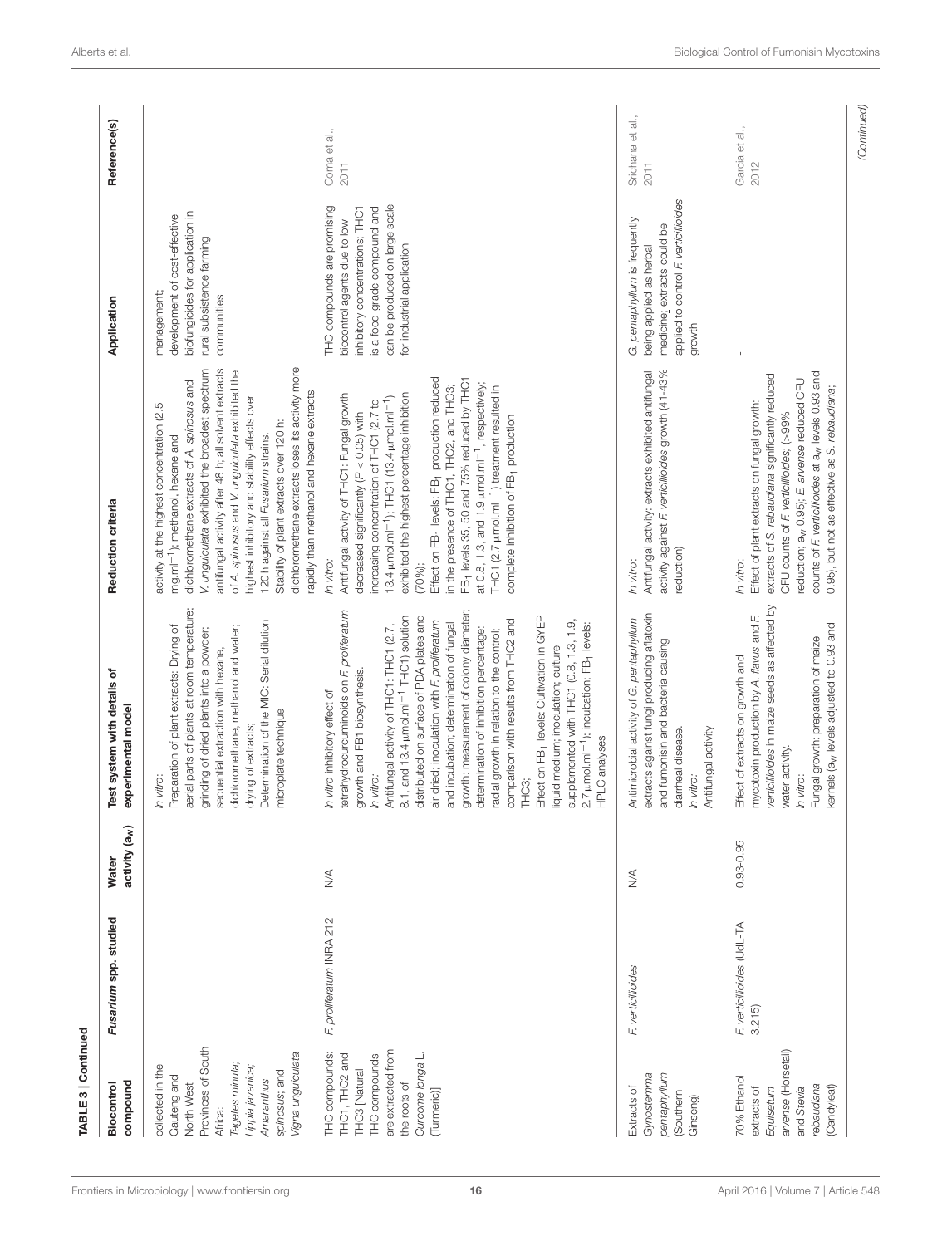| 2003<br>growth and FB1 production by F.<br>proliferatum in maize pre-harvest<br>could be effective in controlling<br>Cinnamon and oregano oils<br>FB <sub>1</sub> and FB <sub>2</sub> levels in maize cultures: fumonisin<br>a <sub>w</sub> 0.995 at both temperatures; At a <sub>w</sub> 0.95, the<br>All five essential oils had a significant $(P < 0.05)$<br>oil concentration did not affect FB <sub>1</sub> production<br>exhibited a significant inhibitory effect at 30°C;<br>inhibitory effect on FB <sub>1</sub> production by all three<br>inhibitory effect on growth of F. proliferatum at<br>FB <sub>1</sub> levels in maize cultures: At a <sub>w</sub> 0.995 and<br>fungal strains; clove and lemongrass oils only<br>dependent on the temperature; incubation at<br>significant effect on FB-production; essential<br>both temperatures, cinnamon, oregano and<br>At a <sub>w</sub> 0.950 none of the essential oils had a<br>inhibitory effect on any of the fungal growth<br>Effect of essentials oils on growth rate of F.<br>effect of essential oils on growth rates was<br>significant ( $P < 0.05$ ) stimulation of growth<br>20°C: oil of cinnamon, clove and oregano<br>(1000 µg essential oil.g <sup>-1</sup> of maize) had a<br>palmarose oils had a significant ( $P < 0.05$ )<br>significant ( $P < 0.05$ ) inhibitory effect on F.<br>none of the essential oils analyzed had an<br>proliferatum growth; at concentrations of<br>production was not significantly affected<br>500 µg essential oil.g <sup>-1</sup> of maize only<br>cinnamon and oregano were effective;<br>observed in a few cases;<br>incubation at 30°C:<br>proliferatum:<br>In vitro:<br>rates;<br>grain.<br><i>In vitro:</i><br>Effect of essentials oils on growth rate and<br>FB <sub>1</sub> production by <i>F. proliferatum:</i><br>Preparation of maize kernel medium:<br>maize kernels (final concentration 500 and<br>1000 µ.g.g <sup>-1</sup> of maize); equilibration;<br>concentration; water activity; temperature<br>gamma irradiation of dent maize kernels;<br>with plant extracts, separately and in 1:1<br>0.95, respectively) and supplementation<br>Culture conditions: single layer of maize<br>rehydration of maize kernels to a <sub>w</sub> 0.95<br>kernels in Petri dishes; inoculation (agar<br>mixtures, respectively; maize kernels in<br>single layers in Petri dishes; inoculation<br>(20 and 30°C), fungal isolates;<br>Fungal growth: measurement of colony<br>and 0.995; addition of essential oils to<br>production by F. proliferatum in maize<br>and incubation; determination of CFU<br>FB <sub>1</sub> and FB <sub>2</sub> levels in maize cultures:<br>HPLC analyses<br>lemongrass, oregano and palmarose<br>disk method); variables: essential oil<br>incubation by employing a selective<br>medium for Fusarium spp.;<br>counts after 10, 20 and 30 days of<br>Inhibitory effect of cinnamon, clove,<br>diameter;<br>FB <sub>1</sub> levels in maize cultures: HPLC<br>analyses<br>essential oils on growth and FB <sub>1</sub><br>$0.95$ and<br>0.995<br>F, proliferatum (three<br>different isolates)<br>ESSENTIAL OILS<br>cinnamon, clove,<br>palmarose and<br>extracted from<br>Essential oils<br>emongrass<br>oregano, | compound<br>Biocontrol | Fusarium spp. studied | activity (a <sub>w</sub> )<br>Water | Test system with details of<br>experimental model | Reduction criteria | Application | Reference(s)    |
|-------------------------------------------------------------------------------------------------------------------------------------------------------------------------------------------------------------------------------------------------------------------------------------------------------------------------------------------------------------------------------------------------------------------------------------------------------------------------------------------------------------------------------------------------------------------------------------------------------------------------------------------------------------------------------------------------------------------------------------------------------------------------------------------------------------------------------------------------------------------------------------------------------------------------------------------------------------------------------------------------------------------------------------------------------------------------------------------------------------------------------------------------------------------------------------------------------------------------------------------------------------------------------------------------------------------------------------------------------------------------------------------------------------------------------------------------------------------------------------------------------------------------------------------------------------------------------------------------------------------------------------------------------------------------------------------------------------------------------------------------------------------------------------------------------------------------------------------------------------------------------------------------------------------------------------------------------------------------------------------------------------------------------------------------------------------------------------------------------------------------------------------------------------------------------------------------------------------------------------------------------------------------------------------------------------------------------------------------------------------------------------------------------------------------------------------------------------------------------------------------------------------------------------------------------------------------------------------------------------------------------------------------------------------------------------------------------------------------------------------------------------------------------------------------------------------------------------------------------------------------------------------------------------------------------------------------------------------------------------------------------------------------------------------------------------------------------------------------------------------------------------------------------------------------------------------------------------------------------------------------------------------------|------------------------|-----------------------|-------------------------------------|---------------------------------------------------|--------------------|-------------|-----------------|
|                                                                                                                                                                                                                                                                                                                                                                                                                                                                                                                                                                                                                                                                                                                                                                                                                                                                                                                                                                                                                                                                                                                                                                                                                                                                                                                                                                                                                                                                                                                                                                                                                                                                                                                                                                                                                                                                                                                                                                                                                                                                                                                                                                                                                                                                                                                                                                                                                                                                                                                                                                                                                                                                                                                                                                                                                                                                                                                                                                                                                                                                                                                                                                                                                                                                         |                        |                       |                                     |                                                   |                    |             |                 |
|                                                                                                                                                                                                                                                                                                                                                                                                                                                                                                                                                                                                                                                                                                                                                                                                                                                                                                                                                                                                                                                                                                                                                                                                                                                                                                                                                                                                                                                                                                                                                                                                                                                                                                                                                                                                                                                                                                                                                                                                                                                                                                                                                                                                                                                                                                                                                                                                                                                                                                                                                                                                                                                                                                                                                                                                                                                                                                                                                                                                                                                                                                                                                                                                                                                                         |                        |                       |                                     |                                                   |                    |             |                 |
|                                                                                                                                                                                                                                                                                                                                                                                                                                                                                                                                                                                                                                                                                                                                                                                                                                                                                                                                                                                                                                                                                                                                                                                                                                                                                                                                                                                                                                                                                                                                                                                                                                                                                                                                                                                                                                                                                                                                                                                                                                                                                                                                                                                                                                                                                                                                                                                                                                                                                                                                                                                                                                                                                                                                                                                                                                                                                                                                                                                                                                                                                                                                                                                                                                                                         |                        |                       |                                     |                                                   |                    |             | Velluti et al., |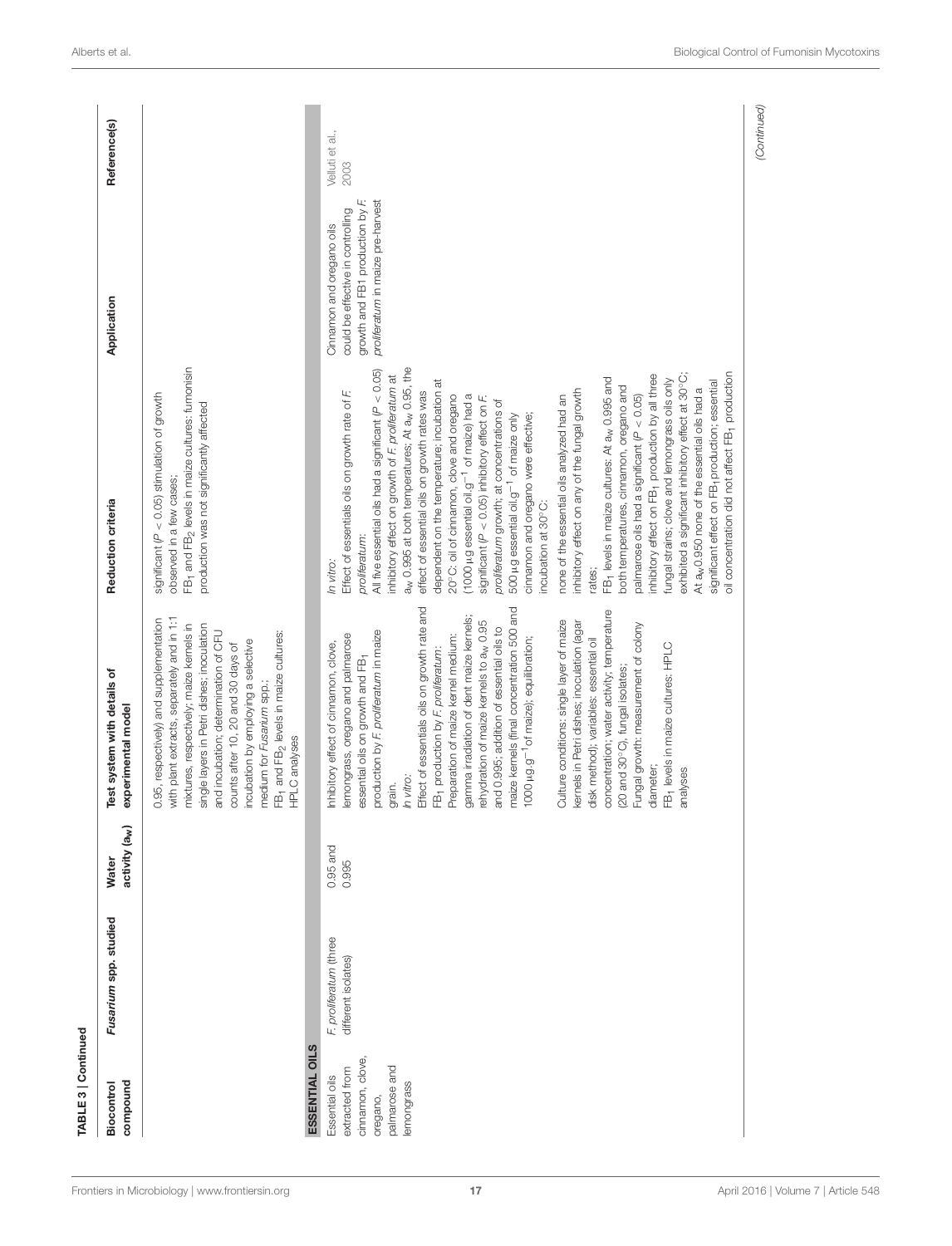| compound<br>Biocontrol                                                                                                              | Fusarium spp. studied                      | activity (a <sub>w</sub> )<br>Water | fest system with details of<br>experimental model                                                                                                                                                                                                                                                                                                                                                                                                                                                                                                                                                                                                                                                                                                                                                                                                                                                                                                                                                                                                                                                                                                                                                                                                                                          | Reduction criteria                                                                                                                                                                                                                                                                                                                                                                                                                                                                                                                                                                                                                                                                                                                                                                                                                                                                                                                                                                                                                                                                                                                     | Application                                                                                           | Reference(s)          |
|-------------------------------------------------------------------------------------------------------------------------------------|--------------------------------------------|-------------------------------------|--------------------------------------------------------------------------------------------------------------------------------------------------------------------------------------------------------------------------------------------------------------------------------------------------------------------------------------------------------------------------------------------------------------------------------------------------------------------------------------------------------------------------------------------------------------------------------------------------------------------------------------------------------------------------------------------------------------------------------------------------------------------------------------------------------------------------------------------------------------------------------------------------------------------------------------------------------------------------------------------------------------------------------------------------------------------------------------------------------------------------------------------------------------------------------------------------------------------------------------------------------------------------------------------|----------------------------------------------------------------------------------------------------------------------------------------------------------------------------------------------------------------------------------------------------------------------------------------------------------------------------------------------------------------------------------------------------------------------------------------------------------------------------------------------------------------------------------------------------------------------------------------------------------------------------------------------------------------------------------------------------------------------------------------------------------------------------------------------------------------------------------------------------------------------------------------------------------------------------------------------------------------------------------------------------------------------------------------------------------------------------------------------------------------------------------------|-------------------------------------------------------------------------------------------------------|-----------------------|
| (Ginger); Synthetic<br>antioxidants BHA,<br>Zingiber officinale<br>Essential oils and<br>extracted from<br>BHT and PG<br>oleoresins | $F$ verticillioides (= $F$<br>moniliforme) | $\frac{4}{2}$                       | acid values; DPPH radical scavenging and<br>bleoresins (2, 4, and 6 pl) mixed with CDA<br>ncubation; measurement of radial growth:<br>ginger oil and oleoresins, respectively and<br>'Poisoned food" technique: ginger oil and<br>distillation; oleoresins were extracted with<br>dishes inoculated with fungi; Petri dishes<br>average colony diameters; calculation of<br>nverted Petri plate technique: CDA Petri<br>Chemistry, antioxidant and antimicrobial<br>ethanol, methanol, carbon tetrachloride<br>the percentage mycelial zone inhibition;<br>peroxide-, anisidine- and thiobarbituric<br>nverted; filter paper disks soaked with<br>plates; inoculation (mycelial discs) and<br>placed inside inverted lids; incubation;<br>essential oils were extracted by hydro<br>calculation of the percentage mycelial<br>culture medium and poured into Petri<br>Extraction from Z. officinale rhizomes:<br>Phytochemistry and identification of<br>compared with BHA, BHT and PG:<br>Antioxidant activity of components<br>nvestigations on essential oil and<br>cotal antioxidant activity by ferric<br>extracted components: GC-MS;<br>and isooctane, respectively;<br>pleoresins of Z. officinale.<br>thiocyanate methods;<br>Antifungal activity:<br>zone inhibition<br>n vitro: | Antifungal activity of components: essential oils<br>oleoresins is comparable to BHA and BHT, but<br>(methanol, carbon tetrachloride and isooctane<br>activity than other oleoresins and the synthetic<br>effective against F. verticillioides growth (100%<br>Essential oils generally more effective than the<br>Antioxidant activity of components compared<br>oleoresin extracts exhibited better antioxidant<br>Extraction from Z. officinale rhizomes: a large<br>and oleoresins moderate to good inhibition F.<br>with BHA, BHT and PG: the presence of the<br>verticillioides growth; ginger oil and the CCI4<br>components: geranial (essential oil), eugenol<br>resulted in reduced peroxide- and anisidine<br>less than PG; the essential oils and ethanol<br>oleoresin extract (6 µl dose of each) highly<br>essential oils, oleoresins and antioxidants<br>(ethanol oleoresin extract) and singerone<br>number of components extracted; major<br>values and DPPH radical concentration;<br>antioxidant activity of essential oils and<br>oleoresin extracts);<br>antioxidants;<br>oleoresins<br>inhibition);<br>In vitro: | Preservation of edible oils and<br>autoxidation and microbial<br>other foodstuffs against<br>spoilage | Singh et al.,<br>2008 |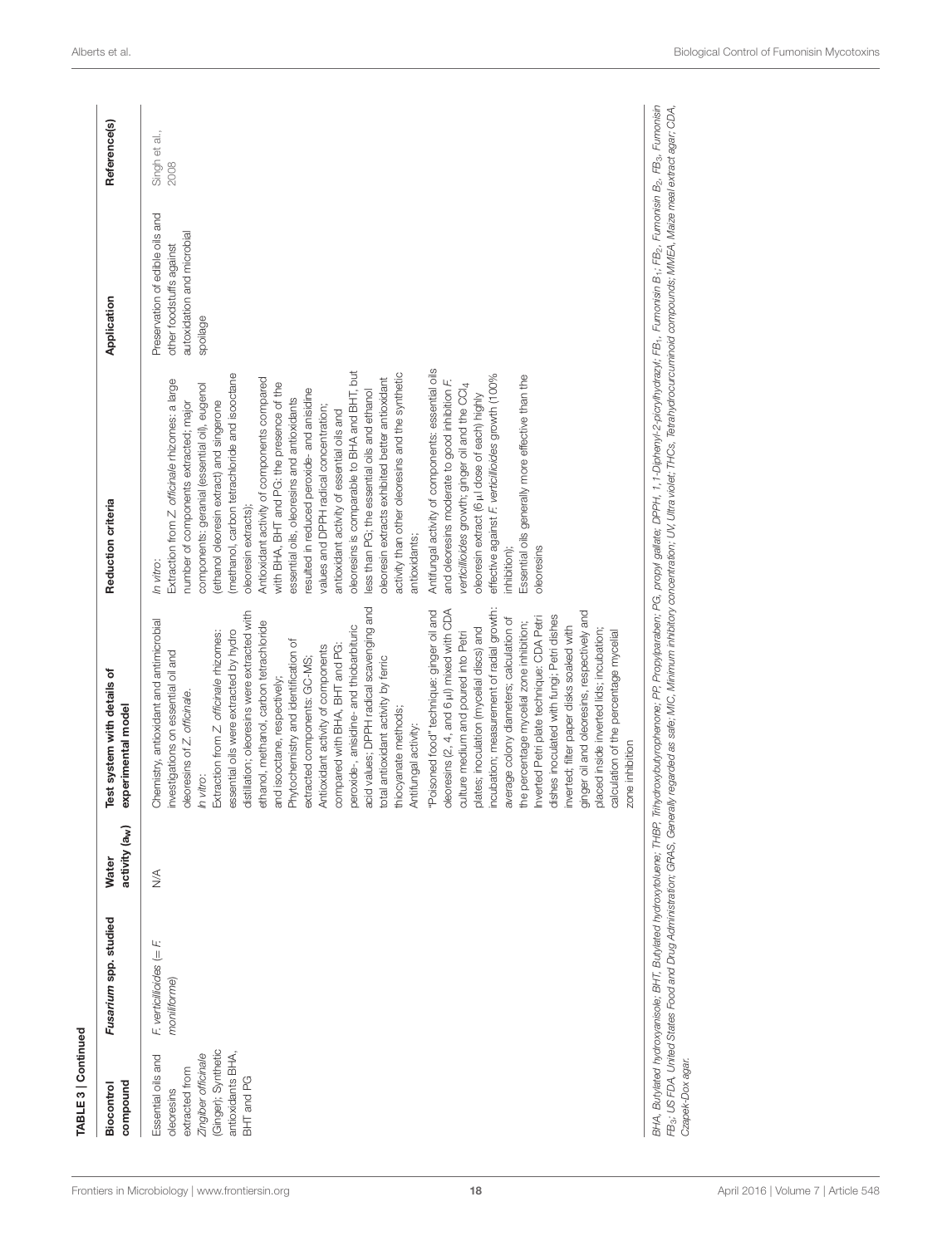# **Antioxidants**

The food-grade antioxidants butylated hydroxyanisole (BHA) and propylparaben (PP) have shown potential for controlling F. verticillioides and F. proliferatum growth and fumonisin production at a variety of water activities and incubation temperatures in vitro [\(Etcheverry et al., 2002;](#page-30-18) **[Table 3](#page-11-0)**). Both fungal species were more sensitive to BHA and PP than the other antioxidants evaluated, i.e., trihydroxybutyrophenone (THBP) and butylated hydroxytoluene (BHT). In another study, combination treatments of BHA and PP resulted in further reduction of fumonisin production [\(Reynoso et al., 2002\)](#page-32-10). BHA, PP, and BHT alone or in combination also resulted in a significant  $(P < 0.001)$  reduction in hydrolytic enzyme activity, which is required for early fungal growth. Similar results were reported by [Torres et al. \(2003\)](#page-32-11). BHA is produced naturally by Botryococcus braunii, Cylindrospermopsis raciborskii, Microcystis aeruginosa, and Oscillatoria sp., while PP is a natural compound extracted from plants. Both antioxidants are also produced synthetically, are considered GRAS by the US FDA and frequently employed as preservatives in the food and cosmetic industries [\(Reynoso et al.,](#page-32-10) [2002;](#page-32-10) [Rawal et al., 2010;](#page-32-17) US FDA, GRAS substances evaluated by SCOGS).

Tetrahydrocurcuminoids (THC), a class of phenolic antioxidants extracted from the roots of the non-toxic herbaceous plant Curcoma longa L. (Turmeric), inhibits F. proliferatum growth and  $FB<sub>1</sub>$  production in vitro [\(Coma et al.,](#page-30-19) [2011;](#page-30-19) **[Table 3](#page-11-0)**). THC1, a food-grade compound containing two guaiacyl phenolic subunits, exhibited high antifungal activity and inhibition of  $FB<sub>1</sub>$  production in liquid cultures at low inhibitory concentrations. FB<sub>1</sub> production was affected irrespective of the effect on fungal growth, indicating that fungal growth and  $FB<sub>1</sub>$  biosynthesis are independently modified by THC1. Comparative studies on THCs and related molecules n-propylguaiacol, eugenol, acetylacetone, and ferulic acid indicated that the presence of the benzene rings and guaiacyl groups play an important role in fungal inhibition (Beekrum et al., [2003;](#page-29-3) [Samapundo et al., 2007\)](#page-32-12). It was further noticed that the presence of hydroxyl and methoxy groups in the ortho position of the benzene ring of THC molecules affects the degree of antifungal activity, while the enolic part of the non-phenolic THC3 molecule could play a role in bioactivity. It was suggested that the biochemical mechanisms involved during antioxidant and antifungal activities differ between the respective THC compounds, as the presence of a phenol group in the meta- or para-position of the linking chain and a phenol or a methoxy group adjacent to it is required for antioxidant activity.

# Phenolic Compounds

Investigations into the effects of the natural phenolic compounds vanillic and caffeic acid on F. verticillioides and F. proliferatum growth and FB<sup>1</sup> production at different water activities in maize in vitro indicated that an increase in phenolic compound concentration results in an increase in the lag phase of growth, and a decrease in fungal growth rate and  $FB<sub>1</sub>$  production [\(Samapundo et al., 2007;](#page-32-12) **[Table 3](#page-11-0)**). In general, complete inhibition of Fusarium growth was observed at relatively high phenolic concentrations and low water activities. F. proliferatum was more sensitive, exhibiting complete inhibition of growth in the presence of the compounds. Both compounds significantly reduced  $FB<sub>1</sub>$  production by F. verticillioides and F. proliferatum, with vanillic acid being more effective. No FB<sub>1</sub> was produced by F. verticillioides in the presence of vanillic acid at the lowest concentration tested.

F. verticillioides growth and  $FB<sub>1</sub>$  production are inhibited by several other plant phenolic compounds in vitro (**[Table 3](#page-11-0)**). Chlorophorin, iroko, maakianin, vanillic acid, and caffeic acid inhibits F. verticillioides growth, while  $FB<sub>1</sub>$  production is inhibited by chlorophorin, iroko, vanillic acid, caffeic acid, and ferulic acid [\(Beekrum et al., 2003;](#page-29-3) **[Table 3](#page-11-0)**). Flavonoids, phenolic acid, and terpine rich 70% ethanol extracts of the non-toxic food-grade plants Equisetum arvense (Horsetail) and Stevia rebaudiana (Candyleaf), effectively inhibited F. verticillioides growth, with S. rebaudiana being more effective [\(Garcia et al., 2012\)](#page-30-20). However, fumonisin production was not affected. Extracts of the herbaceous climbing vine of the family Cucurbitaceae, Gynostemma pentaphyllum (Southern Ginseng), inhibited growth of F. verticillioides [\(Srichana et al., 2011\)](#page-32-14). G. pentaphyllum is frequently applied as herbal medicine and exhibits high antioxidant activity. Fumigation by trans-2-hexanal (extracted from fruits and vegetables), carvacrol (extracted from oregano and thyme), and eugenol (extracted from cinnamon and clove) effectively inhibits F. verticillioides conidial germination and mycelial growth in maize kernels, with trans-2-hexanal the most effective [\(Menniti et al., 2010\)](#page-31-18). Trans-2-hexanal fumigation was also effective in controlling the fungus in asymptomatic kernels. However, the treatment does not reduce fumonisin levels post-harvest, but reduces the germ-ability of maize kernels. The compound 6,7-dimethoxycoumarin, occurring in Penicillium digitatum infected Citrus sinensis cultivar Valencia fruit (Valencia orange), reduces  $F$ . verticillioides growth and  $FB<sub>1</sub>$  production [\(Mohanlall and Odhav, 2006\)](#page-31-17). Possible mechanisms of inhibition by phenolic plant extracts include disruption of the fumonisin biosynthetic pathway; effects on colony morphology; granulation of the cytoplasm; and rupture of the cytoplasmic membrane [\(Garcia et al., 2012\)](#page-30-20).

# Essential Oils

Essential oil and oleoresins extracted from Zingiber officinale (Ginger) rhizomes exhibit clear antimicrobial activity against F. verticillioides  $(= F.$  moniliforme) in vitro [\(Singh et al., 2008;](#page-32-16) **[Table 3](#page-11-0)**). Ginger oil and carbon tetrachloride oleoresin extracts have shown highly effective inhibition of F. verticillioides growth. The antioxidative potential of the essential oil and oleoresins, in terms of peroxide content, anisidine and thiobarbituric acid values, 1,1-diphenyl-2-picrylhydrazyl free radical scavenging activity and total antioxidant activity was in general comparable to the antioxidants BHA and BHT, but not as effective as propyl gallate. The phenolic compound geranial is dominant in the essential oil component, while eugenol and singerone are dominant in the oleoresin extracts. The antioxidant activity could also be enhanced by a possible synergistic effect of the phenolic compounds.

Essential oils extracted from cinnamon, clove, oregano, palmarosa and lemongrass inhibit growth and  $FB<sub>1</sub>$  production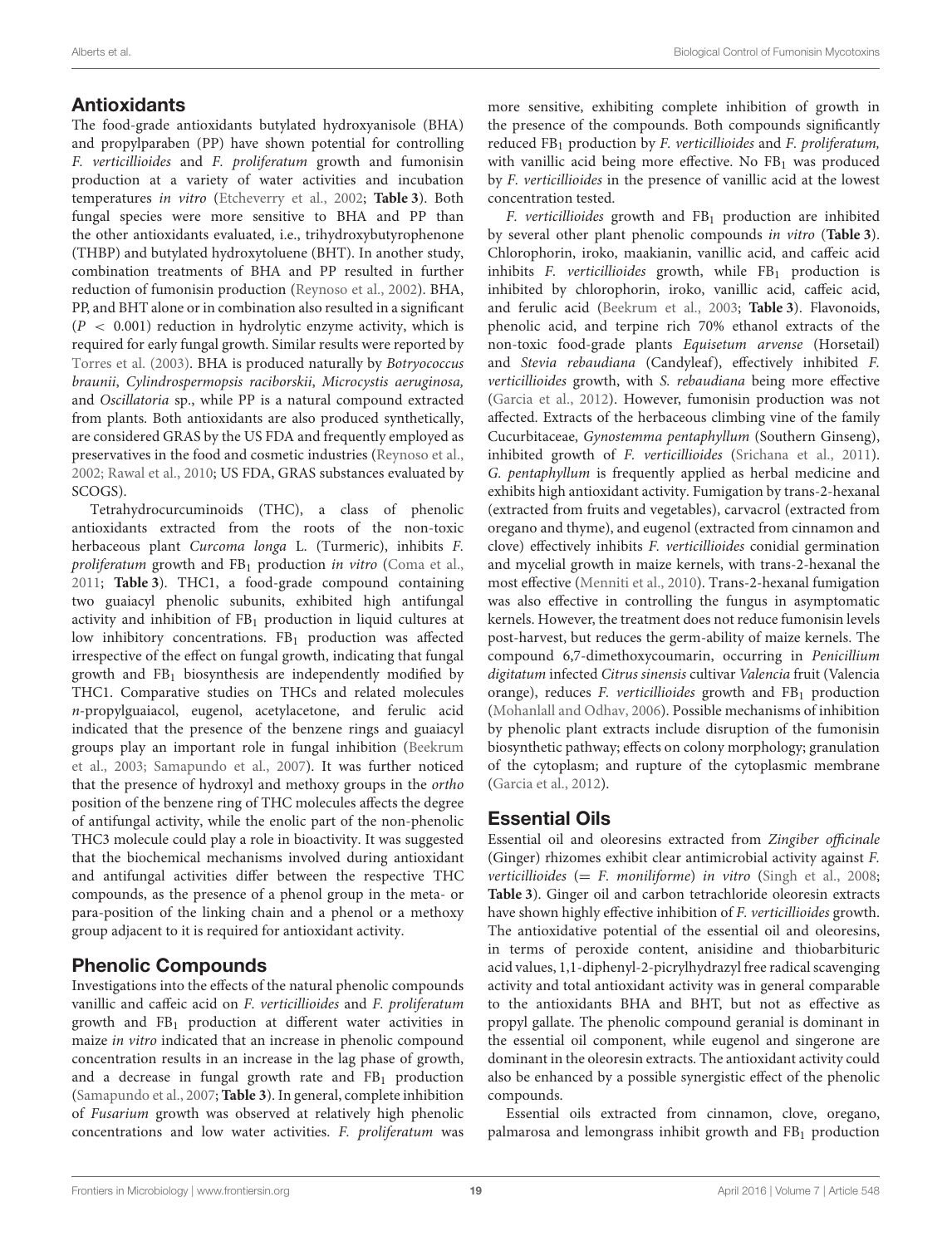by F. verticillioides and F. proliferatum in vitro [\(Velluti et al.,](#page-32-15) [2003;](#page-32-15) **[Table 3](#page-11-0)**). The inhibitory effect of the essential oils was overall more pronounced at higher water activities, probably due to more effective penetration of oils into kernels in the presence of water. The antimicrobial activity of these oils could be attributed to the presence of aliphatic alcohols and phenols in their chemical composition. Oils of cinnamon and oregano were most promising for control of fungal growth and  $FB<sub>1</sub>$  production by F. proliferatum, and cinnamon, oregano and lemongrass oils for F. verticillioides. These oils could be effective in controlling fungal growth and FB<sup>1</sup> production in maize under pre-harvest conditions.

### Developing Resistant Crops through Breeding and Genetic Engineering

Studies in breeding and genetic engineering for resistance in crops are mainly aimed at preventing invasion by insects, contamination by mycotoxigenic fungi and detoxification of mycotoxins in planta through various molecular strategies [\(Duvick, 2001;](#page-30-21) [Cleveland et al., 2003\)](#page-30-7). Selection of resistant genotypes is complex, it requires sufficient genotypic variation within the breeding material; is affected by climatic conditions; and should be tested across several locations and years (Löffler et al., [2010\)](#page-31-19). Lower mycotoxin levels measured in United States and Canadian maize, where no fungicide was introduced, was attributed to successes with breeding resistant maize varieties.

Extensive genomic resources are essential for investigations into the biochemical and regulatory pathways of mycotoxin biosynthesis, pathogenesis of fungal–plant interactions, and the development of targeted and innovative approaches for breeding and engineering crops for resistance [\(Cleveland et al., 2003;](#page-30-7) [Brown et al., 2006;](#page-30-22) [Desjardins and Proctor, 2007\)](#page-30-23). Whole genome sequences and expression sequence tags (ESTs) are important tools for understanding disease caused by fungi, fungal lifecycles and secondary metabolism. Available genomic resources include genetic maps, genome sequences, an EST library, and an integrated gene index. Next-generation RNA sequencing was used to study transcriptional changes associated with F. verticillioides inoculation in resistant and susceptible maize genotypes by including an extensive range of maize inbred lines [\(Lanubile et al., 2014\)](#page-31-20). The technique generated extremely useful data on genetic markers involved in recognition, signaling, and controlling host resistance mechanisms. It also provided quantification of expression, thus enabling interpretation of defense responses. The data provides an important genomic resource for the development of disease resistant maize genotypes. Genetic markers identified through this technique could be added to existing information on single nucleotide polymorphism markers.

# Natural Resistance in Crops

Comprehensive knowledge on the biochemical and molecular mechanisms involved in natural resistance of crops is imperative for the further development of resistance to Fusarium infection and insect infestation in crops [\(Cleveland et al., 2003\)](#page-30-7). The whole genome sequence of maize is available [\(Schnable et al.,](#page-32-18) [2009\)](#page-32-18), permitting genome-wide expression analysis of the maize– Fusarium interaction. Studying maize varieties with varying degrees of resistance enables researchers to associate resistant crops with specific genetic, biochemical and anatomical traits. Regions on chromosomes associated with natural resistance to insect invasion, fungal contamination, or mycotoxin production are identified, resistant traits mapped and resistant lines crossed with commercially acceptable lines. Chromosomal regions could be associated with resistance to fungal growth; with mycotoxin production; or with both traits, indicating the possibility of separate genetic control [\(Cleveland et al., 2003\)](#page-30-7). Comparison of kernel protein profiles between susceptible and resistant genotypes through proteomic analyses contributes to identifying resistance associated proteins. Resistant inbred lines are distinguished from susceptible lines and serve as sources of resistant germplasm.

Expression profiles for maize genes during infection with F. verticillioides indicated up-regulation of genes encoding a range of proteins related to cell rescue, defense, and virulence in both resistant and susceptible maize lines, including pathogenesis related (PR) proteins [e.g., chitinase (reducing chitin in fungal membrane); permatin (fungal hyphae leak and rupture)]; proteins involved in detoxification response (e.g., cytochrome P450 monoxygenase, peroxidases, and glutathione-S-transferases); heat-shock proteins (regulating folding of resistance proteins); and proteinase inhibitors [\(Lanubile et al.,](#page-31-21) [2010\)](#page-31-21). Resistance in maize lines could be due to constitutive defense mechanisms that resist fungal infection [\(Lanubile et al.,](#page-31-21) [2010;](#page-31-21) [Campos-Bermudez et al., 2013\)](#page-30-24). In resistant maize lines defense-related genes, encoding constitutively expressed PR, detoxification enzymes, and β-glucosidases, were transcribed at high levels before infection, and provided defense against the fungus. In susceptible maize lines, defense genes are induced as a response to pathogen infection, though not sufficiently enough to prevent progress of the disease.

Host–pathogen recognition and interaction processes underlie resistance and susceptibility (Campos-Bermudez et al., [2013\)](#page-30-24). Sucrose is one of the compounds that play an important role in host-pathogen recognition and in the outcome of interactions. During fungal infection plant carbohydrate metabolism is manipulated by induced invertase and sucrose synthase enzymes and the formation of hexoses required for fungal growth. Maize lipoxygenase (ZmLOX) derived oxylipins (e.g., jasmonic acid) are known for regulating plant defense against pathogens, and also play an important role in recognition during host-pathogen interactions, as indicated by up-regulation of LOX genes ZmLOX5 and ZmLOX12 in a response to F. verticillioides infection [\(Maschietto et al., 2015\)](#page-31-22).

Mapping of chromosomal regions encoding Fusarium ear mold resistance as quantitative trait loci (QTL) and the employment of marker-assisted QTL in selection for Fusarium ear mold resistance are valuable tools being developed for maize hybrid development [\(Duvick, 2001\)](#page-30-21). Ear mold resistance can be mapped as QTL using large segregating plant populations. Molecular markers linked to these QTL could be valuable during inbred development. Other factors that enhance the susceptibility of maize genotypes include: late-maturing cultivars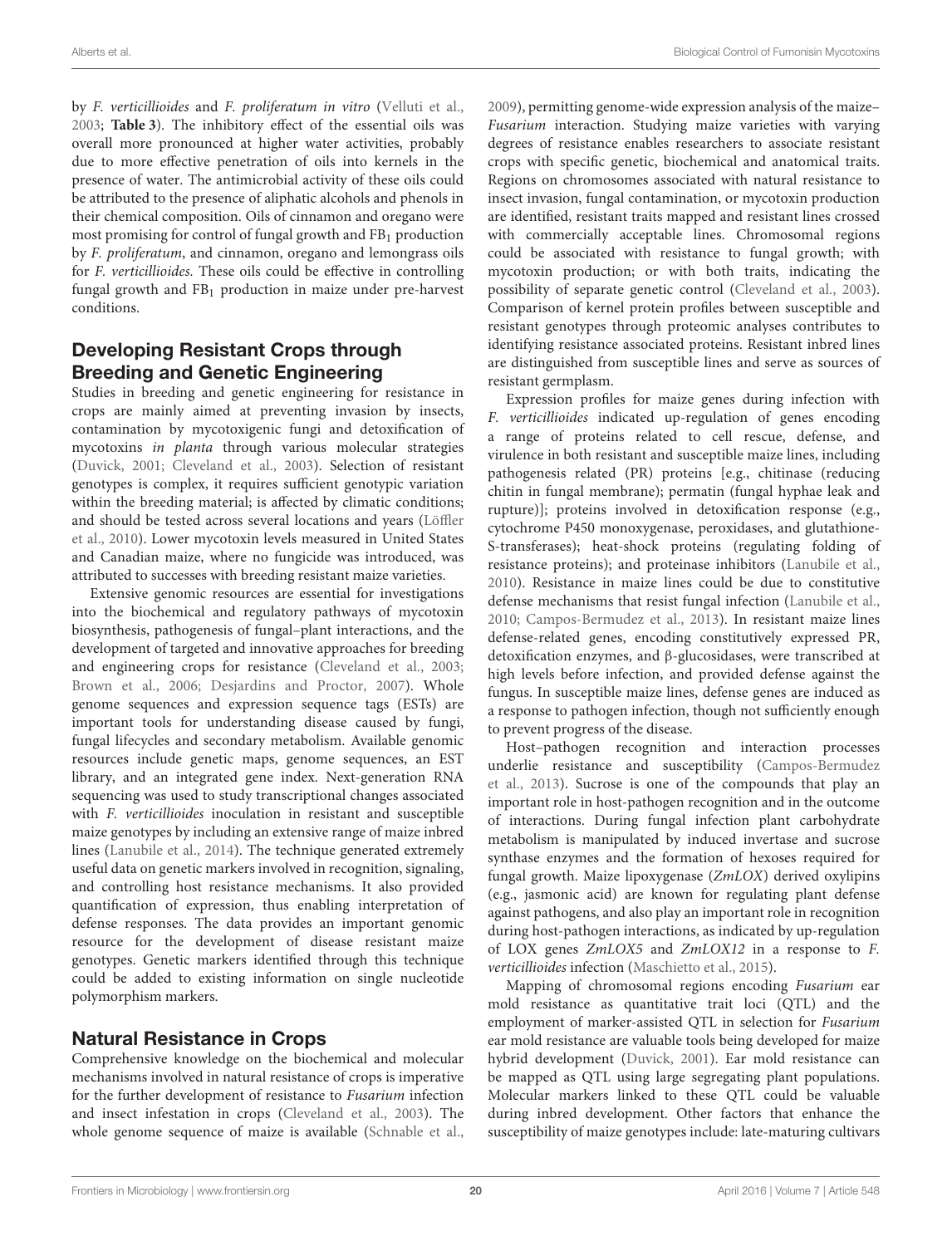where grain moisture content decreases slowly; upright cobs and thin grain pericarp which increase susceptibility to fungal infection; tightness of husks; and the competitive advantage of F. verticillioides by having a broader optimum temperature range than F. graminearum [\(Butròn et al., 2006\)](#page-30-25).

# Genetic Engineering for Resistance to Insect Infestation and Fusarium Infection in Crops

Natural fungal and insect resistance mechanisms could be further enhanced in commercially acceptable crops through genetic engineering [\(Cleveland et al., 2003\)](#page-30-7). The role of hemicellulose, cysteine protease, peroxidase, α-amylase inhibitors, as well as maize ribosomal inactivating protein in insect resistance mechanisms are important focus areas. Genetically modified Bt maize expressing cry proteins from the bacterium Bacillus thuringiensis, has the potential to reduce insect damage and fumonisin levels compared to non-Bt hybrids. Furthermore, chitinase enzymes for digestion of chitin, an integral part of the exoskeleton of insects, have been applied for control of Sesamia cretica (corn borer; [Osman et al., 2015\)](#page-31-23). A chitinase gene from the cotton leaf worm, Spodoptera littoralis, was expressed in transgenic maize, and resulted in enhanced resistance against S. cretica. The development of transgene resistance to fungal disease appears to be more challenging than insect resistance [\(Duvick, 2001\)](#page-30-21). Although, moderate resistance was demonstrated in model systems, no transgenic crops with effective resistance to fungal disease are commercially available. However, genetics of Fusarium infection of maize kernels, development of disease symptoms and biosynthesis of fumonisins is a rapid developing field and could provide more insights for developing transgenic resistance to Fusarium infection in the near future.

Genetic engineering approaches include the cloning and expression of genes encoding maize secondary metabolites with antifungal properties and the overexpression of pathway-limiting enzymes [\(Duvick, 2001\)](#page-30-21). However, it should be kept in mind that diversion of metabolic pathways could compromise other vital biosynthetic routes. Expression of antifungal protein in tissue critical for fungal infection could be a strategy, while different types of resistance could be employed by pyramiding different types of resistance genes into commercial germplasm. Host plant–pathogen interactions are complex, involving multiple proteins and metabolites as well as competition for biomass and nutrients. Signaling pathway genes control a variety of cellular defense pathways involving protein-protein interactions. Engineering of the main signals controlling defense gene expression could result in more effective defense response including constitutive response or a chemically induced response and the development of enhanced disease resistance phenotypes.

Another approach involves the expression of catabolic enzymes to detoxify mycotoxins in situ before it accumulates in the plants [\(Duvick, 2001\)](#page-30-21). Success depends on several factors: the extent to which the plant-produced enzyme reaches its target substrate and the stability of the detoxification step; enzyme localization in the seed in relation to mycotoxin accessibility; kinetic parameters of the enzyme in the context of its localization in the plant; stability and activity of the enzyme pre- and postharvest; and the identity and toxicity of breakdown products.

### Bt Maize

Genetic modification of maize plants to express insecticidal Cry proteins of Bacillus thuringiensis (called Bt maize) provides a safe and highly effective method for insect control and accompanying Fusarium infection and fumonisin production [\(Betz et al., 2000\)](#page-30-6). Corn borers cause considerable damage to maize stalk and ear tissue, which in turn stimulates germination of F. verticillioides spores, leading to progressive ear and kernel rot and eventually production of increased levels of fumonisins. A significant correlation was reported between the extent of insect damage and total fumonisin levels in maize [\(Dowd, 2001\)](#page-30-26). Cry1Ab protein in Bt protected maize reduces corn-borer damage in maize dramatically, resulting in considerable less Fusarium infection and reduced fumonisin levels [\(Betz et al., 2000\)](#page-30-6). Cry proteins are selectively active against a specific range of insects including lepidopteron and coleopteran insect pests. Extensive field trials across the USA and Europe confirmed frequently lower fumonisin concentrations detected in maize using Bt maize hybrids [\(Hammond et al., 2004\)](#page-31-24), thereby increasing the percentage maize grain suitable for human consumption. In South Africa, there has been a decrease over the last 20 years in the amount of chemical insecticides used, due to the cultivation of Bt crops [\(Kunert, 2011\)](#page-31-25). In the US States the annual benefits that Bt maize provides in terms of lower fumonisin and aflatoxin contamination are estimated at about \$23 million [\(Wu, 2006\)](#page-32-19). Bt maize could especially be a useful tool in developing countries.

The insecticidal nature of the Cry proteins has led to the development of a variety of commercial Bt microbial pesticide products since 1961 [\(Betz et al., 2000\)](#page-30-6). Extensive toxicological studies by the US Environmental Protection Agency (EPA) and the World Health Organisation (WHO) have proven the safety of Bt protected crops and products to humans, animals and the environment [\[US EPA, 1998a](#page-32-20)[,b;](#page-32-21) International Programme on Chemical Safety (IPCS), [1999\]](#page-31-26). Food derived from Bt crops has also been fully approved by numerous regulatory agencies through-out the world. Safety considerations were further supported by the more than 50 years history of safe use of these products [\(McClintock et al., 1995\)](#page-31-27). The potential for human and non-target exposure is extremely low, as Cry proteins exhibit a high degree of specificity toward the target insect species, should be ingested to activate in the target species and should have no contact activity [\(Betz et al., 2000\)](#page-30-6). Bt products are considered to reduce the risks posed by insecticides, thereby impacting less on the environment. It also functions as a supplementary pest control by enhancing the presence of beneficial natural occurring non-target insects [\(Gianessi and Carpenter, 1999\)](#page-31-28). The cultivation of Bt protected maize by growers increased rapidly throughout the world since its commercial introduction in 1996 [\(Betz et al., 2000\)](#page-30-6). Grower approval could be ascribed to increased crop yields, reduced crop damage and input costs as a result of reduction in the use of chemical pesticides; and highly effective pest control. Cry proteins in the plant tissue are not affected by application timing, accuracy of application, concentration, rain or sunlight. Bt crops are entirely equivalent to non-recombinant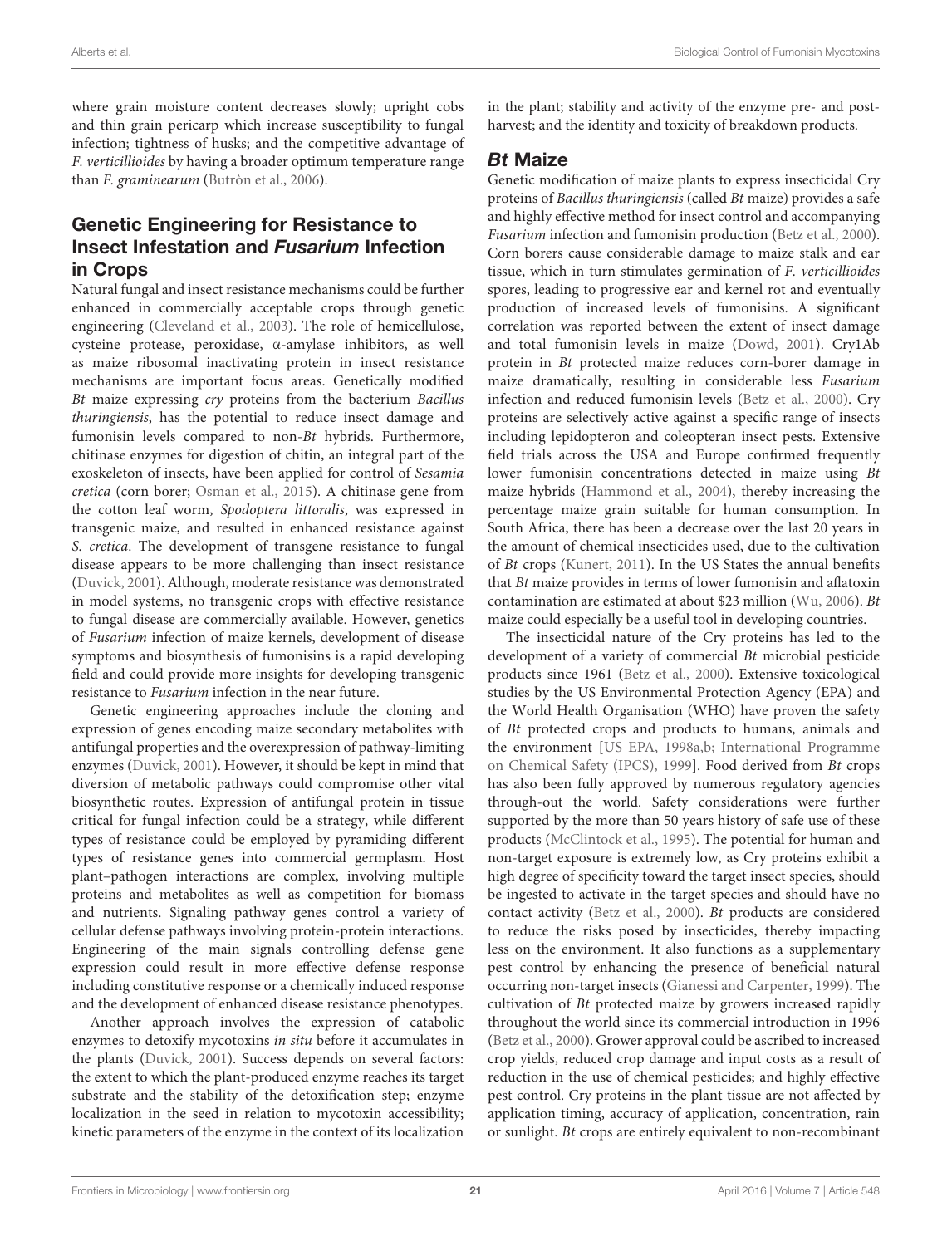plants, except for the presence of cry genes and proteins. Bt protected crops and products meet important standards for biological control agents regarding technical viability, need, safety and efficacy.

Recently, increasing insect resistance and accompanied occurrence of resistance alleles in insects against first generation Bt crops have been reported [\(Kunert, 2011;](#page-31-25) [Abbas et al., 2013\)](#page-29-4). Efforts to reduce the development of target insect resistance to Bt crops include introduction of a refuge strategy, which involves the cultivation of non-Bt crops nearby Bt crops to prevent domination of resistant insect species. The effectiveness of Bt crops is also influenced by fluctuation of the Bt protein concentrations produced in plants, which in turn is determined by factors such as plant maturation and photosynthesis. Possible structural changes of Bt proteins, including changes in micro-RNA and protein profiles were also reported. Bt maize genotype plays a determining role in the efficacy of insect damage control [\(Clements et al., 2003\)](#page-30-27). Bt (Cry1Ab protein) protected plants could reduce fumonisin concentration in maize during seasons when the European corn borer (O. nubilalis Hübner) dominates, but not in seasons when the corn earworm (H. zea Boddie) dominates. [Tende et al. \(2010\)](#page-32-22) evaluated sensitivity of the stalk borer species Chile partellus (Lepidoptera, Crambidae) and Busseola fusca (Lepidoptera, Noctuidae) toward endotoxins constitutively produced by two Bt maize inbred lines frequently cultivated in Kenya. The Bt maize inbred lines (Event 223 cry1AB::Ubiquitin and Event 10 cry1Ba::Ubiquitin) reduced C. partellus survival significantly and sensitivity remained constant through eight generations. However, B. fusca invasion could not be sufficiently controlled by these inbred lines and remained unchanged through five generations. More efficient transgenic Bt crops could be produced through gene pyramiding [\(Kunert,](#page-31-25) [2011\)](#page-31-25).

# POST-HARVEST BIOLOGICALLY BASED CONTROL METHODS FOR REDUCTION OF THE FUMONISINS IN FOOD AND FEED

# Natural Clay Adsorbents

Introduction of natural clay adsorbents during food processing leads to detoxification of contaminated food through adsorption of mycotoxins [\(Aly et al., 2004;](#page-29-5) [Robinson et al., 2012\)](#page-32-23). The bioavailability of mycotoxins in animal feed is also reduced in this manner, thereby preventing toxic interactions and absorption across the gastrointestinal tract.

Montmorillonites are a group of phyllosilicate clay minerals that have the ability to adsorb organic compounds through cation-exchange [\(Aly et al., 2004\)](#page-29-5). The adsorption abilities of montmorillonite clays are higher than other clay minerals due to their large molecular structure and surface area that increases considerably when wet. Their chemical structures are characterized by alternating layers of tetrahedral silicon and octahedral aluminum coordinated with oxygen atoms. Montmorillonite clay minerals effectively reduce  $FB<sub>1</sub>$  in aqueous solutions in vitro, and in human- and animal models in vivo through adsorption (**[Table 4](#page-22-0)**). The adsorption is saturable and

occurs largely within the interlaminar regions of the clay [\(Mitchell et al., 2013\)](#page-31-29). Certain clay minerals, particularly naturally occurring aluminum oxides have structure-selective affinities for different mycotoxins and the degree of adsorption depends on the polarity of the molecules, while the particle size of clays could also influence binding affinity (He and Zhou, [2010\)](#page-31-7). A correlation exists between the binding capacity of the clays and the ratio of their surface acidity to pore volume. In this regard, the slightly higher adsorption of  $AFB<sub>1</sub>$ than  $FB<sub>1</sub>$  to hydrated sodium calcium aluminum magnesium silicate hydroxide (Egyptian montmorillonite, EM) and hydrated sodium calcium aluminum silicate (HSCAS) in spiked malt extracts, could be ascribed to the difference in polarity between the molecules [\(Aly et al., 2004\)](#page-29-5). The adsorption capacity of montmorillonite clays can be enhanced by addition of phosphate and polyphosphate salts, bentonite, or calcined attapulgite (He and Zhou, [2010\)](#page-31-7). A combination of clay minerals (1–10%) and modified yeast cell wall extracts (90–99%) could be beneficial for adsorption of multiple mycotoxins, including the fumonisins [\(Howes and Newman, 2000\)](#page-31-30).

Because natural clay mineral adsorbents are considered GRAS by the [US FDA \(2015\)](#page-32-24), they could be applied effectively and economically in the food and feed industries and several clay minerals have been proven to be acceptable for commercial uses [US FDA, GRAS substances evaluated by the Select Committee on GRAS substances (SCOGS); [He and Zhou, 2010\]](#page-31-7). However, application of clay minerals often requires high levels to be included into animal feed; interaction of natural clays with food- and gut-based nutrients remains unclear; and the possibility of accumulation of dioxin (a toxic trace component in montmorillonite) in animals remains a concern.

# Microbial Transformation of the Fumonisins

Development of control methods to detoxify the fumonisins through transformation should be directed toward deamination of the free amino group at C-2 and hydrolysis of the ester bonds at C-14 and C-15 [\(Gelderblom et al., 1993\)](#page-30-2). Microorganisms capable of transforming  $FB<sub>1</sub>$  to less toxic end products include Exophiala spinifera ATCC 74269, Rhinocladiella atrovirens ATCC 74270, Bacterium ATCC 55552, and Sphingopyxis macrogoltabida MTA144 [\(Duvick et al., 1998a,](#page-30-28)[b;](#page-30-29) [Blackwell et al., 1999;](#page-30-30) Heinl et al., [2010\)](#page-31-31). Transformation of  $FB<sub>1</sub>$  by the black-yeast E. spinifera was mainly achieved through decarboxylation by inducible extracellular esterase enzymes and amino oxidases converting hydrolysed fumonisin (HFB1) to unknown end products. Degradation by Bacterium ATCC 55552 and S. macrogoltabida MTA144 is achieved through de-esterification by carboxylesterases and subsequent deamination of  $HFB<sub>1</sub>$  by aminotransferases, with the formation of 2-keto  $HFB<sub>1</sub>$  (Heinl et al., [2010;](#page-31-31) [Hartinger et al., 2011\)](#page-31-32). The microbial gene sequences coding for these enzymes were determined by employing degenerate polymerase chain reaction (PCR) primers, inverse PCR and gene walking techniques. Carboxylesterase (FumD) and aminotransferase enzymes (FumI) of S. macrogoltabida MTA144 and Bacterium ATCC 55552 were expressed in Pichia pastoris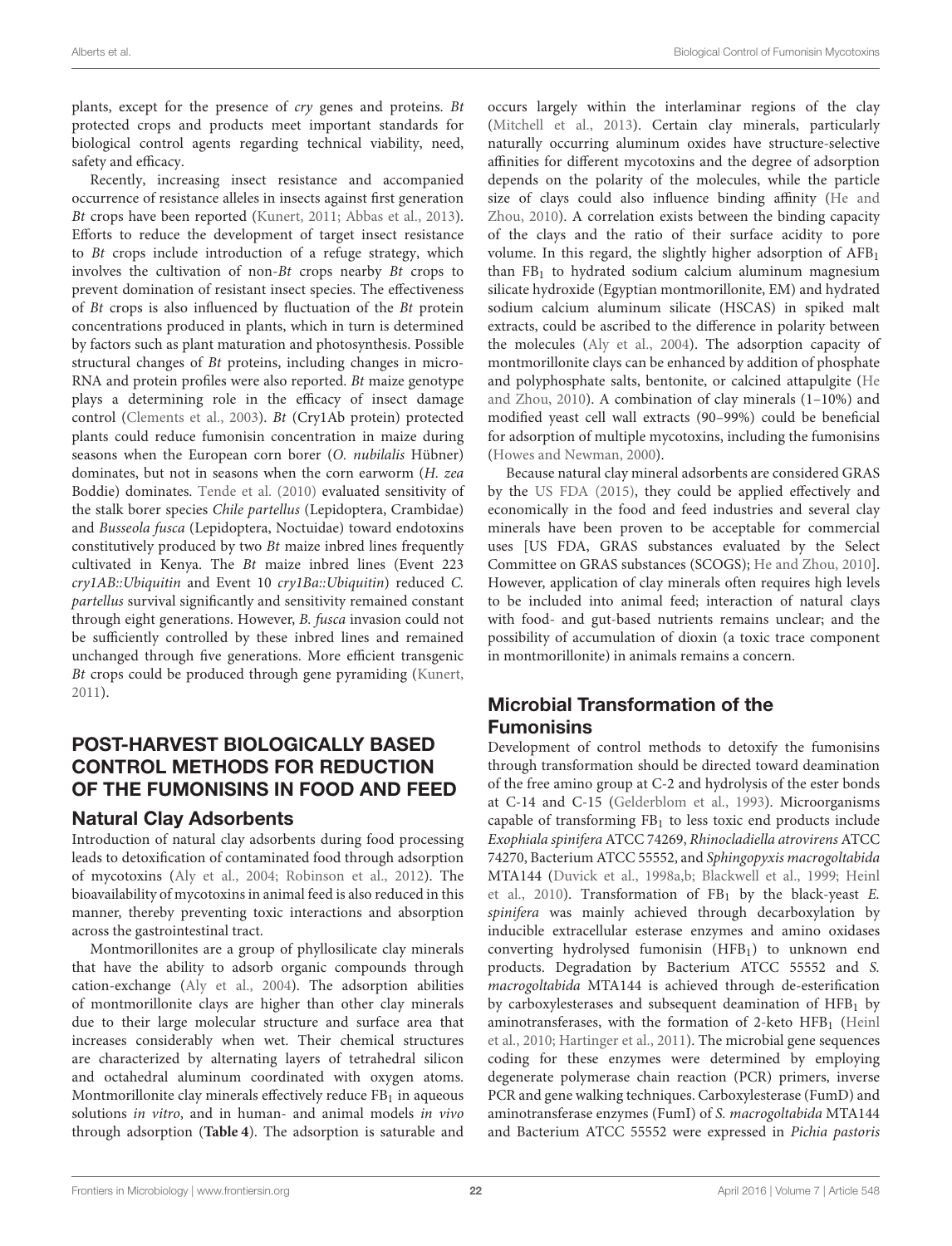<span id="page-22-0"></span>

| Clay mineral | Test system with details of experimental<br>model                                                                                                                                                                                                                                                                                                                                                                                                                                                                                                                                                                                                                                                                                                                                                                                                                                                                                                                                      | Reduction criteria                                                                                                                                                                                                                                                                                                                                                                                                                                                                                                                                                                                                                                                                    | Application                                                                                                                                                                                                                                                                                                                                                                                                                                                                                                                                | Reference(s)          |
|--------------|----------------------------------------------------------------------------------------------------------------------------------------------------------------------------------------------------------------------------------------------------------------------------------------------------------------------------------------------------------------------------------------------------------------------------------------------------------------------------------------------------------------------------------------------------------------------------------------------------------------------------------------------------------------------------------------------------------------------------------------------------------------------------------------------------------------------------------------------------------------------------------------------------------------------------------------------------------------------------------------|---------------------------------------------------------------------------------------------------------------------------------------------------------------------------------------------------------------------------------------------------------------------------------------------------------------------------------------------------------------------------------------------------------------------------------------------------------------------------------------------------------------------------------------------------------------------------------------------------------------------------------------------------------------------------------------|--------------------------------------------------------------------------------------------------------------------------------------------------------------------------------------------------------------------------------------------------------------------------------------------------------------------------------------------------------------------------------------------------------------------------------------------------------------------------------------------------------------------------------------------|-----------------------|
| HSCAS; EM    | $\begin{array}{c} \bar{E} \\ \bar{E} \\ \end{array}$<br>the removal of AFB <sub>1</sub> and FB <sub>1</sub> from malt extract.<br>$\begin{array}{c} \bar{E} \\ \bar{E} \\ \end{array}$<br>w/v) weighed out in glass tubes; FB <sub>1</sub> added (5,<br>10 and 50 ppm in aqueous solution); reaction:<br>aqueous solutions: Adsorbents (0.5; 1; 2; 4%<br>Application of adsorbent agent technology in<br>FB1); preparation of malt extract: steeping of<br>1h at 25°C; centrifugation; determination of<br>shaking for 30 min; centrifugation; filtration;<br>contaminated malt (50, 100 and 200 ppm<br>aqueous malt extract: preparation of FB1<br>addition of HSCAS and EM (0.5 % w/v);<br>Adsorption ability of HSCAS and EM for<br>Adsorption ability of HSCAS and EM for<br>spiked malt extract; collection of steep;<br>determination of FB <sub>1</sub> levels in filtrate;<br>FB <sub>1</sub> levels in the supernatant;<br>FB <sub>1</sub> levels: HPLC analyses<br>In vitro: | exhibited high affinity to adsorb to FB <sub>1</sub> in aqueous<br>85.1-92.4%; adsorption ability of EM 78.2-92.2%;<br>ability of HSCAS 85.25-91.97%; adsorption ability<br>lower levels of adsorbents (0.5%) resulted in more<br>Adsorption ability of HSCAS and EM (both 0.5%<br>w/v) for FB <sub>1</sub> in aqueous malt extract: adsorption<br>aqueous solutions: adsorption ability of HSCAS<br>Adsorption ability of HSCAS and EM for FB <sub>1</sub> in<br>Adsorption ability of HSCAS and EM for FB <sub>1</sub> in<br>aqueous solutions: Both sorbents (0.5% w/v)<br>solutions at different contamination levels:<br>effective adsorption;<br>of EM 88.4-92.47%<br>In vitro: | Food and beverage industries: removal of FB <sub>1</sub> from<br>aqueous solutions, i.e. during the extraction of malt                                                                                                                                                                                                                                                                                                                                                                                                                     | Aly et al., 2004      |
| NS (Novasil) | dose (NS 3 g/day; low dose (NS 1.5 g/day) and<br>rats by<br>Creatinine levels in urine samples: MALDI-TOF<br>NS added to feed; treatment groups: absolute<br>and<br>(25 mg/kg bw) based on an average of 150 g<br>Calcium montmorillonite clay reduces urinary<br>$\ddot{\text{S}}$<br>communities within the Ejura-Sekyedumase<br>control, FB <sub>1</sub> control, and FB <sub>1</sub> plus NS (2%<br>district of Ghana; three study groups: High<br>Rodent model: Male Fisher 344 rats; FB-<br>Human study: participants recruited from<br>placebo control; study period: 3 months;<br>collection of urine at multiple time points;<br>bw; supplemented feed administered to<br>biomarkers of FB <sub>1</sub> exposure in rats and<br>UFB <sub>1</sub> biomarker levels: HPLC analyses;<br>w/w); acclimation period; FB1 dosage<br>single aqueous gavage; urine samples<br>collected daily;<br>humans.<br>In vivo:<br>SM                                                            | Human study: week 8 and 10 high and low dose NS<br>participants with detectable UFB <sub>1</sub> ; median levels of<br>Rodent model: NS treatment significantly reduced<br>(P < 0.05) lower than the placebo group; week 10<br>the high dose group at week 8 were significantly<br>median UFB <sub>1</sub> levels for both high and low dose<br>treatments resulted in decreased percentage of<br>humans: NS significantly reduced the excretion<br>Effect of dietary NS on UFB- levels in rats and<br>groups were significantly (P < 0.05) reduced<br>UFB <sub>1</sub> by 20% in 24 h and 50% after 48 h;<br>UFB <sub>1</sub> in urine:<br>In vivo:                                  | NS could be a suitable enterosorbent for reduction of the<br>animals and humans; intervention methods in the form of<br>determine whether a time-related effect exists, to confirm<br>bioavailability of fumonsins in the gastrointestinal tract of<br>intervention and to determine the nutritional implications<br>Reduction of fumonisin exposure in communities at risk<br>the efficacy and safety of NS clay as a multifunctional<br>capsules or other dose forms; further studies: to<br>of NS supplementation of diets<br>in Ghana: | Robinson et al., 2012 |
|              |                                                                                                                                                                                                                                                                                                                                                                                                                                                                                                                                                                                                                                                                                                                                                                                                                                                                                                                                                                                        |                                                                                                                                                                                                                                                                                                                                                                                                                                                                                                                                                                                                                                                                                       |                                                                                                                                                                                                                                                                                                                                                                                                                                                                                                                                            | (Continued)           |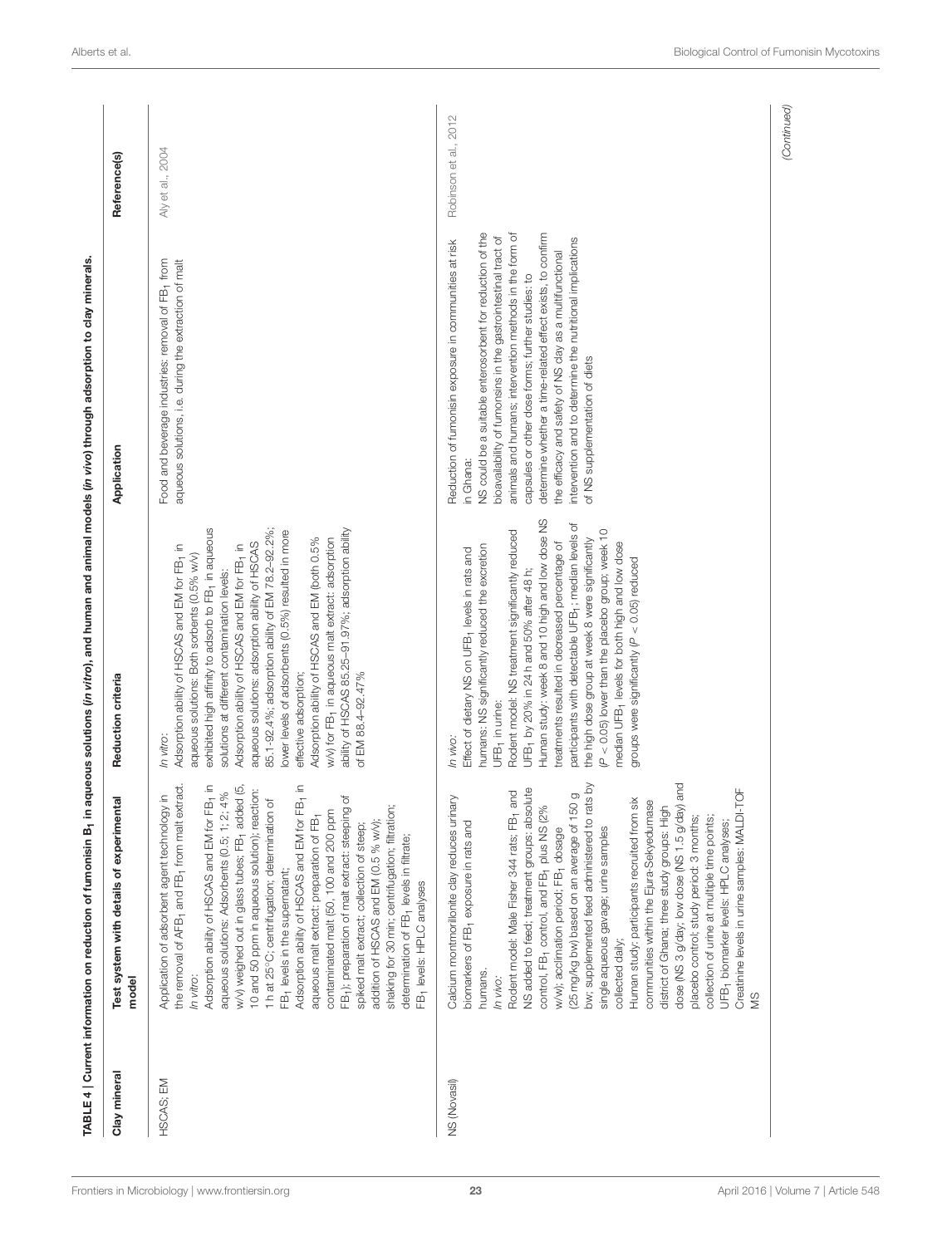| Clay mineral                                  | Test system with details of experimental<br>model                                                                                                                                                                                                                                                                                                                                                                                                                                                                                                                                                                                                                                                                                                                                                      | Reduction criteria                                                                                                                                                                                                                                                                                                                                                                                                                                                                                                                                                                                                                                                                                                                                                                                                                                                                                                                                                                                                                                                                                                                                                                                                                                                                                                                                                                                                                                                                                                                       | Application                                                                                                                                                                                                                                           | Reference(s)          |
|-----------------------------------------------|--------------------------------------------------------------------------------------------------------------------------------------------------------------------------------------------------------------------------------------------------------------------------------------------------------------------------------------------------------------------------------------------------------------------------------------------------------------------------------------------------------------------------------------------------------------------------------------------------------------------------------------------------------------------------------------------------------------------------------------------------------------------------------------------------------|------------------------------------------------------------------------------------------------------------------------------------------------------------------------------------------------------------------------------------------------------------------------------------------------------------------------------------------------------------------------------------------------------------------------------------------------------------------------------------------------------------------------------------------------------------------------------------------------------------------------------------------------------------------------------------------------------------------------------------------------------------------------------------------------------------------------------------------------------------------------------------------------------------------------------------------------------------------------------------------------------------------------------------------------------------------------------------------------------------------------------------------------------------------------------------------------------------------------------------------------------------------------------------------------------------------------------------------------------------------------------------------------------------------------------------------------------------------------------------------------------------------------------------------|-------------------------------------------------------------------------------------------------------------------------------------------------------------------------------------------------------------------------------------------------------|-----------------------|
| Refined UPSN, particle<br>size $45-100 \mu m$ | period; supplemented feed administered to rats<br>by single aqueous gavage; collection of urine at<br>Rodent model: Male Fisher 344 rats; treatment<br>t and<br>and FB <sub>1</sub> biomarkers in rats exposed to single<br>(MQ<br>bw)<br>and co-exposures of aflatoxin and fumonisin.<br>Calcium montmorillonite clay reduces AFB <sub>1</sub><br>후<br>treatment, AFB <sub>1</sub> (25 mg/kg bw) treatment<br>FB <sub>1</sub> (25 mg/kg bw) + AFB <sub>1</sub> (0.125 mg/kg<br>treatment groups were supplemented wit<br>UPSN (0%, 0.25%, and 2%); acclimation<br>groups: absolute control, FB <sub>1</sub> (25 mg/kg<br>treatment; FB <sub>1</sub> , AFB <sub>1</sub> and FB <sub>1</sub> +AFB <sub>1</sub><br>multiple time points over 72 h;<br>UFB <sub>1</sub> levels: HPLC analyses<br>In vivo: | more effective than the 0.25% UPSN treatment: 2%<br>for the UPSN treated AFB <sub>1</sub> /FB <sub>1</sub> groups: 2% UPSN<br>dose-dependent manner with the largest reduction<br>$P < 0.0001$ ) decreased UFB <sub>1</sub> levels at 12, 24 and<br>0.25% UPSN treatment: reduction only statistically<br>36 h; 2% UPSN treatment more effective than the<br>24 h, respectively; 0.25% UPSN treatment 28 and<br>JPSN treatment 51 and 59% reduction at 12 and<br>in the 2% treatment group (97 and 99% reduction<br>reduced AFM <sub>1</sub> excretion; 0.25% UPSN treatment<br>2% UPSN treatment: significant reduction at 12h<br>0.25% UPSN treatment 45 and 55% reduction at<br>0.25% UPSN treatment: 2% UPSN treatment 85<br>treatments; a dose-dependent reduction in UFB-<br>UPSN treatment reduced AFM <sub>1</sub> biomarkers in a<br>and 98% reduction at 12 and 24h, respectively;<br>treatments; UPSN treatment dose-dependently<br>FB <sub>1</sub> treatment: UPSN (2% w/w) significantly<br>more effective than the 2% treatment group<br>39% reduction at 12 and 24 h, respectively;<br>Lower efficacy than with separate UPSN<br>Lower efficacy than with separate UPSN<br>$(P < 0.0177)$ , 24h $(P < 0.0284$ and 72h<br>significant at $72h$ ( $P < 0.0369$ );<br>after 12 and 24 h, respectively);<br>2 and 24h, respectively;<br>AFB <sub>1</sub> /FB <sub>1</sub> co-treatment:<br>AFB <sub>1</sub> /FB <sub>1</sub> co-treatment:<br>$(P < 0.0001)$ ;<br>In vivo:<br>AFB <sub>1</sub> :<br>$\ddot{\hat{\mathbb{P}}}$ | selectively reduce levels below carcinogenic thresholds<br>a<br>exposure to FB- and AFB-; utilization of the clay as<br>Economical and sustainable intervention to reduce<br>binder for both FB <sub>1</sub> and AFB <sub>1</sub> ; application could | Mitchell et al., 2013 |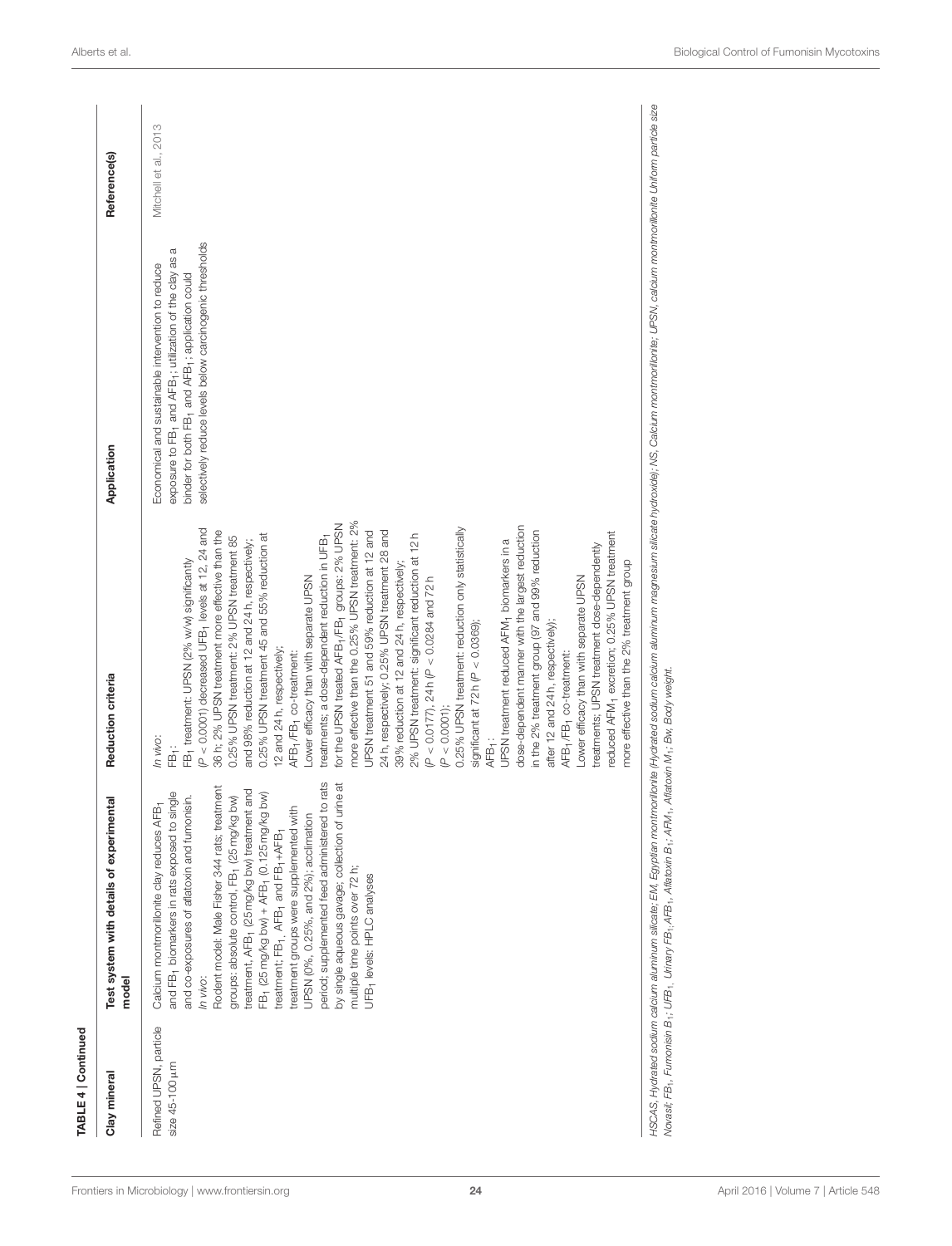| Method of mycotoxin<br>reduction                                         | Test system with details of experimental model                                                                                                                                                                                                                                                                                                                                                                                                                                                                                                                                                                                                                                                                                                                                                                                                                                                                                                                                                                                                                                                                                                  | Reduction criteria                                                                                                                                                                                                                                                                                                                                                                                                                                                                                                                                                                                                                        | Application                                                                                                                                                                                                                                                                                                                                  | Reference(s)            |
|--------------------------------------------------------------------------|-------------------------------------------------------------------------------------------------------------------------------------------------------------------------------------------------------------------------------------------------------------------------------------------------------------------------------------------------------------------------------------------------------------------------------------------------------------------------------------------------------------------------------------------------------------------------------------------------------------------------------------------------------------------------------------------------------------------------------------------------------------------------------------------------------------------------------------------------------------------------------------------------------------------------------------------------------------------------------------------------------------------------------------------------------------------------------------------------------------------------------------------------|-------------------------------------------------------------------------------------------------------------------------------------------------------------------------------------------------------------------------------------------------------------------------------------------------------------------------------------------------------------------------------------------------------------------------------------------------------------------------------------------------------------------------------------------------------------------------------------------------------------------------------------------|----------------------------------------------------------------------------------------------------------------------------------------------------------------------------------------------------------------------------------------------------------------------------------------------------------------------------------------------|-------------------------|
| Hand-sorting of maize                                                    | samples contained large amounts of visibly diseased kernels;<br>three untrained urban women, five women from smallholder<br>Occurrence of Fusarium spp. and mycotoxins in Nepalese<br>in Kathmandu; the<br>plant pathologists,<br>diseased kernels; maximizing the recovery of the starting<br>maize and wheat and the effect of traditional processing<br>farms in the Lamjung district of Nepal; removal of visibly<br>Fumonisin and DON levels: immunoassay or HPLC<br>Maize samples: purchased at a market<br>Hand-sorting: participants: four trained<br>Study area: Kathmandu, Nepal;<br>methods on mycotoxin levels.<br>Field study:<br>sample;                                                                                                                                                                                                                                                                                                                                                                                                                                                                                          | product with acceptable fumonisin and DON levels; large<br>pathologists and two rural women (86% recovery), three<br>hand-sorting: >1000 ng toxin/g maize; maize samples<br>untrained urban women and three rural women (49%<br>Hand-sorting: all participants were able to produce a<br>maximizing the recovery of the starting sample: plant<br>Fumonisin and DON levels: maize samples prior to<br>differences between participants with regards to<br>after hand-sorting: <1000 ng toxin/g maize<br>Field study:<br>recovery);                                                                                                        | viable for populations with limited<br>product; educational campaigns<br>Hand-sorting is economically<br>occurrence of mycotoxins in<br>Nepalese consumers on the<br>food resources; most of the<br>to raise awareness among<br>starting material should be<br>maize and the efficacy of<br>recovered in the cleaned<br>hand-sorting methods | Desjardins et al., 2000 |
| Hand-sorting, winnowing,<br>washing, crushing, and<br>dehulling of maize | Impact of sorting, winnowing, washing, and crushing of maize<br>Sorting: removal of visibly moldy, insect damaged and broken<br>Crushing and dehulling (complementary to sorting, winnowing<br>and washing) (removal of pericarp and embryo): crushing with<br>plate disc mill; sieving to obtain separately grits, hulls and fine<br>fractions; hand washing of grits (10-15 min); soaking in water<br>Winnowing (complementary to sorting): removal of impurities<br>on fumonisin levels in maize intended for the preparation of<br>Maize washing (complementary to sorting and winnowing):<br>Fate of aflatoxins and fumonisins during the processing of<br>throwing contents into the air and allowing impurities and<br>from sorted maize by collecting maize in a metallic tray,<br>maize to water ratio 1:2 (w/v); hand rubbing of kernels<br>(15 min); removal of floating grains and impurities;<br>Total fumonisin levels in fractions: ELIZA (VICAM)<br>maize into food products in Benin.<br>(2 h) [grits to water ratio 1:3 (w/v)];<br>broken kernels to be blown away;<br>traditional maize-based food:<br>kernels;<br>In vitro: | winnowing and washing): significant ( $P < 0.05$ ) reduction<br>fumonisin content of maize; total fumonisin levels were<br>fumonisin content of maize; total fumonisin levels were<br>high in the upper floating grain fractions; significant<br>Crushing and dehulling (complementary to sorting<br>of total fumonisin levels; no fumonsins detected in<br>Sorting and winnowing: 68.75% reduction in total<br>amount of fumonisins detected in washing water;<br>winnowing): additional 15.34% reduction in total<br>Maize washing (complementary to sorting and<br>high in the moldy and damaged kernels;<br>washed grits<br>In vitro: | Reduction of fumonisins in maize<br>sorting and washing, performed<br>farming households: systematic<br>preparation in rural subsistence<br>intended for traditional food<br>cleaning of maize, involving<br>prior to preparation of<br>maize-based food                                                                                     | Fandohan et al., 2005   |
| Mechanical shelling and<br>dehulling of maize                            | contamination: shelling by hand, handle-operated sheller, two<br>Impact of dehulling on fumonsin contamination: dehulling with<br>Determination of moisture content, percentage of damage<br>Impact of mechanical shelling and dehulling on Fusarium<br>Impact of shelling methods on Fusarium and fumonisin<br>attrition disk mill, two commercial motorized dehullers;<br>infection and fumonisin contamination in maize.<br>commercial motorized shellers;<br>In vitro:                                                                                                                                                                                                                                                                                                                                                                                                                                                                                                                                                                                                                                                                      | sheller; Fusarium colony count positively and significantly<br>$P < 0.01$ ); total fumonisin levels the highest ( $P < 0.01$ ) in<br>maize shelled with mechanical shellers; fumonisin levels<br>contamination: all mechanical shelling methods caused<br>Impact of shelling methods on Fusarium and fumonsin<br>correlated with percentage of kernel damage $(r = 0.6;$<br>highest (P < 0.05) in maize shelled with mechanical<br>damage to maize kernels; Fusarium colony count<br>In vitro:                                                                                                                                            | selection of appropriate shelling<br>methods to limit kernel damage<br>maize; introduction of dehulling<br>methods in African countries<br>where it is still uncommon;<br>reduction of mycotoxins in<br>Promotion of dehulling for<br>and reduce mycotoxin<br>contamination                                                                  | Fandohan et al., 2006   |

<span id="page-24-0"></span>[Frontiers in Microbiology](http://www.frontiersin.org/Microbiology)| [www.frontiersin.org](http://www.frontiersin.org) **25** 25 [April 2016 | Volume 7 | Article 548](http://www.frontiersin.org/Microbiology/archive)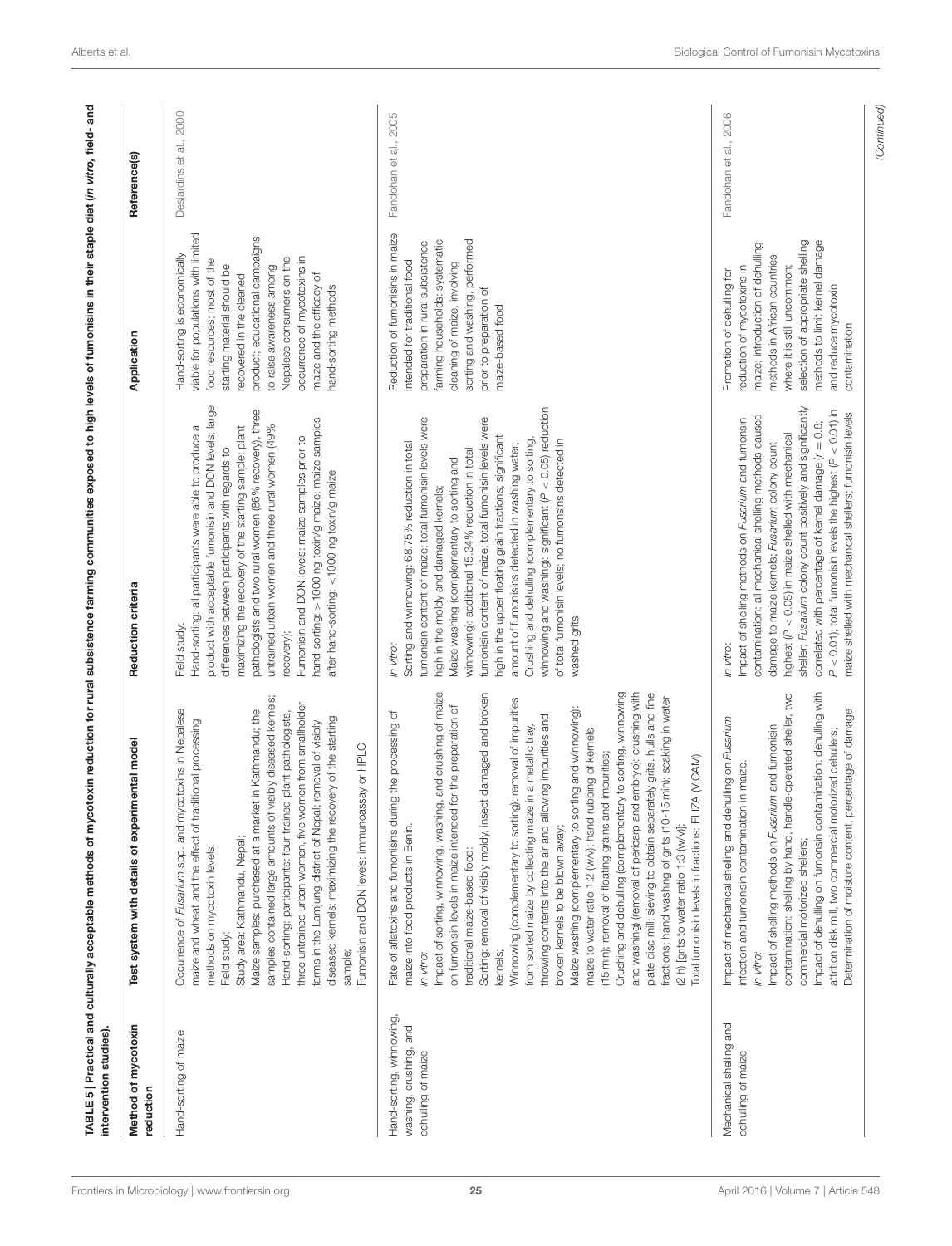| Method of mycotoxin<br>reduction     | Test system with details of experimental model                                                                                                                                                                                                                                                                                                                                                                                                                                                                                                                                                                                                                                                                                                                                                                                                   | Reduction criteria                                                                                                                                                                                                                                                                                                                                                                                                                                                                                                                                                                                 | Application                                                                                                                                                                                                                                                                                                                                                                                                                         | Reference(s)                       |
|--------------------------------------|--------------------------------------------------------------------------------------------------------------------------------------------------------------------------------------------------------------------------------------------------------------------------------------------------------------------------------------------------------------------------------------------------------------------------------------------------------------------------------------------------------------------------------------------------------------------------------------------------------------------------------------------------------------------------------------------------------------------------------------------------------------------------------------------------------------------------------------------------|----------------------------------------------------------------------------------------------------------------------------------------------------------------------------------------------------------------------------------------------------------------------------------------------------------------------------------------------------------------------------------------------------------------------------------------------------------------------------------------------------------------------------------------------------------------------------------------------------|-------------------------------------------------------------------------------------------------------------------------------------------------------------------------------------------------------------------------------------------------------------------------------------------------------------------------------------------------------------------------------------------------------------------------------------|------------------------------------|
|                                      | population (cfu.g <sup>-1</sup> )<br>and total fumonisin levels: ELIZA (VICAM)<br>cause by the method, mean Fusarium                                                                                                                                                                                                                                                                                                                                                                                                                                                                                                                                                                                                                                                                                                                             | Impact of dehulling on fumonsin contamination: the total<br>fumonisin levels in maize was significantly reduced<br>positively and significantly correlated with both the<br>percentage of damage caused by shelling method<br>$(r = 0.6; P < 0.01)$ and the Fusarium colony count<br>$(57-65%$ reduction; $P < 0.01$ ) by all the dehulling<br>$(r = 0.7; P < 0.01)$ ;<br>methods tested                                                                                                                                                                                                           |                                                                                                                                                                                                                                                                                                                                                                                                                                     |                                    |
| Hand-sorting of maize                | F. verticillioides strains:<br>maize kernels plated out on semi-selective Fusarium medium<br>maize were collected<br>Effect of sorting on incidence and occurrence of fumonisins<br>Incidence of F. verticillioides in maize: mycological analyses:<br>Collection of maize samples in the Kaduna state of Nigeria;<br>isolation, identification and quantification of Fusarium spp.;<br>peptone-pentachloronitrobenzene agar; single-spores<br>transferred to carnation leaf agar for identification;<br>and Fusarium verticillioides on maize from Nigeria.<br>identification with standard morphological criteria;<br>amplified fragment length polymorphisms;<br>hand-sorted "good" and "poor" quality<br>Confirmation of the identity of selected<br>Fumonisin levels in maize: ELIZA<br>Analyses of field samples:<br>from farmers' stores; | $(P < 0.0001; r = 0.697)$ correlated with the percentage of<br>contained low fumonisin levels (0 - 0.2-3.7 µg/g maize);<br>visibly diseased kernels; F. verticillioides recovered from<br>"Good" quality maize contained <7% visibly diseased<br>kernels; "Poor" quality maize contained mostly >30%<br>1.4-110 µg/g maize; fumonisin levels significantly<br>Fumonisin levels in maize: "good" quality maize<br>"poor" quality maize contained fumonisin levels<br>every sample that was positive for fumonisins<br>Analyses of field samples:<br>visibly diseased kernels;                       | effective if "good" quality maize is<br>communities of West Africa; only<br>reducing fumonisin exposure in<br>method and the health risks of<br>maize discarded; educational<br>using sorted moldy maize as<br>should be performed in rural<br>consumed alone and "poor"<br>and awareness campaigns<br>An appropriate method for<br>hand-sorting as reduction<br>rural subsistence farming<br>Africa: information on<br>animal feed | Afolabi et al., 2006               |
| Hand-sorting of maize                | Collection of information from the community: questionnaires<br>consumption from households and stores; 5-6 months after<br>Co-occurrence of fumonisins with aflatoxins in home-stored<br>handling, storage, sorting and discarding of maize; involving<br>on practices with regards to the type of staple food and the<br>Sampling of maize: shelled and unshelled maize for human<br>maize for human consumption in rural villages of Tanzania.<br>Study area: rural subsistence farming communities in high<br>Determination of the percentage of defective kernels;<br>HPLC;<br>maize production regions of Tanzania;<br>FB <sub>1</sub> and FB <sub>2</sub> levels in maize samples:<br>Analysis of field samples:<br>heads of households<br>harvest;                                                                                       | suggesting that sorting of maize before consumption is<br>recommended by the Codex Alimentarius Commission<br>correlation between fumonisin levels and the extent of<br>contained relatively low contamination of fumonisins,<br>defective kernels at levels above 7% (maximum limit<br>Eighty-eight percent of maize samples contained<br>Maize containing less than 7% defective kernels<br>FB <sub>1</sub> and FB <sub>2</sub> levels in maize samples: positive<br>an important measure for reduction<br>defective kernels $(r = 0.39)$ ;<br>Analysis of field samples:<br>for maize or Corn); | moldy maize as animal feed or as<br>Reduction of fumonisin exposure<br>sorting of maize prior to storage;<br>awareness campaigns on the<br>raw material for beer making<br>farming communities at risk:<br>households in affected rural<br>health risks of using sorted<br>in rural subsistence maize<br>implementation of sorting<br>methods by farmers and<br>areas; educational and                                              | Kimanya et al., 2008               |
| Hand-sorting and washing<br>of maize | fumonisin exposure in a<br>Centane magisterial district of the Eastern Cape Province of<br>Study area: rural subsistence farming communities in the<br>in South Africa.<br>subsistence maize-faming community<br>Simple intervention method to reduce<br>South Africa;<br>Field study:                                                                                                                                                                                                                                                                                                                                                                                                                                                                                                                                                           | 84% reduction of total fumonisin levels in maize batches;<br>65% reduction of total fumonisin levels in maize porridge;<br>Two-step intervention procedure (hand-sorting and<br>62% reduction in fumonisin exposure<br>washing of maize):<br>Field study:                                                                                                                                                                                                                                                                                                                                          | acceptable intervention method<br>simple, practical and culturally<br>exposure in rural subsistence<br>maize farming communities<br>An effectively implemented<br>for reduction of fumonisin                                                                                                                                                                                                                                        | Van der Westhuizen<br>et al., 2010 |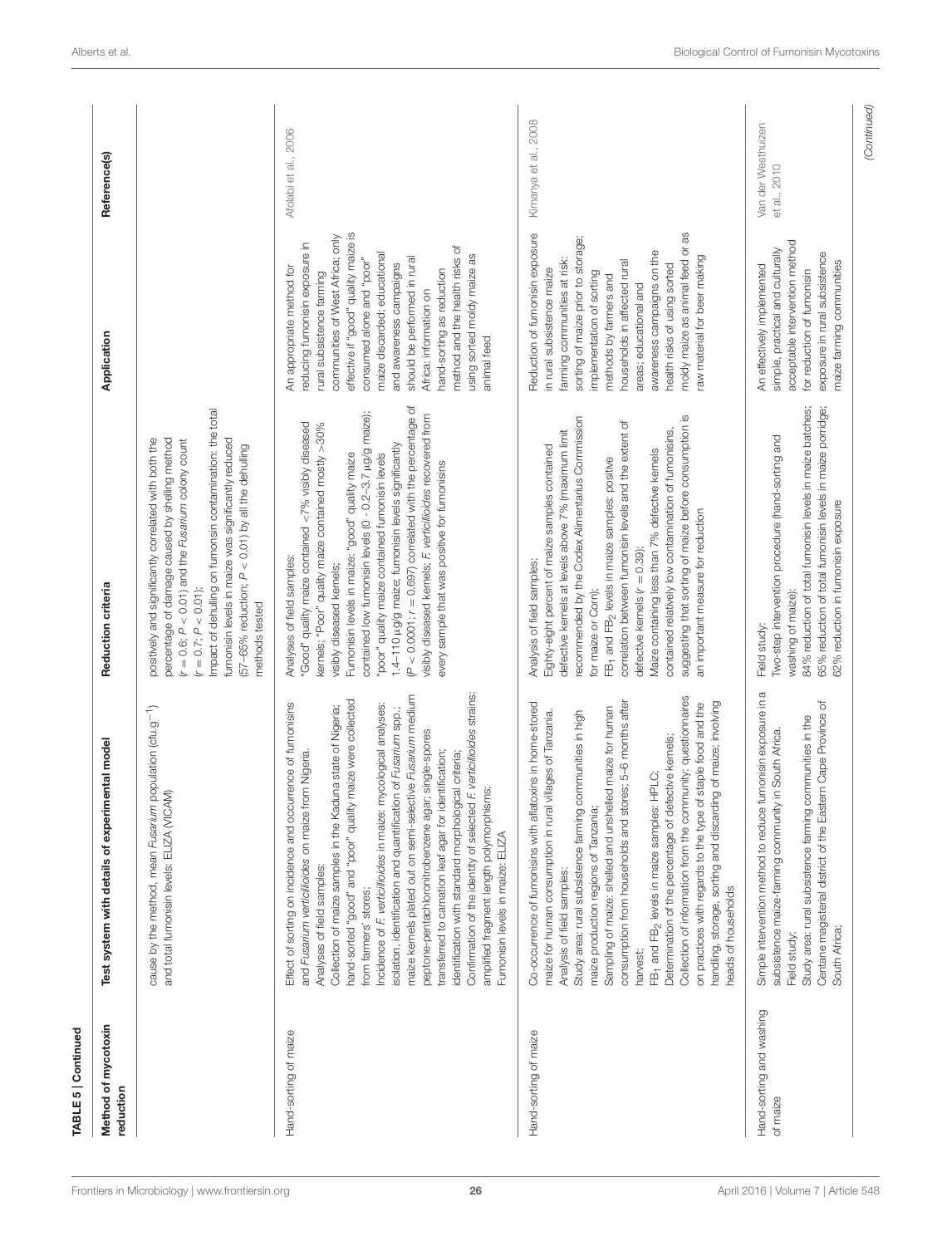| TABLE 5   Continued                  |                                                                                                                                                                                                                                                                                                                                                                                                                                                                                                                                                                                                                                                                                                                                                                                                                                                                                                                                                                                                                                                                                                                                                                                                                                                                                                                                                                                                                                                                                                                                                                                                                                                                  |                                                                                                                                                                                                                                                                                                                                                                                                                                                                                                                                                                                                                                                                              |                                                                                                                                                                                                                                                                                                                                                                                                                                                                                                                           |                                     |
|--------------------------------------|------------------------------------------------------------------------------------------------------------------------------------------------------------------------------------------------------------------------------------------------------------------------------------------------------------------------------------------------------------------------------------------------------------------------------------------------------------------------------------------------------------------------------------------------------------------------------------------------------------------------------------------------------------------------------------------------------------------------------------------------------------------------------------------------------------------------------------------------------------------------------------------------------------------------------------------------------------------------------------------------------------------------------------------------------------------------------------------------------------------------------------------------------------------------------------------------------------------------------------------------------------------------------------------------------------------------------------------------------------------------------------------------------------------------------------------------------------------------------------------------------------------------------------------------------------------------------------------------------------------------------------------------------------------|------------------------------------------------------------------------------------------------------------------------------------------------------------------------------------------------------------------------------------------------------------------------------------------------------------------------------------------------------------------------------------------------------------------------------------------------------------------------------------------------------------------------------------------------------------------------------------------------------------------------------------------------------------------------------|---------------------------------------------------------------------------------------------------------------------------------------------------------------------------------------------------------------------------------------------------------------------------------------------------------------------------------------------------------------------------------------------------------------------------------------------------------------------------------------------------------------------------|-------------------------------------|
| Method of mycotoxin<br>reduction     | Test system with details of experimental model                                                                                                                                                                                                                                                                                                                                                                                                                                                                                                                                                                                                                                                                                                                                                                                                                                                                                                                                                                                                                                                                                                                                                                                                                                                                                                                                                                                                                                                                                                                                                                                                                   | Reduction criteria                                                                                                                                                                                                                                                                                                                                                                                                                                                                                                                                                                                                                                                           | Application                                                                                                                                                                                                                                                                                                                                                                                                                                                                                                               | Reference(s)                        |
|                                      | prior to the 10 min end point; washing of good sorted kernels<br>Determination of fumonisin exposure: total fumonisin levels in<br>washing procedure: 5 min hand agitation and 1-min agitation<br>demonstrating the removal of infected and damaged kernels<br>Determination of total fumonisin levels in sorted and washed<br>questionnaire by utilizing full-scale photographs of portions;<br>with the aid of photographs; sorting of a 4 kg maize kernel<br>the stiff porridge consumed by each participant during the<br>traditional maize-based<br>Washing of maize: demonstration of a 10 min maize water<br>Preparation of maize-based stiff porridge by participants<br>according to their customary practices; consumption of<br>porridge (2x 0.5 kg portions for two consecutive days);<br>batch by participants under the supervision of the field<br>Preparation of traditional stiff porridge by field workers;<br>by participants under supervision of the field workers;<br>Hand-sorting: training of participants by field workers<br>Drying of subsamples of sorted and washed kernels;<br>participant; extra portion of stiff porridge supplied to<br>maize, and in maize porridge from the baseline and<br>consumption of a weighed portion (0.5 kg) by each<br>h dietary recall<br>h dietary recall<br>baseline and intervention phases of the study<br>Assessment of porridge intake: 24<br>Assessment of porridge intake: 24<br>Participants: females who prepare<br>food from home-grown maize;<br>Intervention phase of study:<br>intervention phases: HPLC;<br>Baseline phase of study:<br>questionnaire;<br>participants;<br>workers; |                                                                                                                                                                                                                                                                                                                                                                                                                                                                                                                                                                                                                                                                              | fumonisins in their staple diet<br>exposed to high levels of                                                                                                                                                                                                                                                                                                                                                                                                                                                              |                                     |
| Hand-sorting and washing<br>of maize | recall questionnaire; individual fumonisin PDI assessed as FB1<br>intervention study among South African subsistence farmers.<br>PDI assessment: assessment of porridge intake: 24 h dietary<br>Centane magisterial district of the Eastern Cape Province of<br>approximately 12h after the participants consumed the last<br>level in porridge (dry weight) consumed by each participant<br>Study area: rural subsistence farming communities in the<br>during the baseline and intervention phases of the study;<br>Performed similar to the study described above Van der<br>urine collections<br>FB- as a urinary biomarker of exposure in a maize<br>Baseline and Intervention phases of the study:<br>Urine collection: morning first-void<br>Westhuizen et al., 2010;<br>South Africa;<br>Field study:<br>meal;                                                                                                                                                                                                                                                                                                                                                                                                                                                                                                                                                                                                                                                                                                                                                                                                                                           | significantly ( $P < 0.05$ ) reduced with 62% following the<br>Urine: UFB-, in urine was reduced with 52% (P = 0.02)<br>exceeded JECFA recommended PMTDI level for FB <sub>1</sub> ;<br>before the intervention PDI levels of 71% participants<br>following the intervention; normalization with UFB <sub>1</sub> C<br>(P < 0.05) reduction in FB- levels (84% reduction);<br>following the intervention only 53% of participants<br>Hand-sorting and washing of maize: significant<br>PDI assessment: Mean PDI of FB <sub>1</sub> at baseline<br>exceeded the recommended PMTDI level;<br>indicated a 41% reduction ( $P = 0.06$ );<br>Intervention study:<br>intervention: | levels of fumonisins in their staple<br>to assessment of possible health<br>interventions could be expanded<br>reduction of fumonisin exposure<br>intervention strategies to reduce<br>fumonisin exposure, contribute<br>impacts of fumonisin exposure<br>Simple, practical and culturally<br>utilization of this biomarker will<br>communities exposed to high<br>in rural subsistence faming<br>acceptable intervention for<br>fumonisin exposure; future<br>and permit evaluation of<br>improve assessment of<br>diet; | Van der Westhuizen<br>et al., 2011a |
|                                      |                                                                                                                                                                                                                                                                                                                                                                                                                                                                                                                                                                                                                                                                                                                                                                                                                                                                                                                                                                                                                                                                                                                                                                                                                                                                                                                                                                                                                                                                                                                                                                                                                                                                  |                                                                                                                                                                                                                                                                                                                                                                                                                                                                                                                                                                                                                                                                              |                                                                                                                                                                                                                                                                                                                                                                                                                                                                                                                           | (Continued)                         |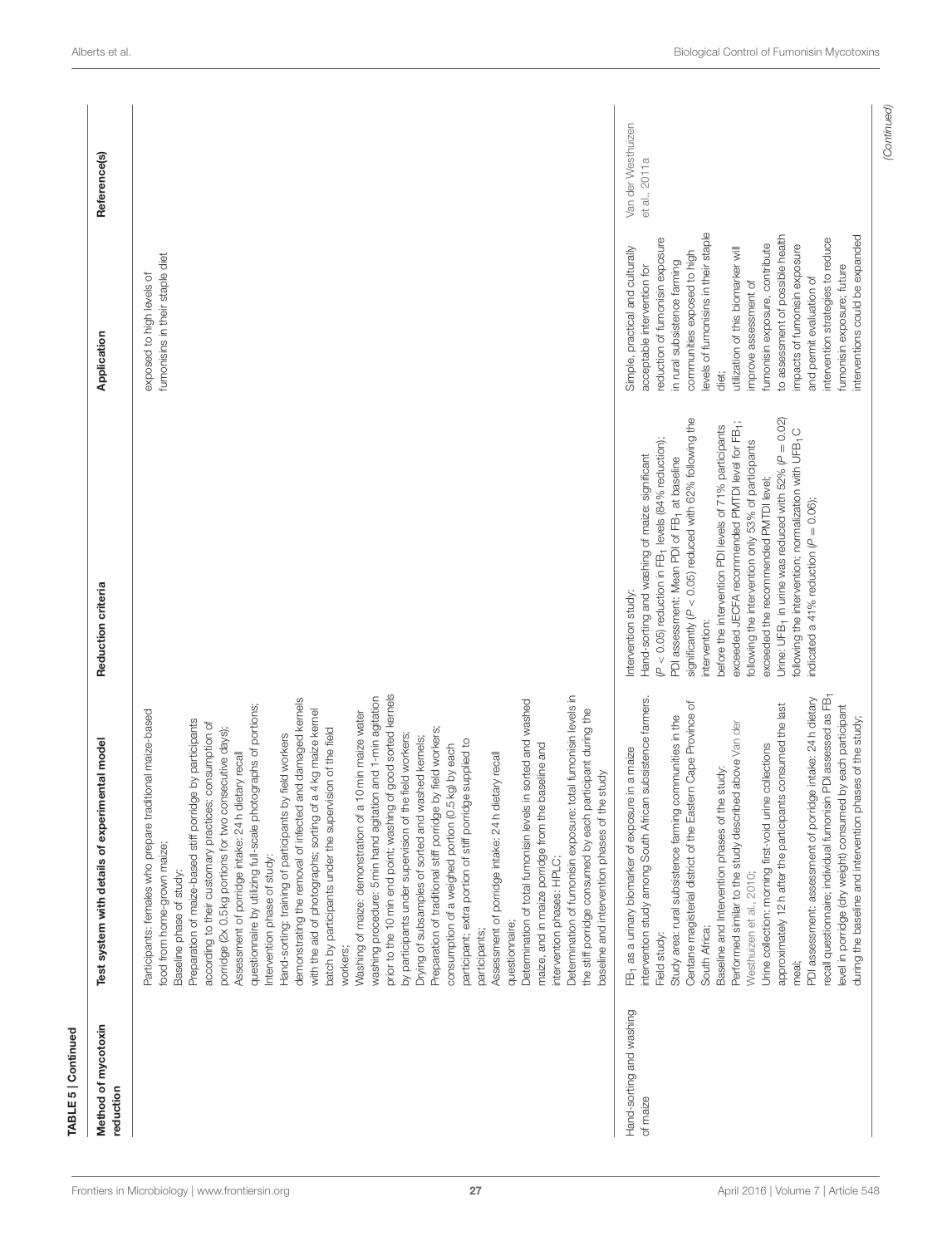| Method of mycotoxin<br>reduction                                                      | Test system with details of experimental model                                                                                                                                                                                                                                                                                                                                                                                                                                                                                                                                                                                                                                                                                                                                                                                                                                                                                                                                                                                                                                                                                                                                                                                        | Reduction criteria                                                                                                                                                                                                                                                                                                                                                                                                                                                                                                                                                                                                                                                                                                                                                                                                                                                                                                                                                                    | Application                                                                                                                                                                                                                                                                                                                                                                                                                                                                                                 | Reference(s)                        |
|---------------------------------------------------------------------------------------|---------------------------------------------------------------------------------------------------------------------------------------------------------------------------------------------------------------------------------------------------------------------------------------------------------------------------------------------------------------------------------------------------------------------------------------------------------------------------------------------------------------------------------------------------------------------------------------------------------------------------------------------------------------------------------------------------------------------------------------------------------------------------------------------------------------------------------------------------------------------------------------------------------------------------------------------------------------------------------------------------------------------------------------------------------------------------------------------------------------------------------------------------------------------------------------------------------------------------------------|---------------------------------------------------------------------------------------------------------------------------------------------------------------------------------------------------------------------------------------------------------------------------------------------------------------------------------------------------------------------------------------------------------------------------------------------------------------------------------------------------------------------------------------------------------------------------------------------------------------------------------------------------------------------------------------------------------------------------------------------------------------------------------------------------------------------------------------------------------------------------------------------------------------------------------------------------------------------------------------|-------------------------------------------------------------------------------------------------------------------------------------------------------------------------------------------------------------------------------------------------------------------------------------------------------------------------------------------------------------------------------------------------------------------------------------------------------------------------------------------------------------|-------------------------------------|
|                                                                                       | Determination of UFB <sub>1</sub> biomarker in urine: LC-MS analyses;<br>FB <sub>1</sub> levels in maize and porridge: HPLC analyses;<br>determination of the percentage UFB <sub>1</sub> excretion                                                                                                                                                                                                                                                                                                                                                                                                                                                                                                                                                                                                                                                                                                                                                                                                                                                                                                                                                                                                                                   |                                                                                                                                                                                                                                                                                                                                                                                                                                                                                                                                                                                                                                                                                                                                                                                                                                                                                                                                                                                       | and female participants including<br>to larger number of both male<br>children                                                                                                                                                                                                                                                                                                                                                                                                                              |                                     |
| hand-sorting and washing<br>Laboratory-optimized<br>of maize                          | focus groups; females who traditionally prepare maize meals;<br>Questionnaires on customary sorting and washing of maize:<br>reduce fumonisin contamination under laboratory-controlled<br>Centane magisterial district of the Eastern Cape Province of<br>Hand-sorting and washing procedures: as described above<br>Maize: obtained from rural subsistence farming households;<br>Mycological analyses: determination of percentage kernels<br>infected; determination of the frequencies of Fusarium and<br>communities in the<br>Optimising sorting and washing of home-grown maize to<br>Effect of water temperature (5 min wash): 25 and 40°C;<br>30 and 60 min;<br>Total fumonisin levels in maize samples: HPLC<br>Study area: rural subsistence farming<br>Effect of wash duration (25°C): 5, 10,<br>Van der Westhuizen et al., 2010;<br>interviews with field workers;<br>Stenocarpella species<br>South Africa;<br>conditions.<br>In vitro:                                                                                                                                                                                                                                                                                | groups use quick ambient temperature water rinse; 35%<br>washing of good kernels prior to cooking; 30% of focus<br>used warm water; 70% discard wash water in the field;<br>do a 3-8 min water wash; 10% do a 3-5 h wash; 25%<br>maize: hand-sorting directly after harvest; moldy cobs<br>Fusarium verticillioides (17%), Fusarium graminearum<br>Questionnaires on customary sorting and washing of<br>preparation; winnowing and removal of plant debris;<br>Effect of temperature (5 min wash): additional 4±6%<br>reduction in total fumonisin levels after 10 min wash<br>Hand-sorting: 71±18% reduction in total fumonisin<br>Effect of wash duration (25°C): additional 13±12%<br>are discarded, but in certain cases used for food<br>Mycological analyses: kernels mostly infected by<br>(9%), Fusarium subglutinans (5%) and Fusarium<br>reduction in total fumonisin levels at 40°C<br>30% give wash water to farm animals;<br>anthophilum (1 %);<br>In vitro:<br>levels; | farming communities: removal of<br>reduction of fumonisin exposure<br>infected/damaged kernels from<br>cover maize; maize wash water<br>wash, with sufficient water to<br>maize followed by a 10 min<br>ambient temperature water<br>Method recommended for<br>in rural subsistence maize<br>needs to be discarded                                                                                                                                                                                          | Van der Westhuizen<br>et al., 2011b |
| flotation/washing, dehulling<br>of maize and combinations<br>Hand-sorting,<br>thereof | non-floating kernels: maize to water ration 1:2 (w/v); stirred by<br>flotation/washing and dehulling in 8 independent experiments<br>hand and allowed to stand for 5-10 s; removal of top floating<br>removed through hand-sorting and flotation (4.5 kg); addition<br>of water (200 ml); dehulling with a mortar and pestle; manual<br>Maize: Visually moldy white maize kernels purchased from a<br>fraction; repetition of procedure until all floating kernels and<br>local market in the Chikwawa district of Malawi; winnowing<br>Dehulling: untreated maize and maize without the fractions<br>Effectiveness of hand-sorting, flotation/washing, dehulling<br>particles were removed; Washing of non-floating kernels:<br>Three factorial design experiment with variables sorting,<br>FB <sub>1</sub> , FB <sub>2</sub> and FB <sub>3</sub> levels in maize samples: LC-MS/MS<br>Removal of moldy kernels by flotation and washing of<br>and combinations thereof on the decontamination of<br>Hand-sorting: removal of visibly moldy kernels;<br>maize to water ratio 1:2 (w/v); 2x 1 min wash;<br>mycotoxin-contaminated white maize<br>Analysis of field samples:<br>(including the control):<br>and mixing;<br>winnowing; | Hand-sorting of maize resulted in much lower mass loss<br>Percentage reduction of fumonisin levels in maize after<br>Hand-sorting had the largest effect among the single<br>methods, followed by dehulling and flotation (in this<br>Fumonisins are concentrated in moldy, broken and<br>Percentage reduction of fumonisin levels in maize:<br>Flotation*Hand-sorting*Dehulling: 58.6-61.9%;<br>Hand-sorting*Dehulling: 79.2-87.3%<br>Flotation*Hand-sorting: 63.8-76.5%<br>Flotation*Dehulling: 60.7-70.4%<br>Hand-sorting: 91.6-95.7%<br>discolored maize kernels;<br>Analysis of field samples:<br>Dehulling: 85.2-90.3%<br>combined treatments:<br>Flotation: 67-77.8%<br>than dehulling<br>order);                                                                                                                                                                                                                                                                              | Reduction of fumonisin exposure<br>thoroughly applied; integration of<br>campaigns by governments and<br>production and utilization chain;<br>defense; dehulling might not be<br>relevant developing partners to<br>hand-sorting of maize kernels<br>recommended as last line of<br>proofed very effective and is<br>necessary if hand-sorting is<br>in rural subsistence faming<br>hand-sorting into the maize<br>raise public awareness and<br>promote the hand-sorting<br>communities at risk:<br>method | Matumba et al., 2015                |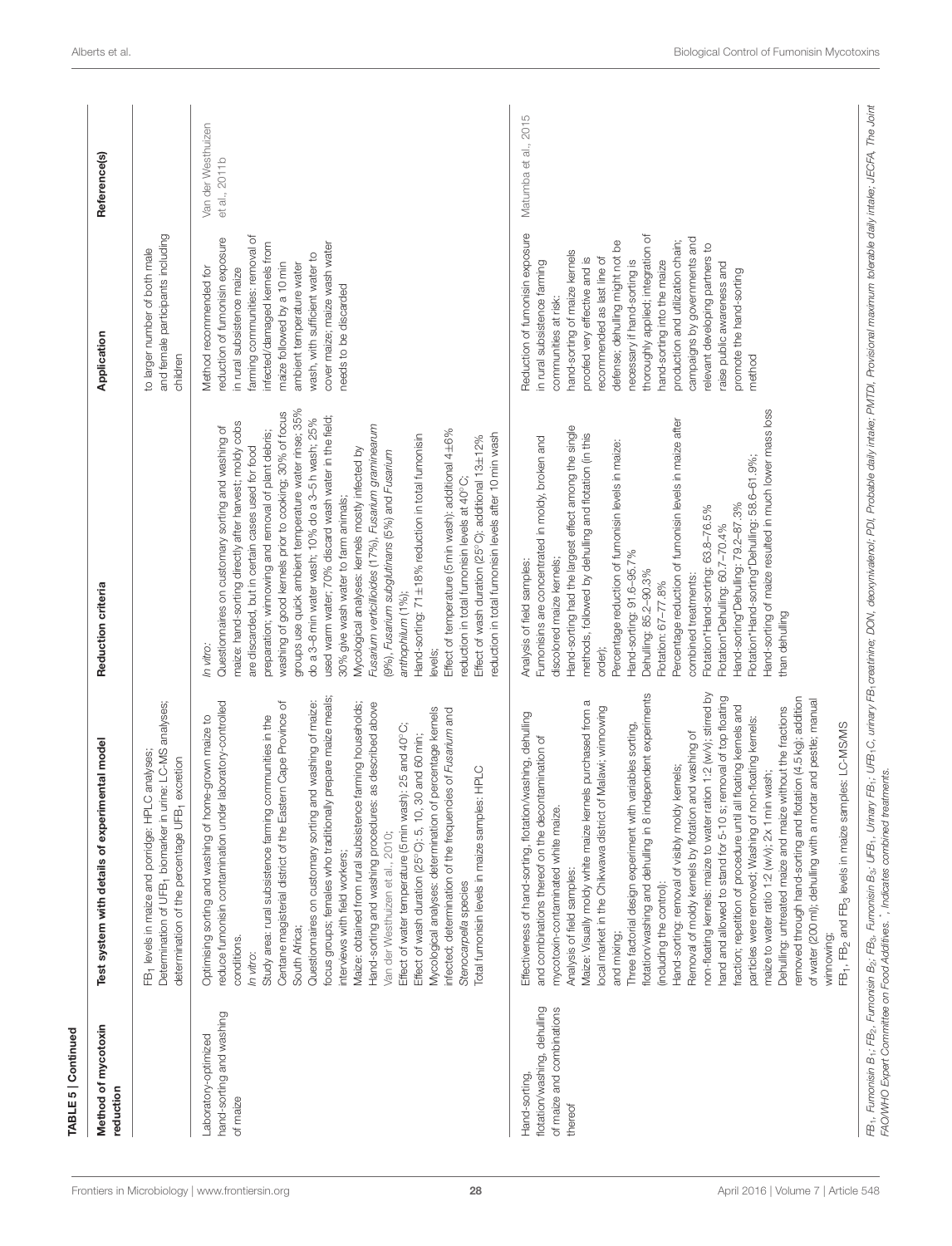and E. coli, respectively, by employing episomal pET-3a vectors. Production of the recombinant enzymes were induced in liquid cultures by isopropyl-beta-D-thiogalactopyranoside, where after degradation of  $FB<sub>1</sub>$  and  $HFB<sub>1</sub>$  was demonstrated with the recombinant culture supernatant as well as with purified enzyme preparations. HFB<sup>1</sup> prepared through enzymatic transformation by FumD carboxylesterases exhibited considerable less toxicity than  $FB<sub>1</sub>$  when evaluated in a pig intestine model as indicated by the modified sphinganine/sphingosine ratios in the liver and plasma, modified intestinal immune response, and absence of hepatotoxicity and impaired intestinal morphology (Oswald et al., [2012\)](#page-31-34). Although, certain of these technologies are considered safe for humans, animals and the environment by the European Food Safety Authority (EFSA), applications of microbial enzymes are presently mainly directed toward the animal feed industry [\(Duvick et al., 1998b,](#page-30-29) [2003;](#page-30-33) Moll et al., [2011\)](#page-31-35). Recombinant enzymes are mass produced in a bioreactor and are applied during storage and food-processing to incorporate into animal feed and act in the intestinal tract of animals, or for treatment of grains in the form of a wash, additive or spray. Other post-harvest methods involving microbial transformation include the engineering of ruminal organisms and supplementation to feed in the form of a probiotic inoculant.

# Commercialization of Biological Methods of Control

The lack of effective and environmentally safe chemical control methods against fungal growth and mycotoxin production in food crops has led to investigations into biologically safe alternatives to prevent these contaminants from entering the food chain [\(Beekrum et al., 2003\)](#page-29-3). Biological pesticides and methods involving natural resources such as plants, microorganisms, genetic factors thereof, and clay minerals are popular alternatives being evaluated for control of mycotoxigenic fungi in grains [\(Alabouvette et al., 2009\)](#page-29-0). Fusarium growth and fumonisin production pre-harvest and post-harvest are effectively reduced by several natural and biological methods involving plant material, microorganisms and minerals, as evident by the extensive research done on this subject in recent years.

Several commercial products for biological control of Fusarium diseases and the fumonsins have been developed for application alone, in combination or as part of an integrated control strategy. Products containing biocontrol microorganisms are mainly aimed at application as seed and soil treatments as outlined by [Fravel et al. \(1998\)](#page-30-34) and [Kahn \(2013\)](#page-31-36):

- "Fusaclean" and "Biofox C" (non-pathogenic F. oxysporum for control of F. oxysporum and F. verticillioides in a variety of vegetables).
- "Epic" and "Kodiak" (B. subtilis for control of Fusarium in cotton and legumes).
- "Intercept" (Pseudomonas cepacia for control of Fusarium in maize, vegetables and cotton).
- "Mycostop" (Streptomyces griseoviridis for control of Fusarium in ornamental and vegetables crops).
- T-22G and T-22HB (Trichoderma harziatum for control of Fusarium in grains, soya, cotton and vegetables).
- "Biofungus" (Trichoderma spp. for control of Fusarium in citrus and pome fruit).
- "Blue circle" (Burkholderia cepacia) for control of Fusarium in vegetables).
- "Deny" (B. cepacia for control of Fusarium in a variety of grain crops).
- "Cedomon" and "Cerall" (Pseudomonas chlororaphis for control of Fusarium in wheat, rye and triticale).
- Commercial GRAS products developed from clay minerals include Novasil  $\mathbb B$  and Nevalite $\mathbb B$  (calcium montmorillonite) [\(Robinson et al., 2012\)](#page-32-23).
- Fumzyme <sup>R</sup> (Biomin, Austria) was developed from the carboxylesterase enzyme of S. macrogoltabida [\(Heinl et al.,](#page-31-31) [2010\)](#page-31-31).

Although, there is an increased interest in biological control methods, much effort is put into details of natural compounds capable of controlling fungal growth and mycotoxins in vitro. However, the growing knowledge base on this subject should be further developed for application in planta and in the field preharvest, post-harvest, and during storage and food-processing. In order to develop the available information into appropriate methods for application in planta and in the field, there are many economic and technological hurdles to overcome. The effectiveness of antioxidants, essential oils, phenolic compounds and combinations for example, has been demonstrated at laboratory scale, and bioactivity in the vapor phase makes it promising as fumigant for protection of grains on the field immediately after harvest or during storage [\(Chulze, 2010\)](#page-30-5). However, evaluation studies in grains are limited due to cost implications and the inhibitory effect in maize generally achieved with higher concentrations than in synthetic media, because of possible matrix interference and reduced bioavailability relating to distribution on kernel surfaces and penetration into the pericarp [\(Torres et al., 2003;](#page-32-11) [Samapundo et al., 2007\)](#page-32-12). In certain cases, high concentrations of phenolic compounds could also affect the sensory quality of the maize. Certain antioxidants such as BHA and PP, clay minerals, and plant extracts are considered GRAS, making it very promising for biocontrol purposes. Mixtures of antioxidants or combinations with other food preservatives (i.e., benzoic and sorbic acids) could further enhance the antifungal efficacy [\(Reynoso et al., 2002\)](#page-32-10).

Even though biologically based treatments most likely will have a reduced effect than chemical methods on the desired nutritional value, quality, safety, or sensory attributes of foods and feed and impact on the environment, compliance to food safety assessment guidelines, such as those prescribed by the European Network on Safety Assessment of Genetically Modified Food Crops (ENTRANSFOOD) and the FAO/WHO, have to be met [\(He and Zhou, 2010\)](#page-31-7). Assessments could include compositional analyses of key components of treated food including nutrients, micronutrients, and predictable secondary metabolites; assessment of possible toxicity, allergens; potential environmental impact; long-term nutritional impact; influence of food/feed processing; potential dietary intake and change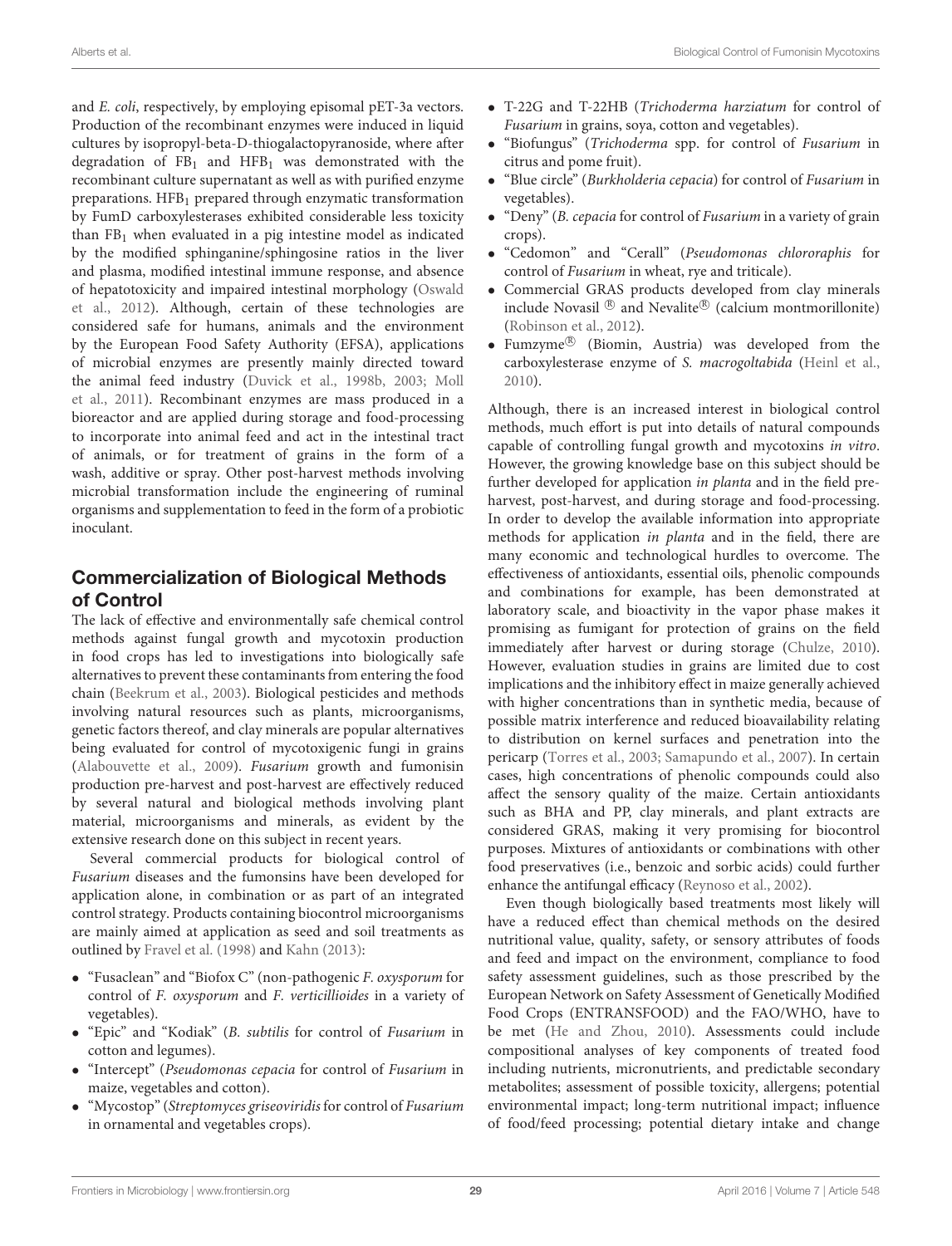in dietary pattern. While there are several opportunities for further exploring and developing biological control methods for Fusarium growth and fumonisins, each method has its own challenges. However, an integrated approach, involving good agricultural management practices, HACCP models and storage management, together with appropriately selected biologically based microbial treatments, mild chemical and physical treatments could reduce Fusarium diseases and fumonisins effectively pre- and post-harvest (da Cruz Cabral et al., [2013\)](#page-30-8).

# Practical and Culturally Acceptable Methods for Mycotoxin Reduction—Approaches in Sub-Saharan **Countries**

Methods for prevention of chronic exposure to the fumonisins, particularly in low socio-economic rural subsistence farming communities, remain critically important. In developed countries high standards of the major food suppliers and retailers are upheld and the regulatory controls deter the importation and marketing of seriously contaminated products. In developing countries only a limited number of countries have legislative maximum levels for fumonisins, and implementation thereof is often poor. In rural subsistence farming communities, legislation is not applicable and with continued pressure on food security, an increased **mycotoxin exposure** on a daily basis is the norm. In addition, due to the stringent mycotoxin standards in developed countries, the best-quality food products are normally exported resulting in highly contaminated foods being utilized domestically which increases the risk of mycotoxin exposure and the associated adverse health effects [\(Pitt et al., 2012\)](#page-32-27). High risk population groups include rural communities and/or subsistence farmers heavily reliant on maize as their staple diet. Although, commercial maize is contaminated with lower levels, daily exposure could be a risk factor for disease development in impoverished communities.

In developing countries, where resources are limited and sophisticated technologies are lacking, the importance of cost-effective and simple intervention methods, predominantly at population level, has been emphasized. In this regard, culturally acceptable simple, practical and biologically based methods of reduction are relevant, as a last line of defense

### **REFERENCES**

- <span id="page-29-4"></span>Abbas, H. K., Zablotowicz, R. M., Weaver, M. A., Shier, W. T., Bruns, H. A., Bellaloui, N., et al. (2013). Implications of Bt traits on mycotoxin contamination in maize: overview and recent experimental results in southern United States. J. Agric. Food Chem. 61, 11759–11770. doi: 10.1021/jf400754g
- <span id="page-29-6"></span>Afolabi, C. G., Bandyopadhyay, R., Leslie, J. F., and Ekpo, E. J. A. (2006). Effect of sorting on incidence and occurrence of fumonisins and Fusarium verticillioides on maize from Nigeria. J. Food Prot. 69, 2019–2023.
- <span id="page-29-0"></span>Alabouvette, C., Olivain, C., Migheli, Q., and Steinberg, C. (2009). Microbiological control of soil-borne phytopathogenic fungi with special emphasis on wiltinducing Fusarium oxysporum. New Phytol. 184, 529–544. doi: 10.1111/j.1469- 8137.2009.03014.x

in rural subsistence farming communities exposed to high levels of the fumonisins in their staple diet. Effective reduction has been demonstrated with hand sorting, flotation, washing, dehulling of maize kernels and combinations thereof in vitro and in field studies (**[Table 5](#page-24-0)**). Dehulling and shelling of maize are common practices in West-Africa [\(Fandohan et al., 2006\)](#page-30-3), with the removal of the pericarp an effective way to reduce mycotoxin contamination [\(Sydenham et al., 1994;](#page-32-28) Bullerman and Bianchini, [2007;](#page-30-35) [Burger et al., 2013\)](#page-30-4). The effectiveness of hand-sorting of maize by removing visibly infected and damaged kernels, resulting in a significant reduction of fumonisins has been demonstrated in several African countries, including Benin [\(Fandohan et al., 2005\)](#page-30-32), Nigeria [\(Afolabi et al., 2006\)](#page-29-6), Tanzania [\(Kimanya et al., 2008\)](#page-31-6), South Africa [\(Van der Westhuizen et al.,](#page-32-8) [2010\)](#page-32-8), and Malawi [\(Matumba et al., 2015\)](#page-31-33). In South Africa a simple, practical and culturally acceptable hand-sorting and washing intervention method was developed and implemented for reduction of fumonisin exposure in a subsistence maizefarming community [\(Van der Westhuizen et al., 2010,](#page-32-8) [2011b\)](#page-32-26). The efficacy of the maize kernel wash method could possibly be further enhanced by incorporating clay minerals or fumonisin detoxifying enzymes. Advantages of interventions involving practical methods usually take the form of improved health outcomes rather than market outcomes [\(Wu and Khlangwiset,](#page-32-29) [2010a](#page-32-29)[,b\)](#page-32-30). Public health interventions should be culturally acceptable; be implemented through educational campaigns; and must have financial and infrastructural support to be feasible in remote rural areas where they are most needed. Sustainability of these reduction strategies is, however, dependent on the available maize supply (food security), as well as the socio-economic status and education of a community.

# AUTHOR CONTRIBUTIONS

Dr. JA, Wrote article; Prof. WG, Coordinated and assisted in writing article; Prof. WV, Assisted in writing article.

# ACKNOWLEDGMENTS

The authors thank the South African Maize Trust for their financial support of research on the use of biological methods for mycotoxin control.

- <span id="page-29-5"></span>Aly, S. E., Abdel-Galil, M. M., and Abdel-Wahhab, M. A. (2004). Application of adsorbent agents technology in the removal of aflatoxin  $B_1$  and fumonisin B<sub>1</sub> from malt extract. Food Chem. Toxicol. 42, 1825-1831. doi: 10.1016/j.fct.2004.06.014
- <span id="page-29-1"></span>Bacon, C. W., and Hinton, D. M. (2011). In planta reduction of maize seedling stalk lesions by the bacterial endophyte Bacillus mojavensis. Can. J. Microbiol. 57, 485–492. doi: 10.1139/w11-031
- <span id="page-29-2"></span>Bacon, C. W., Yates, I. E., Hinton, D. M., and Meredith, F. (2001). Biological control of Fusarium moniliforme in maize. Environ. Health Persp. 109, 325–332. doi: 10.1289/ehp.01109s2325
- <span id="page-29-3"></span>Beekrum, S., Govinden, R., Padayachee, T., and Odhav, B. (2003). Naturally occurring phenols: a detoxification strategy for fumonisin B<sub>1</sub>. Food Addit. Contam. 20, 490–493. doi: 10.1080/0265203031000098678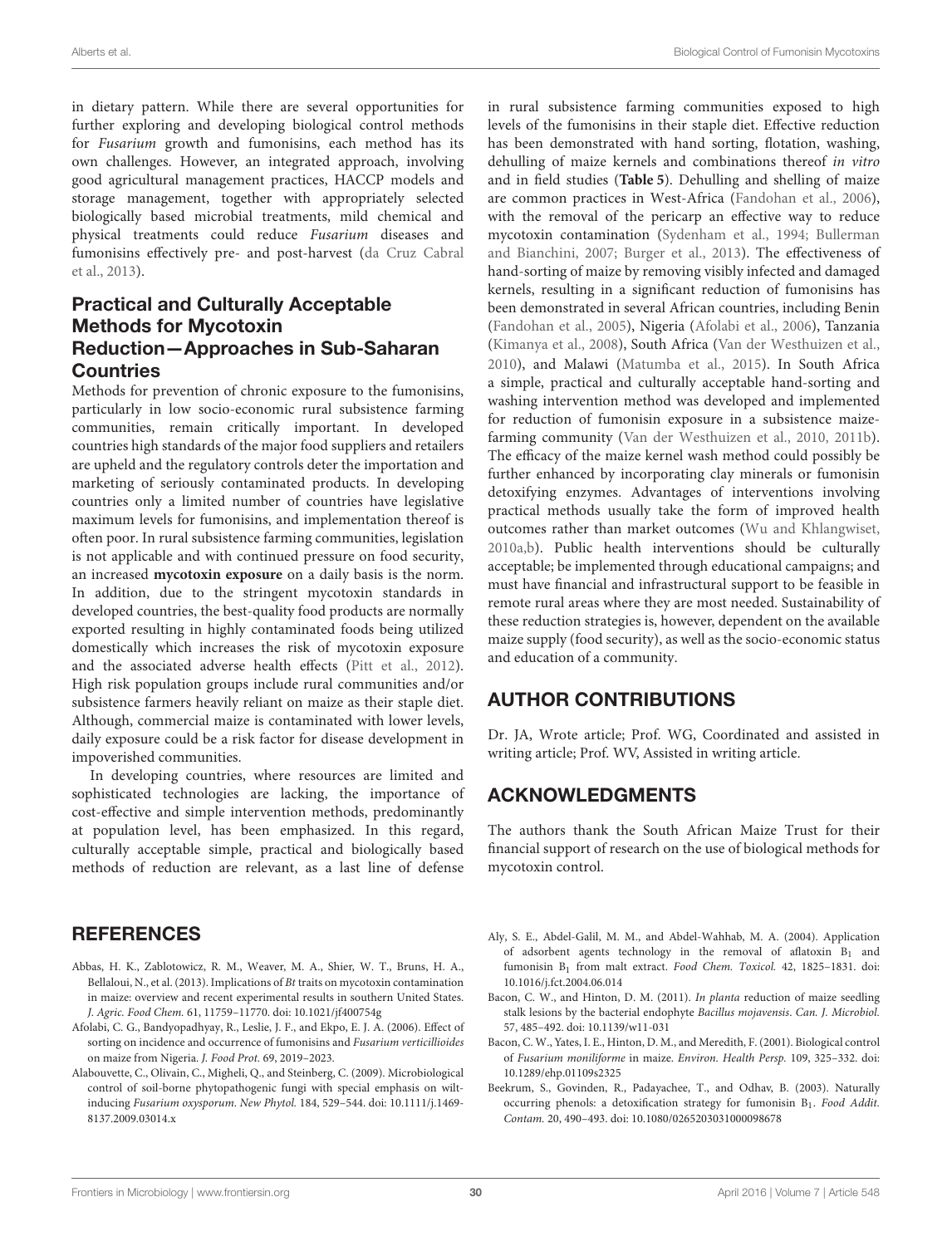- <span id="page-30-6"></span>Betz, F. S., Hammond, B. G., and Fuchs, R. L. (2000). Safety and advantages of Bacillus thuringiensis - protected plants to control insect pests. Regul. Toxicol. Pharm. 32, 156–173. doi: 10.1006/rtph.2000.1426
- <span id="page-30-30"></span>Blackwell, B. A., Gilliam, J. T., Savard, M. E., Miller, D., and Duvick, J. P. (1999). Oxidative deamination of hydrolysed fumonisin  $B_1$  (AP<sub>1</sub>) by cultures of Exophiala spinifera. Nat. Toxins 7, 31–38.
- <span id="page-30-14"></span>Bluhm, B. H., Kim, H., Bitchko, R. A. E., and Woloshuk, C. P. (2008). Involvement of ZFR1 of Fusarium verticillioides in kernel colonization and the regulation of FST1, a putative sugar transporter gene required for fumonisin biosynthesis on maize kernels. Mol. Plant Pathol. Online 9, 203–211. doi: 10.1111/j.1364- 3703.2007.00458.x
- <span id="page-30-1"></span>Bolger, M., Coker, R. D., DiNovi, M., Gaylor, D., Gelderblom, W., and Olsen, M. (2001). "Fumonisins," in Prepared by the 56th Meeting of the Joint FAO/WHO Expert Committee on Food Additives (JECFA), Safety Evaluation of Certain Mycotoxins in Food. WHO Food Additives Series, Vol. 47, (Geneva: WHO, FAO Food and Nutrition Paper 74), 103–279.
- <span id="page-30-22"></span>Brown, D. W., Butchko, R. A. E., and Proctor, R. H. (2006). Fusarium genomic resources: tools to limit crop diseases and mycotoxin contamination. Mycopathologia 162, 191–199. doi: 10.1007/s11046-006-0053-6
- <span id="page-30-35"></span>Bullerman, L. B., and Bianchini, A. (2007). Stability of mycotoxins during food processing. Int. J. Food Microbiol. 119, 140–146. doi: 10.1016/j.ijfoodmicro.2007.07.035
- <span id="page-30-0"></span>Burger, H. M., Lombard, M. J., Shephard, G. S., Rheeder, J. R., van der Westhuizen, L., and Gelderblom, W. C. (2010). Dietary fumonisin exposure in a rural population of South Africa. Food Chem. Toxicol. 48, 2103–2108. doi: 10.1016/j.fct.2010.05.011
- <span id="page-30-4"></span>Burger, H. M., Shephard, G. S., Louw, W., Rheeder, J. P., and Gelderblom, W. C. A. (2013). The mycotoxin distribution in maize milling fractions under experimental conditions. Int. J. Food Microbiol. 165, 57–64. doi: 10.1016/j.ijfoodmicro.2013.03.028
- <span id="page-30-25"></span>Butròn, A., Santiago, R., Mansilla, P., Pintos-Varela, C., Ordás, A., and Malvar, R. A. (2006). Maize (Zea mays L.) Genetic factors for preventing fumonisin contamination. J. Agric. Food Chem. 54, 6113–6117. doi: 10.1021/jf0611163
- <span id="page-30-13"></span>Calistru, C., McLean, M., and Berjak, P. (1997). In vitro studies on the potential for biological control of Aspergillus flavus and Fusarium moniliforme by Trichoderma species: a study of the production of extracellular metabolites by Trichoderma species. Mycopathologia 137, 115–121. doi: 10.1023/A:1006802423729
- <span id="page-30-24"></span>Campos-Bermudez, V. A., Fauguel, C. M., Tronconi, M. A., Casati, P., Presello, D. A., and Andreo, C. S. (2013). Transcriptional and metabolic changes associated to the infection by Fusarium verticillioides in maize inbreds with contrasting ear rot resistance. PLoS ONE 8:e61580. doi: 10.1371/journal.pone.0061580
- <span id="page-30-16"></span>Cavaglieri, L., Orlando, J., and Etcheverry, M. (2005b). In vitro influence of bacterial mixtures on Fusarium verticillioides growth and fumonisin B<sub>1</sub> production: effect of seeds treatment on maize root colonization. Lett. Appl. Microbiol. 41, 390–396. doi: 10.1111/j.1472-765X.2005.01785.x
- <span id="page-30-17"></span>Cavaglieri, L., Orlando, J., Rodríguez, M. I., Chulze, S., and Etcheverry, M. (2005c). Biocontrol of Bacillus subtilis against Fusarium verticillioides in vitro and at the maize root level. Res. Microbiol. 156, 748–754. doi: 10.1016/j.resmic.2005.03.001
- <span id="page-30-11"></span>Cavaglieri, L., Passone, A., and Etcheverry, M. (2004). Screening procedures for selecting rhizobacteria with biocontrol effects upon Fusarium verticillioides growth and fumonisin B<sup>1</sup> production. Res. Microbiol. 155, 747–754. doi: 10.1016/j.resmic.2004.06.001
- <span id="page-30-15"></span>Cavaglieri, L. R., Andrés, L., Ibáñez, M., and Etcheverry, M. G. (2005a). Rhizobacteria and their potential to control Fusarium verticillioides: effect of maize bacterisation and inoculum density. Antonie van Leeuwenhoek. 87, 179–187. doi: 10.1007/s10482-004-3193-z
- <span id="page-30-5"></span>Chulze, S. N. (2010). Strategies to reduce mycotoxin levels in maize during storage: a review. Food Addit. Contam. 27, 651–657. doi: 10.1080/19440040903573032
- <span id="page-30-27"></span>Clements, M. J., Campbell, K. W., Maragos, C. M., Pilcher, C., Headrick, J. M., Pataky, J. K., et al. (2003). Influence of Cry1Ab protein and hybrid genotype on fumonisin contamination and Fusarium ear rot of corn. Crop Sci. 43, 1283–1293. doi: 10.2135/cropsci2003.1283
- <span id="page-30-7"></span>Cleveland, T. E., Dowd, P. F., Desjardins, A. E., Bhatnagar, D., and Cotty, P. J. (2003). United States Department of Agriculture-Agricultural Research Service research on pre-harvest prevention of mycotoxins and mycotoxigenic fungi in US crops. Pest Manag. Sci. 59, 629–642. doi: 10.1002/ps.724
- <span id="page-30-19"></span>Coma, V., Portes, E., Gardrat, C., Richard-Forget, F., and Castellan, A. (2011). In vitro inhibitory effect of tetrahydrocurcuminoids on Fusarium proliferatum growth and fumonisin B1 biosynthesis. Food Addit. Contam. 28, 218–225. doi: 10.1080/19440049.2010.540721
- <span id="page-30-8"></span>da Cruz Cabral, L., Pinto, V. F., and Patriarca, A. (2013). Application of plant derived compounds to control fungal spoilage and mycotoxin production in foods. Int. J. Food Microbiol. 166, 1–14. doi: 10.1016/j.ijfoodmicro.2013.05.026
- <span id="page-30-12"></span>Dalie, D. K., Deschamps, A. M., Atanasova-Penichon, V., and Richard-Forget, F. (2010). Potential of Pediococcus pentosaceus (L006) isolated from maize leaf to suppress fumonisin-producing fungal growth. J. Food Prot. 73, 1129–1137.
- <span id="page-30-10"></span>Damann, K. E. Jr. (2014). Atoxigenic Aspergillus flavus biological control of aflatoxin contamination: what is the mechanism? World Mycotoxin J. 8, 235–224. doi: 10.3920/WMJ2014.1719
- <span id="page-30-31"></span>Desjardins, A. E., Manandhar, G., Plattner, R. D., Maragos, C. M., Shrestha, K., and McCormick, S. P. (2000). Occurrence of Fusarium species and mycotoxins in Nepalese maize and wheat and the effect of traditional processing methods on mycotoxin levels. J. Agric. Food Chem. 48, 1377–1383. doi: 10.1021/jf991022b
- <span id="page-30-23"></span>Desjardins, A. E., and Proctor, R. H. (2007). Molecular biology of Fusarium mycotoxins. Int. J. Food Microbiol. 119, 47–50. doi: 10.1016/j.ijfoodmicro.2007.07.024
- <span id="page-30-26"></span>Dowd, P. F. (2001). Biotic and abiotic factors limiting efficacy of Bt corn in indirectly reducing mycotoxin levels in commercial fields. J. Econ. Entomol. 94, 1067–1074. doi: 10.1603/0022-0493-94.5.1067
- <span id="page-30-21"></span>Duvick, J. (2001). Prospects for reducing fumonisin contamination of maize through genetic modification. Environ. Health Persp. 109, 337–342. doi: 10.1289/ehp.01109s2337
- <span id="page-30-33"></span>Duvick, J., Maddox, J., and Gilliam, J. (2003). Composition and Methods for Fumonisin detoxification. U.S. Patent No 6,538,177 B1. Washington, DC: U.S. Patent and Trademark Office.
- <span id="page-30-28"></span>Duvick, J., Rood, T., Maddox, J., and Gilliam, J. (1998a). "Detoxification of mycotoxins in planta as a strategy for improving grain quality and disease resistance: identification of fumonisin-degrading microbes from maize," in Molecular Genetics of Host-Specific Toxins in Plant Disease, Developments in Plant Pathology Vol. 13, eds K. Kohmoto and O. C. Yoder (Daisen; Tottori: Springer International Publishing AG), 369–381.
- <span id="page-30-29"></span>Duvick, J., Rood, T., and Wang, X. (1998b). Fumonisin Detoxification Enzymes. U.S. Patent No 5,716,820. Washington, DC: U.S. Patent and Trademark Office.
- <span id="page-30-9"></span>Edlayne, G., Simone, A., and Felicio, J. D. (2009). Chemical and biological approaches for mycotoxin control: a review. Recent Pat. Food Nutr. Agric. 2, 155–161. doi: 10.2174/2212798410901020155
- <span id="page-30-18"></span>Etcheverry, M., Torres, A., Ramirez, M. L., Chulze, S., and Magan, N. (2002). In vitro control of growth and fumonisin production by Fusarium verticillioides and F. proliferatum using antioxidants under different water availability and temperature regimes. J. Appl. Microbiol. 92, 624–632. doi: 10.1046/j.1365- 2672.2002.01566.x
- <span id="page-30-3"></span>Fandohan, P., Ahouansou, R., Houssou, P., Hell, K., Marasas, W. F. O., and Wingfield, M. J. (2006). Impact of mechanical shelling and dehulling on Fusarium infection and fumonisin contamination in maize. Food Addit. Contam. 23, 415–421. doi: 10.1080/02652030500442516
- <span id="page-30-32"></span>Fandohan, P., Zoumenou, D., Hounhouigan, D. J., Marasas, W. F., Wingfield, M. J., and Hell, K. (2005). Fate of aflatoxins and fumonisins during the processing of maize into food products in Benin. Int. J. Food Microbiol. 98, 249–259. doi: 10.1016/j.ijfoodmicro.2004.07.007
- <span id="page-30-34"></span>Fravel, D. R., Connick, W. J., and Lewis, J. A. (1998). "Formulation of microorganisms to control plant diseases," in Formulation of Microbial Biopesticies. Beneficial Microorganisms, Nematodes and Seed Treatments, ed H. D. Burges (Dordrecht: Springer Science and Business media, B.V.), 188–191.
- <span id="page-30-20"></span>Garcia, D., Ramos, A. J., Sanchis, V., and Marín, S. (2012). Effect of Equisetum arvense and Stevia rebaudiana extracts on growth and mycotoxin production by Aspergillus flavus and Fusarium verticillioides in maize seeds as affected by water activity. Int. J. Food Microbiol. 153, 21–27. doi: 10.1016/j.ijfoodmicro.2011.10.010
- <span id="page-30-2"></span>Gelderblom, W. C. A., Cawood, M. E., Snyman, S. D., Vleggaar, R., and Marasas, W. F. O. (1993). Structure-activity relationships of fumonisins in short-term carcinogenesis and cytotoxicity assays. Food Chem. Toxicol. 31, 407–414. doi: 10.1016/0278-6915(93)90155-R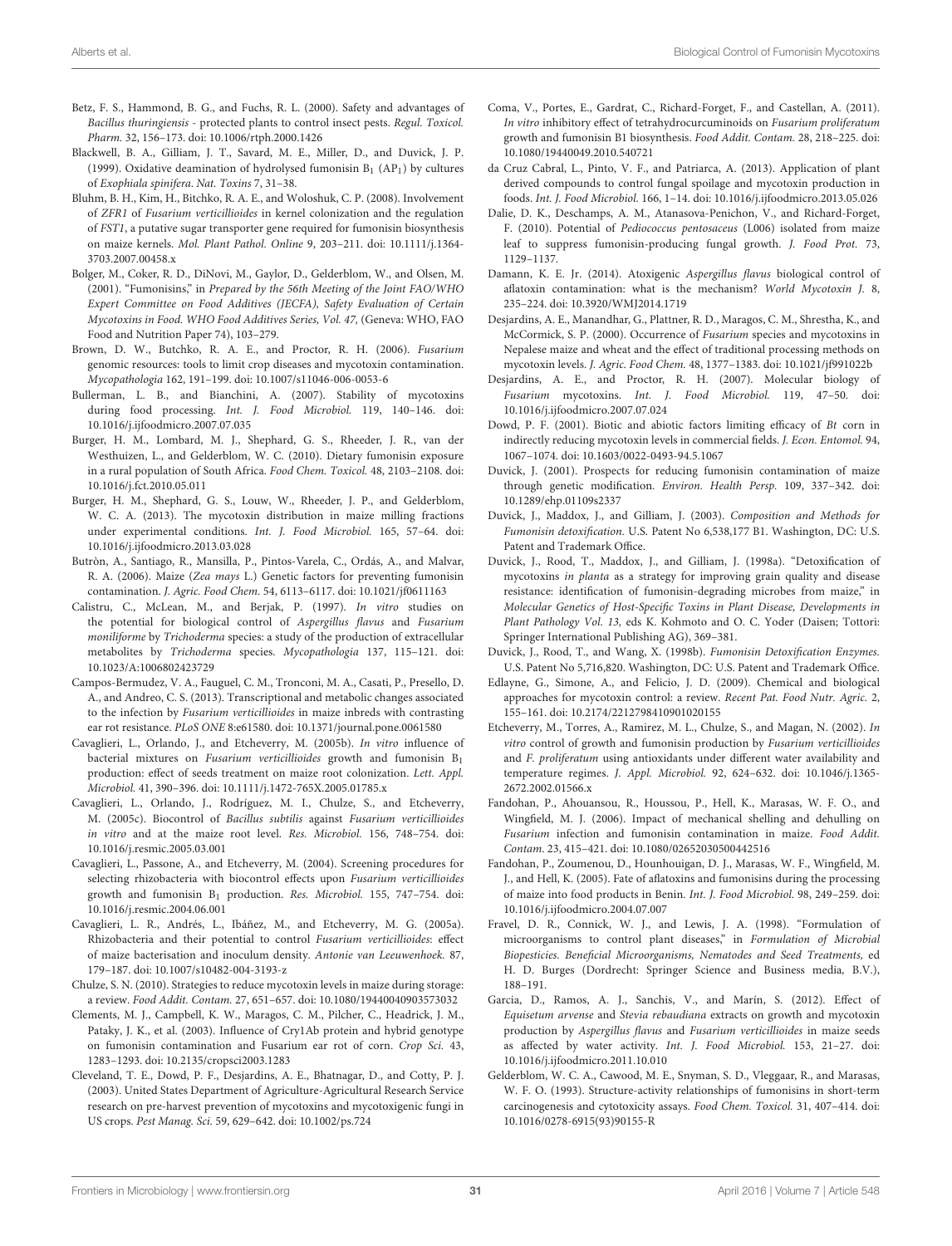- <span id="page-31-28"></span>Gianessi, L. P., and Carpenter, J. E. (1999). Agricultural Biotechnology: Insect Control Benefits. National Center for Food and Agricultural Policy (NCFAP), USA.
- <span id="page-31-24"></span>Hammond, B. G., Campbell, K. W., Pilcher, C. D., Degooyer, T. A., Robinson, A. E., Mcmillen, B. L., et al. (2004). Lower fumonisin mycotoxin levels in the grain of Bt corn grown in the United States in 2000-2002. J. Agric. Food Chem. 52, 1390–1397. doi: 10.1021/jf030441c
- <span id="page-31-32"></span>Hartinger, D., Schwartz, H., Hametner, C., Schatzmayr, G., Haltrich, D., and Moll, W. D. (2011). Enzyme characteristics of aminotransferase FumI of Sphingopyxis sp. MTA144 for deamination of hydrolyzed fumonisin B1. Appl. Microbiol. Biotechnol. 91, 757–768. doi: 10.1007/s00253-011-3248-9
- <span id="page-31-7"></span>He, J., and Zhou, T. (2010). Patented techniques for detoxification of mycotoxins in feeds and food matrices. Recent Pat. Food Nutr. Agric. 2, 96–104. doi: 10.2174/1876142911002020096
- <span id="page-31-31"></span>Heinl, S., Hartinger, D., Thamhesl, M., Kunz-Vekiru, E., Krska, R., Schatzmayr, G., et al. (2010). Degradation of fumonisin  $B_1$  by the consecutive action of two bacterial enzymes. J. Biotechnol. 145, 120–129. doi: 10.1016/j.jbiotec.2009.11.004
- <span id="page-31-12"></span>Hermosa, R., Viterbo, A., Chet, I., and Monte, E. (2012). Plant-beneficial effects of Trichoderma and of its genes. Microbiology 158, 17–25. doi: 10.1099/mic.0.052274-0
- <span id="page-31-16"></span>Hinton, D. M., and Bacon, C. W. (1995). Enterobacter cloacae is an endophytic symbiont of corn. Mycopathologia 129, 117–125. doi: 10.1007/BF01103471
- <span id="page-31-30"></span>Howes, A. D., and Newman, K. E. (2000). Compositions and Methods for Removal of Mycotoxins from Animal Feed. U.S. Patent No 6,045,834. Washington, DC: U.S. Patent and Trademark Office.
- <span id="page-31-5"></span>International Agency for Research on Cancer (IARC), World Health Organisation (WHO). (2002). "Fumonisin B1," in IARC Monographs on the Evaluation of Carcinogenic Risks to Humans, Some Traditional Herbal Medicines, Some Mycotoxins, Naphthalene and Styrene Vol. 82 (Lyon: IARC Press), 301–366.
- <span id="page-31-26"></span>International Programme on Chemical Safety (IPCS). (1999). Environmental Health Criteria 217: Microbial Pest Control Agent Bacillus Thuringiensis. World Health Organisation (WHO).
- <span id="page-31-10"></span>Kabak, B., Dobson, A. D., and Var, I. (2006). Strategies to prevent mycotoxin contamination of food and animal feed: a review. Crit. Rev. Food Sci. 46, 593–619. doi: 10.1080/10408390500436185
- <span id="page-31-36"></span>Kahn, M. R. (2013). "Beneficial bacteria for biological control of fungal pathogens of cereals," in Bacteria in Agrobiology: Disease management, ed D. K. Maheshwari (New York, NY: Springer), 153.
- <span id="page-31-4"></span>Kimanya, M. E., De Meulenaer, B., Roberfroid, D., Lachat, C., and Kolsteren, P. (2010). Fumonisin exposure through maize in complementary foods is inversely associated with linear growth of infants in Tanzania. Mol. Nutr. Food Res. 54, 659–667. doi: 10.1002/mnfr.200900483
- <span id="page-31-6"></span>Kimanya, M. E., De Meulenaer, B., Tiisekwa, B., Ndomondo-Sigonda, M., Devlieghere, F., Van Camp, J., et al. (2008). Co-occurrence of fumonisins with aflatoxins in home-stored maize for human consumption in rural villages of Tanzania. Food Addit. Contam. 25, 1353–1164. doi: 10.1080/02652030802112601
- <span id="page-31-25"></span>Kunert, K. J. (2011). How effective and safe is Bt-maize in South Africa? S. Afr. J. Sci. 107, 9–10. doi: 10.4102/sajs.v107i9/10.803
- <span id="page-31-20"></span>Lanubile, A., Ferrarini, A., Maschietto, V., Delledonne, M., Marocco, A., and Bellin, D. (2014). Functional genomic analysis of constitutive and inducible defense responses to Fusarium verticillioides infection in maize genotypes with contrasting ear rot resistance. BMC Genomics 15:710. doi: 10.1186/1471-2164- 15-710
- <span id="page-31-21"></span>Lanubile, A., Pasini, L., and Marocco, A. (2010). Differential gene expression in kernels and silks of maize lines with contrasting levels of ear rot resistance after Fusarium verticillioides infection. J. Plant Phys. 167, 1398–1406. doi: 10.1016/j.jplph.2010.05.015
- <span id="page-31-8"></span>Larkin, R. P., and Fravel, D. R. (1998). Efficacy of various fungal and bacterial biocontrol organisms for control of Fusarium wilt of tomato. Plant Dis. 82, 1022–1028. doi: 10.1094/PDIS.1998.82.9.1022
- <span id="page-31-9"></span>Liu, J., Sui, Y., Wisniewski, M., Droby, S., and Liu, Y. (2013). Review: utilization of antagonistic yeasts to manage postharvest fungal diseases of fruit. Int. J. Food Microbiol. 167, 153–160. doi: 10.1016/j.ijfoodmicro.2013.09.004
- <span id="page-31-19"></span>Löffler, M., Kessel, B., Ouzunova, M., and Miedaner, T. (2010). Population parameters for resistance to Fusarium graminearum and Fusarium verticillioides ear rot among large sets of early, mid-late and late maturing

European maize (Zea mays L.) inbred lines. Theor. Appl. Genet. 120, 1053–1062. doi: 10.1007/s00122-009-1233-9

<span id="page-31-11"></span>Luongo, L., Galli, M., Corazza, L., Meekes, E., Haas, L., Plas, L. C., et al. (2005). Potential of fungal antagonists for bio-control of Fusarium spp. in wheat and maize through competition in crop debris. Biocontrol Sci. Technol. 15, 229–242. doi: 10.1080/09583150400016852

<span id="page-31-3"></span>Marasas, W. F., Riley, R. T., Hendricks, K. A., Stevens, V. L., Sadler, T. W., Gelineau-van Waes, J., et al. (2004). Fumonisins disrupt sphingolipid metabolism, folate transport, and neural tube development in embryo culture and in vivo: a potential risk factor for human neural tube defects among populations consuming fumonisin-contaminated maize. J. Nutr. 134, 711–716.

- <span id="page-31-2"></span>Marasas, W. F. O. (2001). Discovery and occurrence of the fumonisins: a historical perspective. Environ. Health Persp. 109, 239–243. doi: 10.1289/ehp.01109s2239
- <span id="page-31-22"></span>Maschietto, V., Marocco, A., Malachova, A., and Lanubile, A. (2015). Resistance to Fusarium verticillioides and fumonisin accumulation in maize inbred lines involves an earlier and enhanced expression of lipoxygenase (LOX) genes. J. Plant Phys. 188, 9–18. doi: 10.1016/j.jplph.2015.09.003
- <span id="page-31-33"></span>Matumba, L., Van Poucke, C., Njumbe Ediage, E., Jacobs, B., and De Saeger, S. (2015). Effectiveness of hand sorting, flotation/washing, dehulling and combinations thereof on the decontamination of mycotoxincontaminated white maize. Food Addit. Contam. 32, 960–969. doi: 10.1080/19440049.2015.1029535
- <span id="page-31-27"></span>McClintock, J. T., Schaffer, C. R., and Sjoblad, R. D. (1995). A comparative review of the mammalian toxicity of Bacillus thuringiensis-based pesticides. Pestic. Sci. 45, 95–105. doi: 10.1002/ps.2780450202
- <span id="page-31-15"></span>McDonald, T., Brown, D., Keller, N. P., and Hammond, T. M. (2005). RNA silencing of mycotoxin production in Aspergillus and Fusarium species. Mol. Plant Microbe Interact. 18, 539–545. doi: 10.1094/MPMI-18-0539
- <span id="page-31-18"></span>Menniti, A. M., Gregori, R., and Neri, F. (2010). Activity of natural compounds on Fusarium verticillioides and fumonisin production in stored maize kernels. Int. J. Food Microbiol. 136, 304–309. doi: 10.1016/j.ijfoodmicro.2009.10.008
- <span id="page-31-29"></span>Mitchell, N. J., Xue, K. S., Lin, S., Marroquin-Cardona, A., Brown, K. A., Elmore, S. E., et al. (2013). Calcium montmorillonite clay reduces  $AFB<sub>1</sub>$  and FB<sup>1</sup> biomarkers in rats exposed to single and co-exposures of aflatoxin and fumonisin. J. Appl. Toxicol. 34, 795–804. doi: 10.1002/jat.2942
- <span id="page-31-17"></span>Mohanlall, V., and Odhav, B. (2006). Biocontrol of aflatoxins  $B_1$ ,  $B_2$ ,  $G_1$ ,  $G_2$ , and fumonisin  $B_1$  with 6,7-dimethoxycoumarin, a phytoalexin from Citrus sinensis. J. Food Prot. 69, 2224–2229.
- <span id="page-31-35"></span>Moll, D., Hartinger, D., Grießler, K., Binder, E. M., and Schatzmayr, G. (2011). Method for the Production of an Additive for the Enzymatic Decomposition of Mycotoxins, Additive, and Use Thereof. US Patent No. 8703460 B2. Washington, DC: U.S. Patent and Trademark Office.
- <span id="page-31-14"></span>Mukherjee, P. K., Buensanteai, N., Moran-Diez, M. E., Druzhinina, I. S., and Kenerley, C. M. (2012). Functional analysis of non-ribosomal peptide synthetase (NRPSs) in Trichoderma virens reveals a polyketide synthase (PKS)/NPRS hybrid enzyme involved in the induced systemic resistance response in maize. Microbiology 158, 155–165. doi: 10.1099/mic.0. 052159-0
- <span id="page-31-1"></span>Munkvold, G. P., Hellmich, R. L., and Showers, W. B. (1997). Reduced Fusarium ear rot and symptomless infection in kernels of maize genetically engineered for European corn borer resistance. Phytopathology 87, 1071–1107. doi: 10.1094/PHYTO.1997.87.10.1071
- <span id="page-31-23"></span>Osman, G. H., Assem, S. K., Alreedy, R. M., El-Ghareeb, D. K., Basry, M. A., Rastogi, A., et al. (2015). Development of insect resistant maize plants expressing a chitinase gene from the cotton leaf worm, Spodoptera littoralis. Sci. Rep. 14, 18067. doi: 10.1038/srep18067
- <span id="page-31-34"></span>Oswald, I. P., Grenier, B., Schatzmayr, G., and Moll, W. (2012). "Enzymatic detoxification of mycotoxins: hydrolysis of fumonisin  $B_1$  strongly reduced the toxicity for piglets," in World Nutrition Forum, NutriEconomics, Balancing Global Nutrition & Productivity, ed E. M. Binder (Leicestershire: Anytime Publishing Leicestershire), 263–271.
- <span id="page-31-0"></span>Picot, A., Barreau, C., Pinson-Gadais, L., Piraux, F., Caron, D., Lannou, C., et al. (2011). The dent stage of maize kernels is the most conducive for fumonisin biosynthesis under field conditions. Appl. Environ. Microbiol. 77, 8382–8390. doi: 10.1128/AEM.05216-11
- <span id="page-31-13"></span>Pieterse, C. M. J., Leon-Reyes, A., Van der Ent, S., and Van Wees, S. C. M. (2009). Networking by small-molecule hormones in plant immunity. Nat Chem. Biol. 5, 308–316. doi: 10.1038/nchembio.164